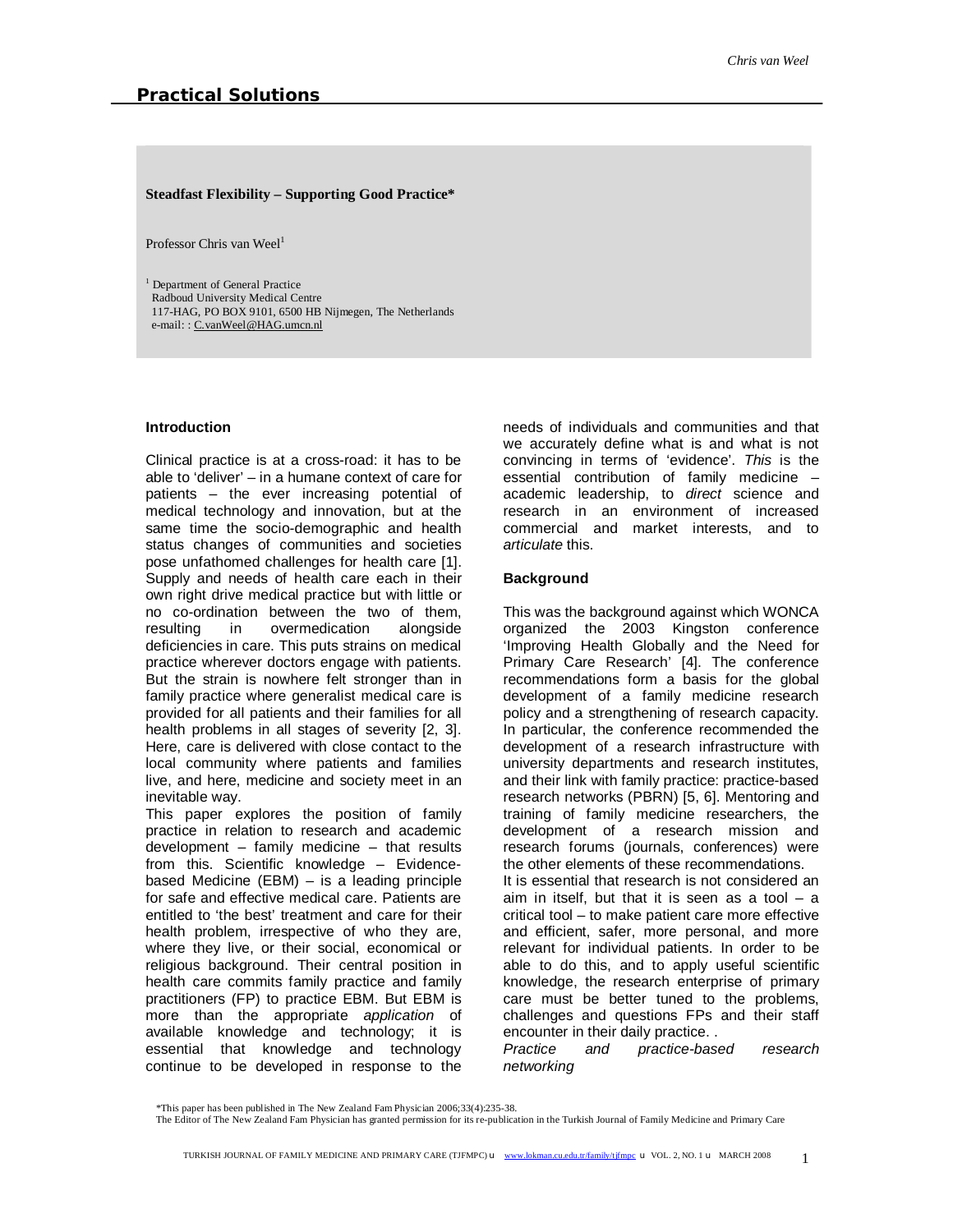Research and the questions it explores should originate from general practice [5, 6]. But in order to serve family practice, research has to be based on or grounded in its core values, the 'paradigms' of the discipline. Research in this context is broader than collecting data – it includes as well the insight and wisdom to put data into a context for interpretation. This is essential to enable FPs to approach the huge variation in health problems and individual patients they encounter in a consistent way. Without this FPs might easily become magical jacks of all trade.

Episodes of illness [7] and patients' careers [8, 9] start with a professional interpretation of the health problem presented to the FP. It is obvious that this requires the 'correct' diagnosis and the most likely diagnoses made in family practice are the health problems encountered in daily practice. *Table 1* lists the most prevalent acute and chronic conditions encountered in the Nijmegen academic family practices network [6, 10]. It should be kept in mind that other FPs working in different populations and practice settings may encounter other morbidity most frequently and all together, this is the clinical domain of family practice and the basis of its expertise. Further developing diagnostic tools and procedures for this epidemiological setting, including the application of tools available from other health care settings, is important to strengthen FPs' professional skills.

But 'the correct diagnosis' is only a small part of FPs' clinical competence. Paramount is the 'correct interpretation and application' of health problems, in the context of the patient's living environment, and this brings family medicine's core values to the equation. Quite often signs and symptoms patients suffer and present to the FP are a reflection of problems elsewhere in their environment – for example their family or work circumstances. Exploring these circumstances is a key component of family practice, and the importance of this exploration can be inferred from the dominant position of 'nervous-functional complaints' in the acute and chronic health problems listed in table 1.

A diagnosis can only be 'correct' when it is serving the needs of the patient – when the prospective outcome of treatment is likely to bring the patient more benefits than harm. This is why family medicine is required to repeatedly take a stance against spurious diagnoses and interventions, including the vested interests often hidden behind them. Developing methodology to explore and interpret health problems in individuals in a systematic and consistent way is a key component of family practice. This requires innovation, rather than the application of medical technology, and the

skill to be able to 'think outside the box'. Multidisciplinary collaboration with behavioural sciences is important.

## **Expertise and clinical domain: research evidence**

To appreciate fully the vital importance of clinical research in family practice, requires acknowledgement of the fact *that* FPs possess a unique clinical expertise. This seems counterintuitive, particularly when family practice is presented as 'general practice' and contrasted to 'the specialist'. One of the charms of research is that facts can speak their own language and make their own point, and in this respect an old and almost forgotten study may help.

The study was done in 1982 in the Netherlands, by researchers who were interested in clinical decision making. They compared the clinical performance of FPs and internal medicine physicians in hypertension management [11] (*figure 1*). Both groups of doctors were presented with two cases: 'uncomplicated' hypertension and 'complicated' hypertension and their performances were scored on the basis of pre-defined criteria. FPs, when confronted with 'uncomplicated hypertension' demonstrated an effective performance and achieved their objective with relatively few diagnostic and therapeutic interventions. This changed, in the case of 'complicated' hypertension: FPs' performance took more time and became much more explorative, using more diagnostic and therapeutic interventions. This was in contrast to the performance of internal medicine physicians, who demonstrated a much more focused and efficient approach to 'complicated' hypertension.

Figure 1: Comparing fps and physiciansinternal medicine [11]

|                   | <b>UNCOMPLICATED</b> | <b>COMPLICATED</b>      |
|-------------------|----------------------|-------------------------|
|                   | <b>HYPERTENSION</b>  | <b>HYPERTESION</b>      |
| <b>FAMILY</b>     | Few interventions    | More                    |
| <b>PHYSICIANS</b> | Limited time         | interventions           |
|                   | Purposeful           | More time               |
|                   |                      | Exploring               |
| <b>PHYSICIANS</b> | More interventions   | Protocol driven         |
|                   | More time            | <b>Relative limited</b> |
|                   | Exploring            | time                    |
|                   |                      | Purposeful              |

This is fully in line with expectations, and often without much further ado it is concluded that internal medicine physicians are better equipped than FPs to treat health problems such as hypertension. This is why 'specialists' so often maintain a key position in continuous medical education and it is also the reasoning behind special interest on clinical programmes in which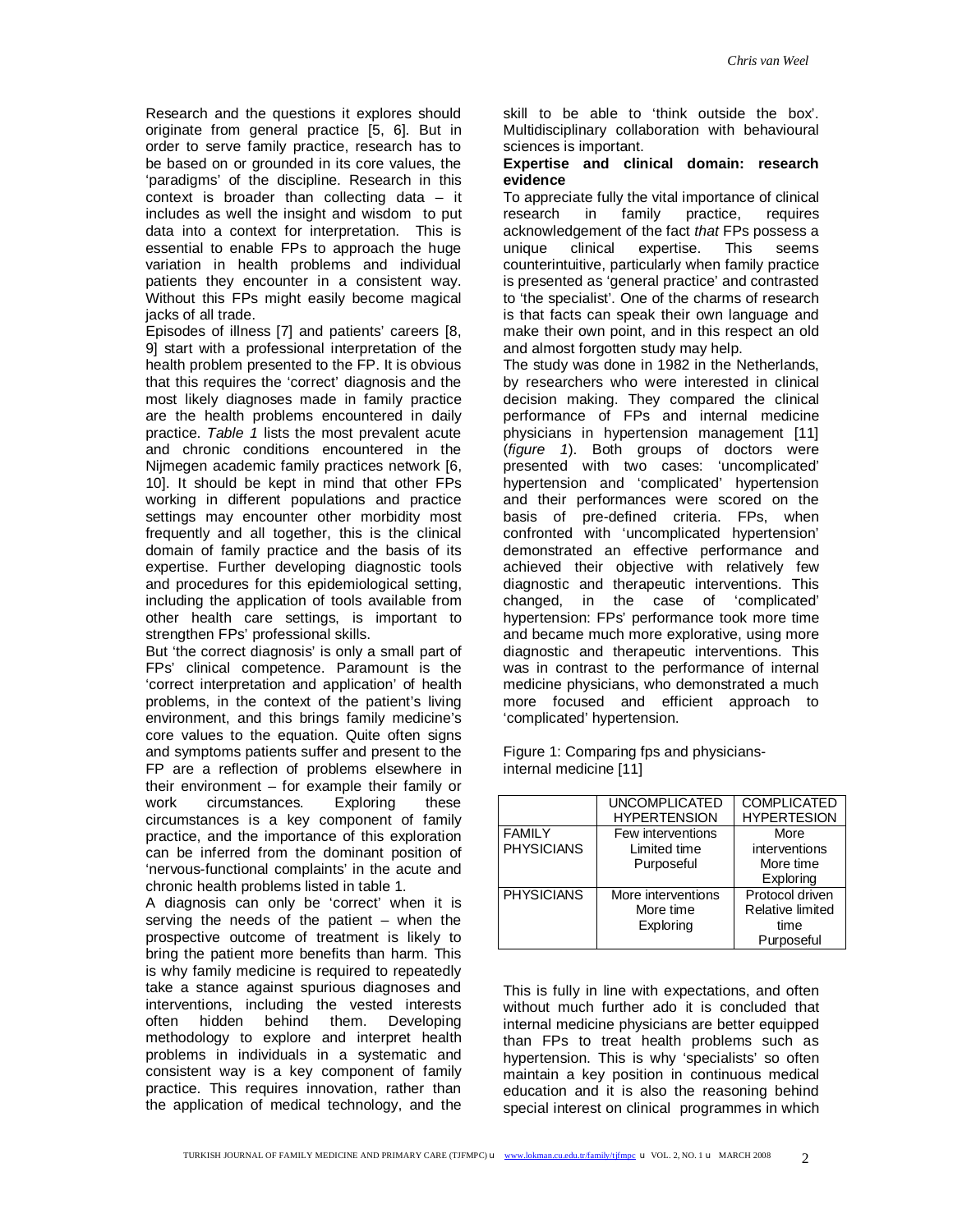FPs are exposed to the clinical world of the hospital setting to improve knowledge and skills. In this respect it may be interesting to further follow the study findings and look at performance of internal medicine physicians when they found themselves confronted with 'uncomplicated' hypertension: under these circumstances they took more time, adopted a more explorative approach and used more diagnostic and therapeutic interventions. What the study in fact demonstrated was the importance of the clinical domain for medical practice. FPs working in an environment of 'uncomplicated' hypertension set all hypertension against that norm and focuses their care accordingly. Identification of deviations from that norm invokes additional interventions. On the other hand, the physician's clinical domain is that of 'complicated' hypertension, and exceptions to that rule ('uncomplicated' hypertension) can only be dealt with at the expense of additional interventions.

What is true for 'uncomplicated' hypertension is also true for 'early signs/symptoms', signs/symptoms in the absence of an obvious somatic, physiological explanation and many other health problems that FPs have to deal with on a regular basis, and this is when professional experience is a valuable but poorly understood resource.

## *The ecology of health care.*

The 'Ecology of Health Care' [12] analyses the place of care from a community perspective. In any community or population at any given time about 80 % of people experience at least one episode of poor health, and this is the recruitment ground for professional medical care. In fact about three quarters of them consider visiting a doctor. However, no more than one in ten are actually in contact with a primary care physician – most often an FP – and only a few per cent visit out-patient departments, home health care, emergency care or receive inhospital care (figure 2). This reflects what is called 'the iceberg' of illness and disease: 90% of the individuals with a health problem are outside professional care, emphasizing the importance of self-care and lay care. The 'ecology of health care' quantifies the contributions of primary care and hospital care for society and for the course of this paper illustrates three paradigms of family medicine:

- a morbidity domain in its own right, different – in nature, presentation and prognosis – from the specialists' sector and it can only be studied in family practice (table 1) ('the correct diagnosis')
- a central role in legitimating professional health care, analyzing why patients seek care and navigating patients through the

health care system ('the correct application'). Table 1 exemplifies elegantly the diverse approach needed: the acute illnesses are to a large extent self-limiting with explanation and reassurance the most valuable interventions in an otherwise restrained approach. The chronic disorders, on the other hand, list all the major health problems of society and require pro-active, long-term care after early diagnosis

a community perspective, directed at the most important needs of the community, relating health problems to social, societal and psychological determinants ('the correct interpretation').



Figure 2: The ecology of health care [12]

Figure 2 helps us to understand why high quality primary care is such a determining factor of the overall health status of communities. [13] It should, however, be a sobering thought for the discipline of family medicine that this effectiveness is to a large extent based on clinical *experience* of FPs which is based on rather thin *evidence*: procedures of early diagnosis, predicting over-medication and medicalisation or strengthening self-care have thus far received scanty attention in clinical research. [14] A better understanding of FPs' clinical decision making might harvest vital evidence to further strengthen primary care expertise. PBRNs offer an excellent setting to explore diagnostic and prognostic research in depth and to take into account existing expertise, for example with 'usual care' as one of the study's modalities.

An intriguing example of the poorly fathomed 'value' of FPs expertise comes from the sad experience in promoting large scale use of hormone replacement therapy (HRT) for 'healthy' post menopausal women. This practice was triggered by a descriptive study in 1991 that reported cardio-protection of HRT. [15] After millions of women were put on HRT, however,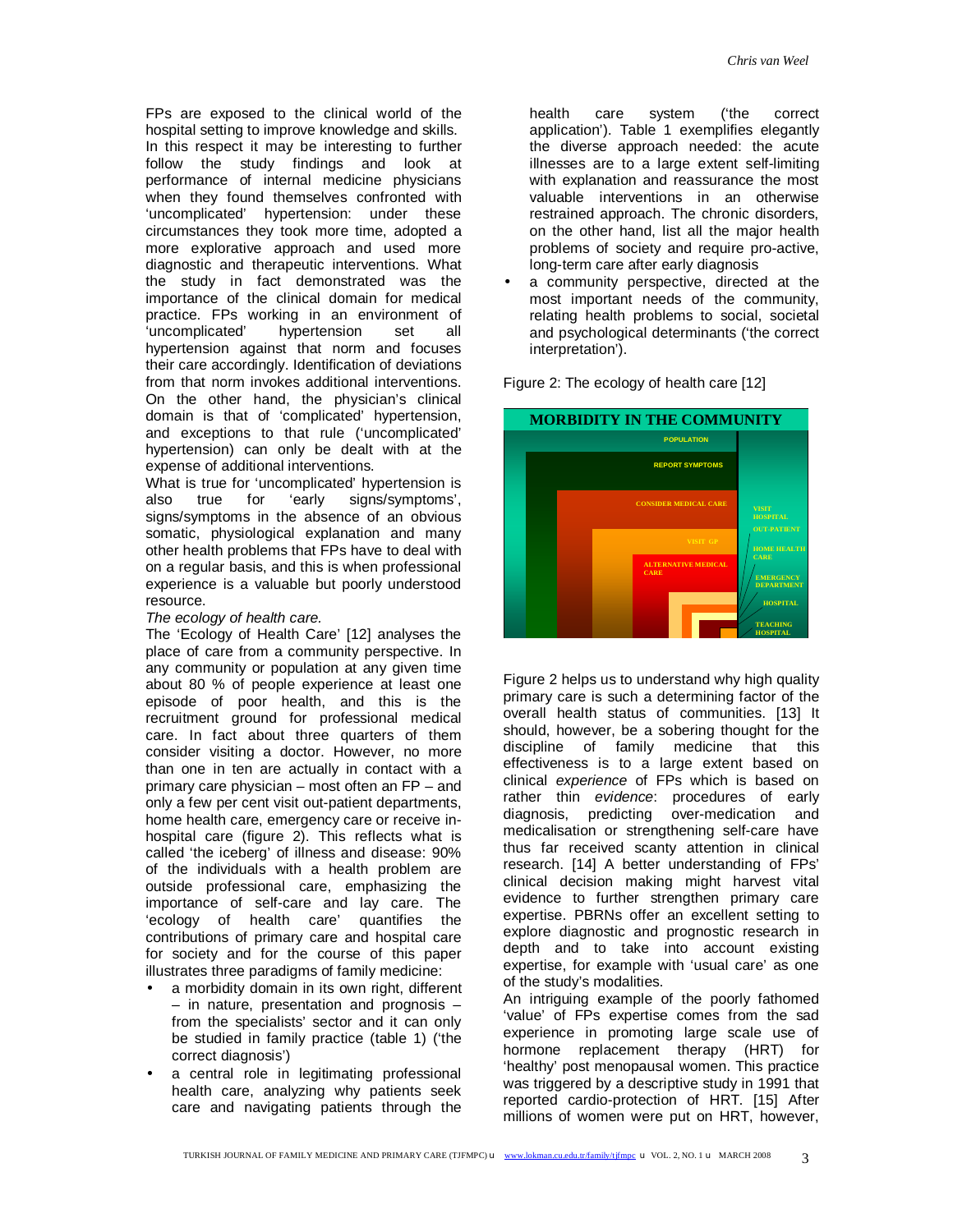RCTs reported an elevated cardiovascular and breast cancer risk. A methodological analysis of how to explain these contradicting findings illustrates a number of points. It emphasizes the limitations of descriptive research, which depends on the actual treatment given to patients studied. *Selective* prescription of HRT to women at low cardiovascular risk is a most likely explanation of why the initial study [15] was, in hindsight, misleading. [16] This exemplifies how FPs' clinical experience, with their awareness of cardiovascular risk, was more than a decade ahead of the scientific knowledge of HRT risk. [17]

| Table 1: Morbidity in family practice 1998-2003 |  |
|-------------------------------------------------|--|
| [6, 10]                                         |  |

# **Evidence, knowledge and understanding**

The need of the discipline of family medicine is summarized by not just knowing what diagnostic and therapeutic interventions work, but by coming to an understanding as to why this is the case. Only then will it be possible to articulate the effectiveness of family practice as otherwise family practice will remain a 'black box'. The need of insight and wisdom on top of knowledge makes the case for qualitative research in addition to or combination with, quantitative methods.

| <b>ACUTE</b>                 | Incidence* | <b>CHRONIC</b>             | Prevalence** |
|------------------------------|------------|----------------------------|--------------|
| Respiratory tract infection  | 157        | Chronic nervous complaints | 143          |
| Myalgia neck, shoulder, arm  | 126        | Varicose veins             | 60           |
| <b>Functional complaints</b> | 117        | Obesity                    | 47           |
| Minor trauma                 | 100        | Hypertension               | 42           |
| Vaginitis (women only)       | 56         | Deafness                   | 33           |
| <b>Dermatitis</b>            | 46         | COPD                       | 31           |
| Tonsillitis                  | 42         | Hyperlipidemia             | 26           |
| Low back pain                | 40         | Asthma                     | 23           |
| Ear wax                      | 40         | Chr. Isch. Heart disease   | 22           |
| Urinary tract infections     | 38         | Psoriasis                  | 15           |

\* incidence = number of new cases with diagnosis/1,000 patients during one registration year

 $*$  prevalence = number of cases with diagnosis/1,000 patients during one registration year

This experience illustrates three other points of family medicine research, here only mentioned in passing: the need to study risks of medical interventions next to their benefits; the need to do so in a longitudinal design [10]; and the need to be aware of the importance of the external validity of research: the extent to which studies represent an important problem encountered in family practice and the degree to which the findings can be transferred – implemented – in regular family practice. PBRNs have the potential to deal with these aspects in a constructive way.

This is particularly true for the socio-medical context and the FP as a personal doctor. The paradigms of family medicine are founded on the view that diseases do not stand alone but take place in human beings living in a community and that this interacts with the lives of these individuals. But evidence of the practical implications is at best only weak and circumstantial. An interesting recent study of FPs' treatment of depression [18] may provide helpful data that the socio-medical context matters.

The study looked at the outcome of depression treatment by FPs in relation to their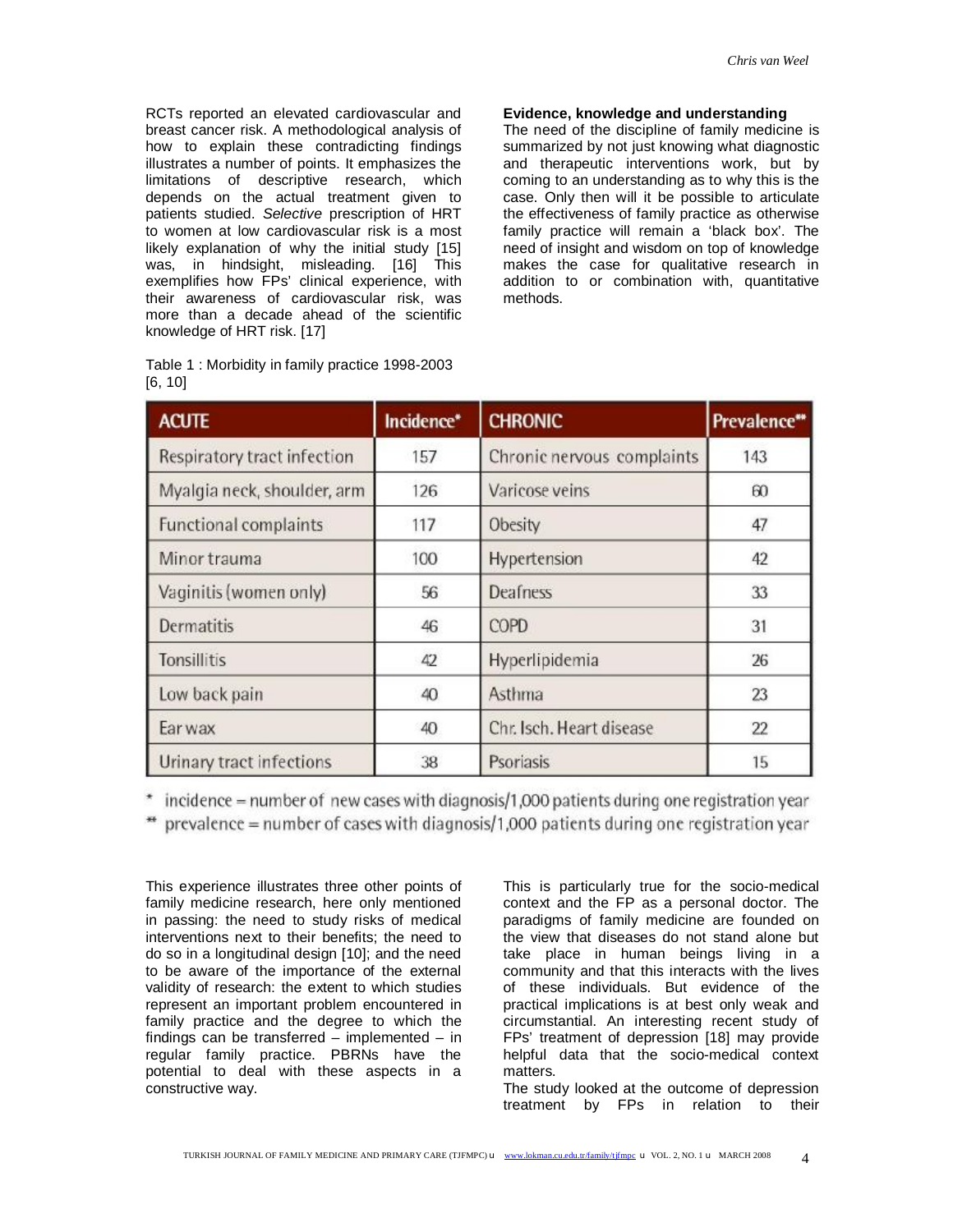performance. In a first analysis they addressed FPs' clinical competence – measured as their ability to apply depression guidelines – and found that FPs adhering to the prevailing guideline achieved, in comparison to FPs who did not, better outcomes for their patients. The second part of their analysis addressed the FPpatient interaction operationalised as 'empathy' (patient-centeredness). This resulted in four sets of outcome-determining factors, FPs who did or did not follow guidelines and did or did not relate well to their patients. The final analysis showed that FPs who demonstrated clinical competence in combination with an empathic relation with their patient achieved the best outcomes of their management of depression. In other words, it is the *combination* of clinical and inter-personal competence that determined effectiveness. There is a need to study this for a variety of health problems in a variety of health care settings.

#### **Conclusion**

In conclusion, it is crucial for the future of family medicine to develop a culture of research and science that is directed to the field of family practice, involving practice, practitioners and their care of patients.

PBRNs are a recognized method to open the field for research and should be recognized by the research community as a vital part of research infrastructure. (Co-)ownership of research that is directed towards the clinical field relevant questions enhances the likelihood that research findings will be acknowledged and implemented and PBRNs offer a logical structure to share the study questions and findings with FPs and their staff. There are more and more signs that this approach will enable research in the unfathomed problems of clinical care and has the potential to change practice.

A second conclusion is that family medicine research should include a systematic exploration of the existing clinical expertise and reasoning of FPs and feed back its findings for FPs' professional development: the 'reflective' practitioner.

This results in research directed at the paradigms and core values of family medicine [Kingston]:

- The clinical field of family practice health problems;
- The aspects (inter)personal relations and behavior;
- The structure and community setting of health care.

The main scientific challenge is in the integration of findings from the variety of domains FPs cover. This calls for the use in a comprehensive way of different (qualitative and quantitative)

methodologies and requires a multidisciplinary study setting. It is essential to gain wisdom and insight in addition to mere facts and evidence. That will provide the rock-solid basis for FPs to provide solid, steadfast high quality care with the flexibility to tune it to individual patients' needs.

#### **References:**

1.Yach D, Hawkes C, Gould CL, Hofman KJ. The global burden of chronic diseases - overcoming impediments to prevention and control. *JAMA* 2004;291:2616-2622.

2.Wonca Europe. *The European definition of general practice/family medicine*. http:/www.Wonca Europe 2002. *The European Definition of General Practice/Family Medicine* (accessed March 10, 2004).

3.Kahn NB. The future of family medicine: a collaborative project of the family medicine community. *Ann Fam Med* 2004; 2 (suppl. 1): S3-S32.

4.van Weel C, Rosser WW. Improving health care globally: A critical review of the necessity of family medicine research and recommendations to build research capacity. *Ann Fam Med* 2004; 2 (suppl. 2): 5s-16s.

5.Nutting, PA, Beasley, JW, Werner, JJ. Asking and answering questions in practice: practice based research networks build the science base of family practice. *JAMA* 1999; 281: 686-688.

6.Weel C van, Smith, H., Beasley, JW. Family practice research networks. Experience from three countries. *J Fam Pract* 2000; 49: 938-943.

7.Wonca International Classification Committee. International Classification of Primary Care, ICPC-2. Second edition. Oxford, Oxford Press, 1998.

8.Huygen FJA. Family medicine: the medical life history of families. Brunner Mazel, New York, 1982.

9.McWhinney IR. A Textbook of family medicine. Oxford, Oxford University Press, 1997 (2<sup>rd</sup> edtion).

10.Weel C van. Longitudinal research and data collection in primary care. *Ann Fam Med* 2005; 3(suppl 1): S46-S51

11.Gerritsma JGM, Smal JA. De werkwijze van huisarts en internist [Decision making by family physicians and inernists]. Utrecht, Wetenschappelijke uitgeverij Bunge, 1982 [with a summary in English].

12.Green LA, Fryer, GE, Yawn, BP, Lanier D, Dovey, SM. The ecology of medical care revisited. *N Engl J Med* 2001; 344: 2021-25

13..Starfield B. Is primary care essential? *Lancet* 1994; 344: 129-133

14.Knottnerus AJ, van Weel C. Muris JWM. Evaluation of diagnostic procedures. *Br Med J* 2002; 324: 477-80.

15.Stampfer MJ, Colditz GA. Estrogen replacement therapy and coronary heart disease: a quantitative assessment of the epidemiologic evidence. *Preventive Medicine* 1991; 20:47-63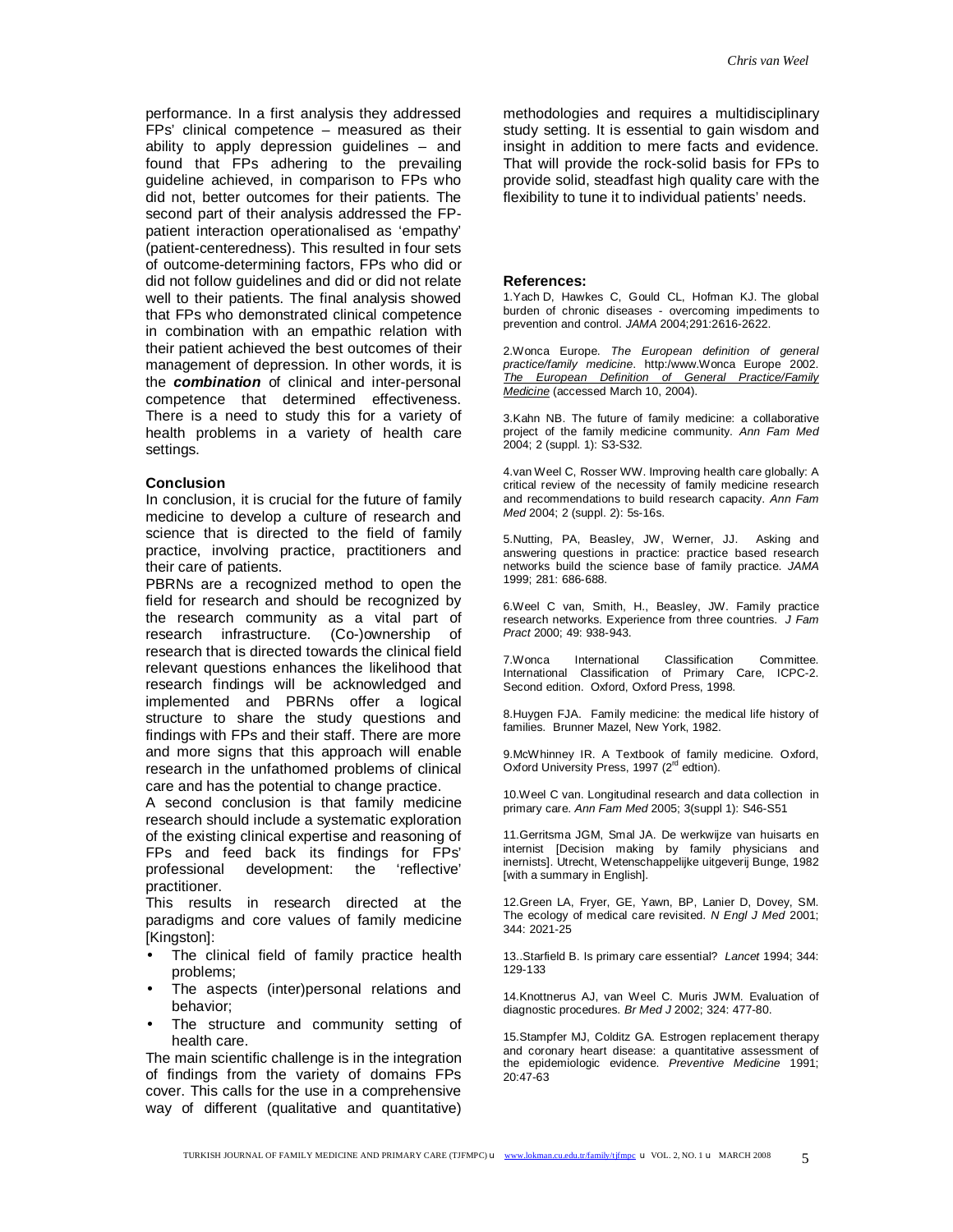16. Vandenbroucke JP. Commentary: The HRT story: vindication of old epidemiological theory. *Int J Epidemiol* 2004; 33: 456-457.

17..Lagro-Janssen ALM, Rosser WW, van Weel C. Breast cancer and Hormone Replacement Therapy: up to general practice to collect the pieces. *Lancet* 2003; 362: 414-415

18. Os TW van, Brink RH van den, Tiemens BG, Jenner JA, Meer K van der, Ormel J. Communicative skills of general practitioners augment the effectiveness of guideline-based depression treatment. *J.Affect.Disord.* 2005;84:43-51.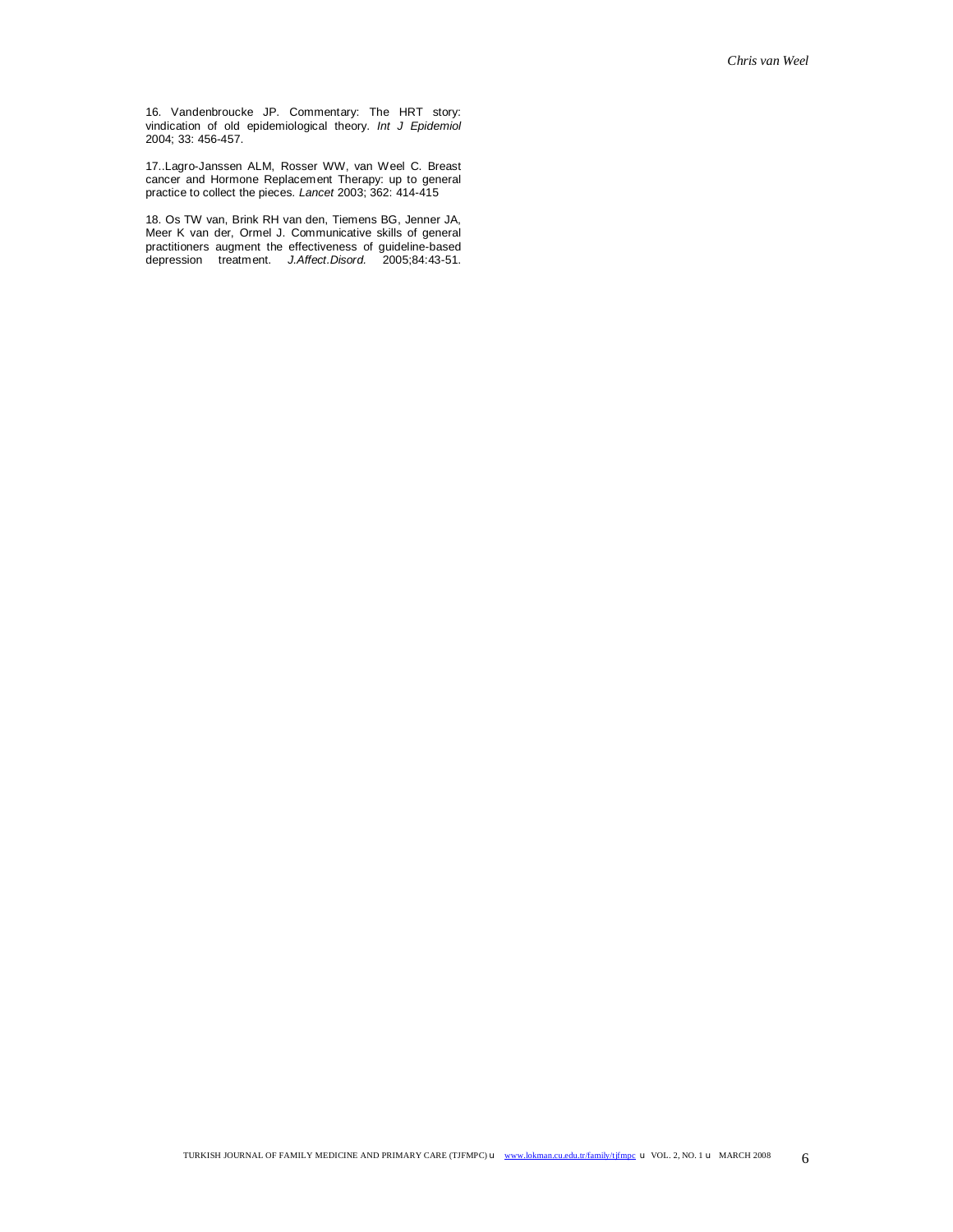**Wonca Europe, its Networks and Organizations** 

Igor Svap<sup>1</sup>

<sup>1</sup> Department of General Practice

# **INTRODUCTION**

Europe is characterised by diversity in all areas of society. One of the areas of diversity is the way health care is delivered, but some principles are universal. Family medicine has at least since Alma Ata been recognised as the key element of a good health care system. This importance is stressed by many declarations, policy papers and research articles.

Over the years, evidence of importance of family medicine has accumulated and there is more than enough evidence from research that show that the strength of a country's primary care system is associated with improved population health outcomes, that health systems with a strong primary care orientation tend to be more equitable and accessible and that using primary care physicians reduces costs and increases patient satisfaction with no adverse effects on patient outcomes. In the beginning of the 21st century, family medicine was well established in all health care systems in Europe. In most countries in the former Soviet block it has been accepted as the basis for their new health care systems.

The question remains whether family medicine has been able to meet these challenges put forward by policymakers and whether it was provided with sufficient resources to meet them.

# **WONCA**

Helping in achieveing a better position of the discipline in Europe is an important challenge for international organisations of family medicine, like Wonca Europe. The organisation was established in 1995 and represents the European region within Wonca world, the global organisation of family doctors.

It is an international organisation of colleges and networks organisations and represents the strongest region within Wonca world. Currently, Wonca Europe has 39 member colleges from… countries with a wide diversity of problems that need to be addressed. While some colleges are well established and well organised, the others still struggle in order to be properly recognised within the scientific and professional community.

The other constitutive body of Wonca Europe are its three network organisations. EQUIP, the European network for quality in general practice is concerned with the quality of care, delivered by general practice. EGPRN, the research network, is organising regular meetings of researchers in family medicine and is conducting courses on research training for general practitioners. EURACT, the educational network of Wonca Europe, is running courses for teachers in family medicine and has been very active in developing many policy papers, the most prominent are probably the European definition of general practice and the teaching agenda for general practice. Each of the network organisations meets twice a year. One representatives of each of the networks is a member of the Wonca Europe executive committee.

Over the time, other networks have also been established. The most prominent are EUROPREV, which is the network organisation for prevention and health promotion, and EURIPA, the network of rural doctors. Both of them receive regular support for their activities through the organisation. Wonca Europe has recently been strengthened by the Vasco da Gama movement of young doctors. The movement was established during the Wonca Europe conference in Amsterdam in 2004 and has proven to be a very important component of Wonca Europe.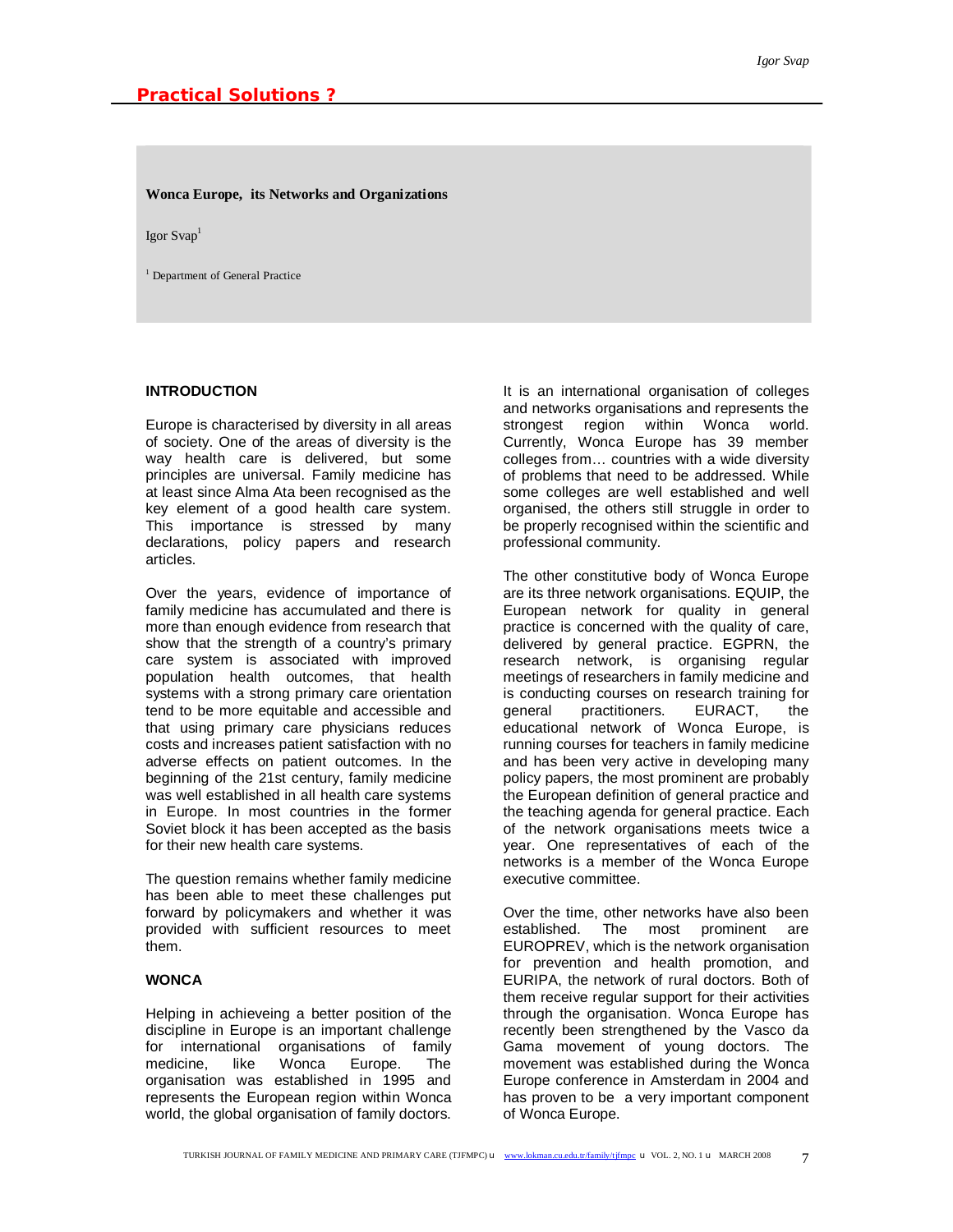There are also groups with an interest in specific areas of medicine: there are special interest groups in respiratory diseases, in cardovascular diseases, in occupational medicine. Their role to the organisation is very important, because they often serve as a source of expertise in specific clinical fields and in communication with organisations of clinical specialists on common projects.

The role of Wonca Europe is to work internationally by helping the exchange of knowledge, by networking with other organisations and to serve as advocates of the discipline internationally. The usual strategies include organising annual conferences, publishing a journal, producing statements and lobbying for policy changes at international level. These strategies have had some success in the past: the European Journal of General Practice has received a status of a journal, indexed in Medline, the European definition of general practice has been translated in most European languages and is often used in discussions with policymakers and lay people as a tool of explaining the importance of family medicine. The EURACT teaching agenda is a template that can be used for the development of currisula according to the new definition. The Wonca Europe meetings are increasing in attendance of delegates and are becoming a real meeting place of family medicine experts.

## **CHALLENGES FOR THE FUTURE**

Nevertheless, there are many challenges that need to be achieved. Europe has experienced a lot of changes in the last 30 years. We have proved to the public that family medicine has an important impact on health of populations. This important fact, supported by ample research evidence, means that we must take a proactive and not a defensive role. Family doctors are now increasingly being involved in the academic environment and are influencing the development of their health care systems through their professional organizations. As individuals they have been able to change in order to meet these new challenges.

Countries are constantly changing their health care systems, always claiming to be raising the importance of primary health care, but the practices are not always in line with their claims and the successes are variable. Some countries have shown great improvement in the development of the discipline over the last

two decades. In order for the organisation to become recognised as a true key player, a lot of work still needs to be done on its image, cooperation with the public and other professionals.

In the future, Wonca Europe is aiming at achieving its goal of increasing its membership so that every European country would be included in the organisation. Better cooperation with other professional organisations is necessary in areas of common interest.

Family medicine is able to take over the responsibilities of a well established discipline, which is characterized by partnership between the academy and practice. Theory has been useful in explaining why family medicine is unique, but future research should take into account the relevance of development projects in practice. New steps need to be taken, the steps that would prove our value to the public. They can be made only in partnership between the professional organizations and academic bodies.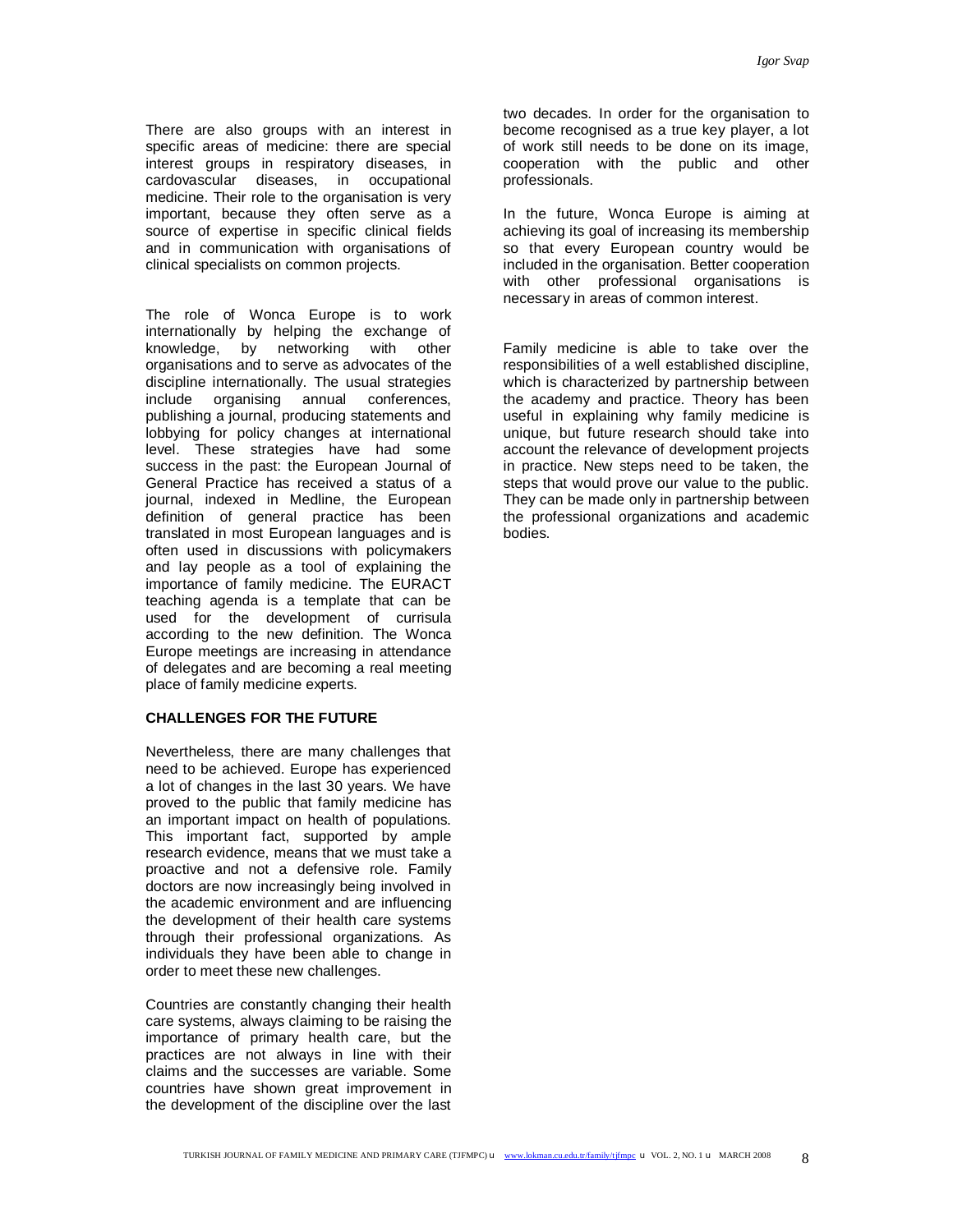## **Development of Family Medicine in Turkey**

Prof. Dr. Ilhami UNLUOGLU<sup>1</sup>

<sup>1</sup> Eskisehir Osmangazi University Medical Faculty, Department of Family Medicine, Eskişehir, Turkey

The time period when one of the kilometer stones in Family Medicine (FM) in the world Francis Peabody emphasized in 1923 that "*as a result of specialization in medical sciences patients standing abandoned and so there has to be a specialization branch to take charge of humans* completely", Republic of Turkey; after Turkish War of Independence, in health area; new structuring and fighting for contagious diseases and vertical (care specific) organization were started to application. In those dates physician count was 554 in our country for 12 million populations.

In 1947, when Dr. Behcet Uz was the Minister of Health (MoH), for health centers a new specialization education started with the name of "General Health Specialization" , but; this application ended in 1955. In these years there was improvement in FM in the world (FM/GP applications in England 1947, Canada FM College 1954)

In 1970s when discussions about primary care were in spotlight, "*family physician*" term also started to use. These years were following to formation of Millis and Willard Reports in USA (1966) and American Board of Family Practice (1969). In these years there were two kilometer stones for international improvement of FM (1974; Leeuwenhorst, 1978; Alma Ata).

In our country "Specialization in Family Medicine" took place in Physician Specialization Regulations by 05 July 1983 (Spain 1979, Italy and Norway 1985, Greece 1986) and first department set up in Gazi University. Specialization education started in 1985 in Ankara, Istanbul and Izmir MoH education hospitals.

Association of Family Medicine (*AHUD*) founded in 25 July 1990 (After that in 2 March 1998, with the decision of Council of Ministers that name changed as Turkish Association of Family Medicine "*TAHUD*".)

Ministry of Health, Health Project General Coordination organized a group study in Ankara about "*Family Physician Education to Improve Primary Care Health Services"* in 1-2 September 1992.

First "*Family Physician Trainer Course"* in our country coordinated between 26 – 30 April 1993 in Ankara by Ministry of Health (with educational support of *Royal College of General Practitioners*) and 88 family physician specialists had trainer certificate.

According to YOK ( The Council of Higher Education of the Republic of Turkey) decree in 16 July 1993 (number: 12547); "*it is suitable to set up family medicine departments in medical faculties".* Following to this decision in 17 September 1993, Family Medicine Department set up and resident training started in Trakya University/Edirne.

First National FM Congress organized in Istanbul through 25-26 November 1993. In 27 May 1994 as a first Assist Prof as a family medicine specialist appointed to staff (Osmangazi University/Eskisehir).

By MoH, Ankara in 1994, than Bursa and Izmir in 1996 "*Family Medicine Application Centers*" opened, but this application couldn't grow up and not reached to success. In following years similar applications announced to start in Bilecik but couldn't accomplish!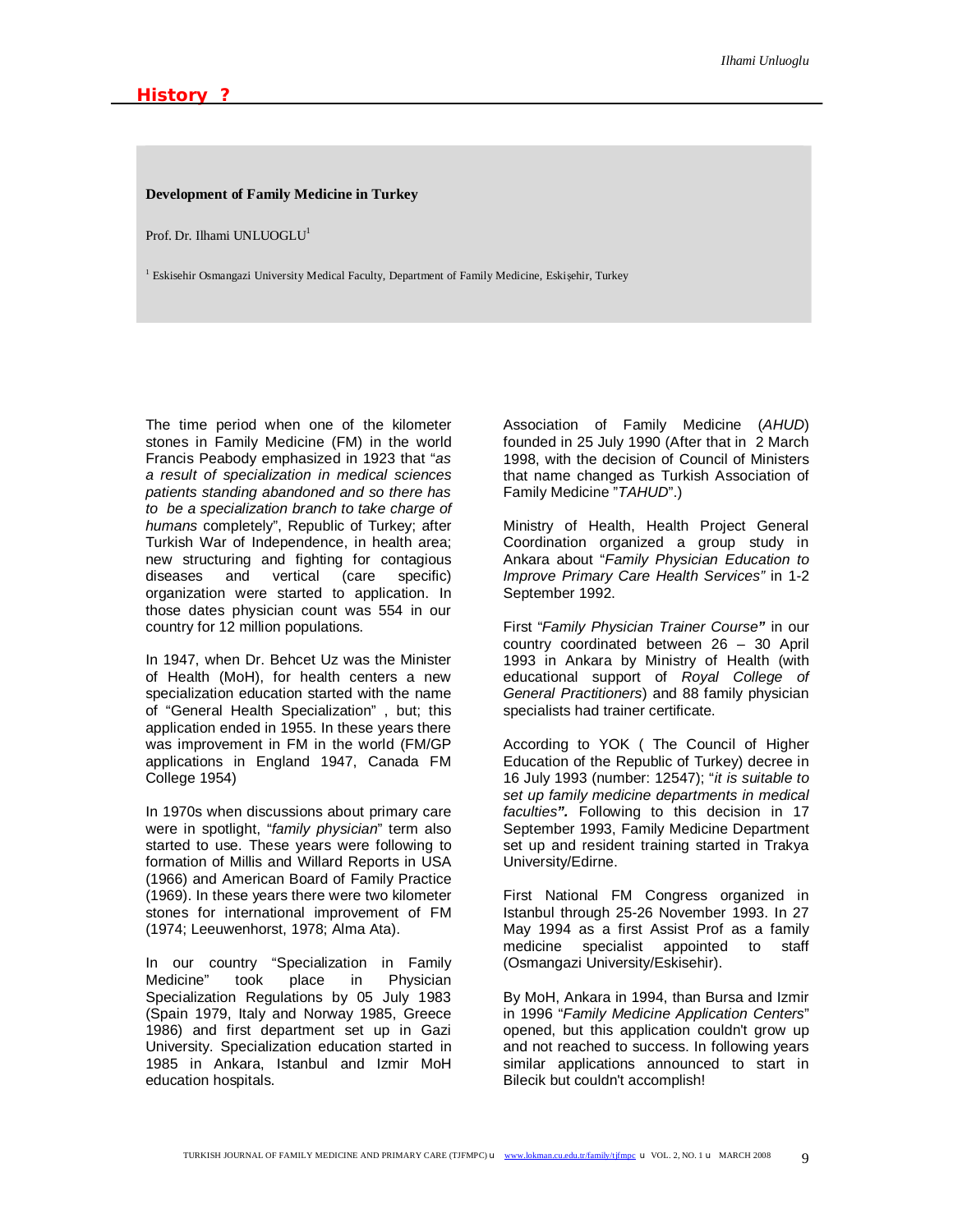"Branch Directorship of Family Medicine" set up in MoH, Basic Health Services General Directorship in 26 October 1994 and further years changed as a department.

In this period, AHUD have initiated postgraduate educations for family medicine specialists and residents. ("*Immunization Course*" 10-11 April 1995 in Izmir was the first activity that certificated in this area.)

In April 1995; "Family Medicine Specialization Curriculum" published by MoH, Health Projects General Coordination preparation at the result of some studies with more than 200 applicants, previous years. Same year, FP symposiums realized in Trakya ve Cukurova Universities.

AHUD had role in WONCA Europe Regional Meeting in 7 September 1995 and improved international relationships.

Our 2 friends succeeded in FM Assoc Prof examination in 1996. Five of 23 family physician specialists who succeeded in Assoc. Prof. examination until 2007 appointed to Prof degree.

Turkish Board of Family Medicine (TAHYK/TBFM) lined up in 6 December 1998, studies in this topic accelerated especially in 2004; as a result of wide participated and long breath studies, "*Family Physician Specialization Education Core Curriculum*" and "*Assistant Report Card*" published.

Journal of Turkish Family Medicine; has been regularly published since 1997. It is registered in Turkish Medical Index. Besides; last years grasping of discipline importance in our country, growing staffs and with the increased experience published book and scientific journal count had an increase (PRN Aile Hekimligi Dergisi, Aile Hekimligi, Turkish Journal of Family Medicine and Primary Careon line..).

Until today, 7 national FM congresses organized. After 2001, without congress coordination years, organized National FM Days count has reached to 4. Scientific activities of TAHUD substations in their regions going on with a progressively increasing manner, their number reached 8. Besides, existing 38 FM department's pre and post graduate period activities going on with growing manner.

As a first international activity EGPRW (EGPRN) Meeting organized in Ankara through

8-11 May 2003. Additionally "WONCA Europe 2008" will be organized by TAHUD in September 2008 in Istanbul.

TAHUD, affiliated to international corporations in its area and its representatives are actively taking part as executive members.

According to (9 December 2004, 25665) "Law in Family Medicine Pilot Application" and with its support (6 July 2005, 25867) "Ordinance in Family Medicine Pilot Application" laws, pilot application started in Duzce since 2005 and recently expanded to 10 cities and aimed to increase 22 cities in 2007.

In steps of regulations' development and application, having discipline–system conflicts, transition period educations and pilot applications even major spotlight topics of FM specialists and country.

Today Family Medicine is beside a young discipline have dynamism that brings community needs, believe to express qualified service, educated staffs that working beside futures and experience; is one of assurance of healthy future of our country.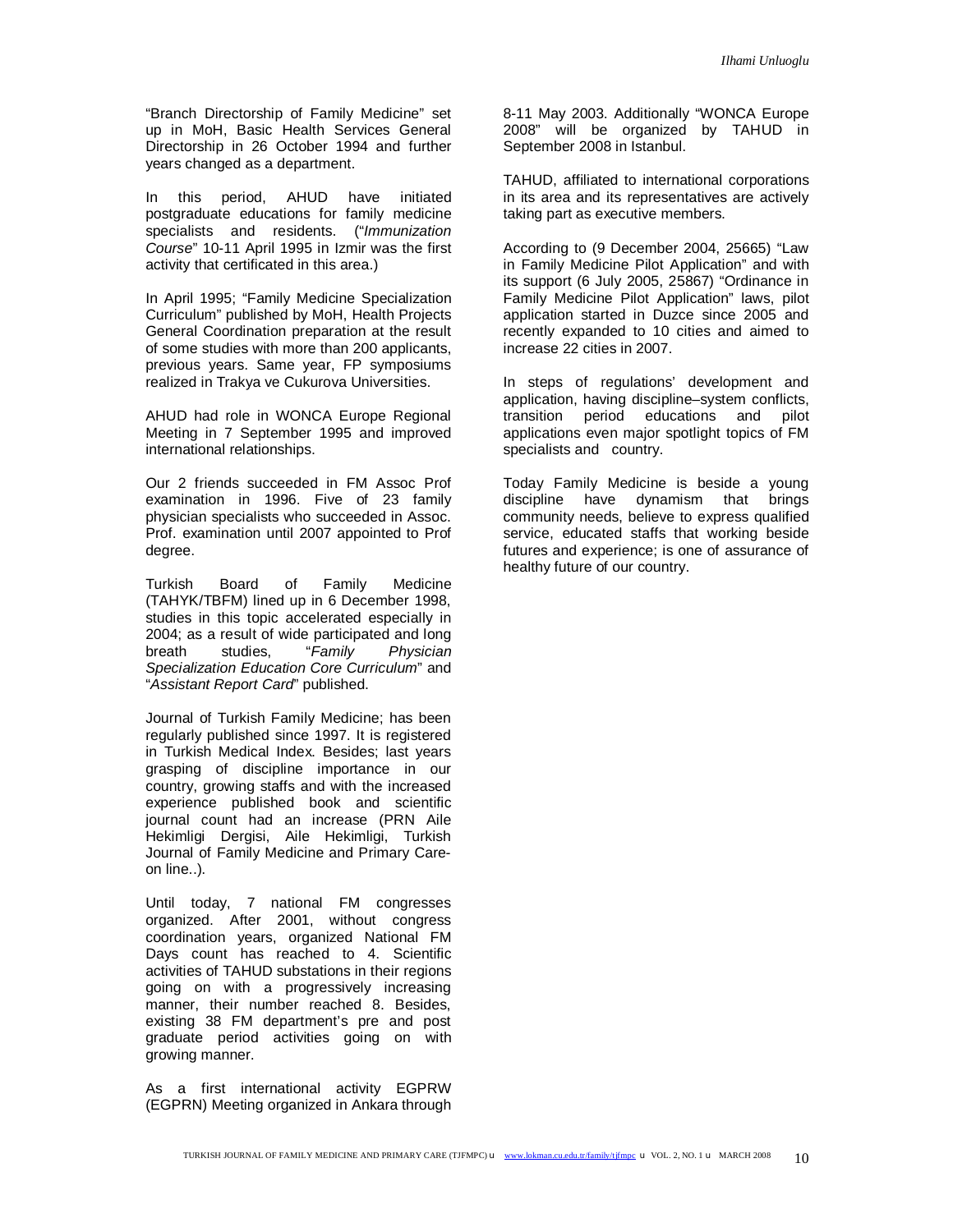#### **Family Medicine in Lithuania**

#### **Leonas Valius**<sup>1</sup>

 $<sup>1</sup>$  M.D., Ph.D., Prof.</sup> Chairman, Department of Family Medicine Kaunas University of Medicine LITHUANIA

Lithuania is one of the three Baltic States, which regained independence in 1990. Back in 1989 a Congress of Physicians of Lithuania took place in which the necessity to reform the health care system was discussed. To implement these reforms the National Health Care Conception was adopted in 1991 by the Parliament. The main goal of reform – to optimise health care resources and services for better health of population.The development and reformation of Primary Health Care was underlined as a key factor of a whole Health Care Reform. The main concept urges development of the primary health care services reorienting them form disease centered episodic activities to patient needs, continuity, comprehensiveness, health promotion and disease prevention.

For this purpose in 1992 departments of Family Medicine were established and family medicine residency program was created in Kaunas University of Medicine and Vilnius University. At that time first 30 resident students were admitted to the residency. According to the reform goals, all practicing physicians in primary health care level (district internists and paediatricians) should be replaced by family doctors (GPs) until 2010 year. With an average of 1600 population per one GP, Lithuania needs approx. 2100 GPs. That means, that approx.1700 district doctors should be retrained into GPs and other 500 should be trained by regular residency. Therefore since 1997 retraining process of district doctors started in both universities and every year graduates approx. 250 of trainees. In the year of 2000, 1000<sup>th</sup> graduate received

Family Medicine diploma. Currently (at the beginning of 2007) there are almost 2200 trained or retrained family physicians.

During 2001-2002 years residency program was upgraded. The EU experts recognized the program as conforming to the EU requirements.

In 1996 the Lithuanian College of General Practitioners was established, which in 1999 became a full member of WONCA. Currently there are over 300 members of the College of GPs. Main goal of the College – promotion of continuous medical education and quality of care. Under guidance of the College or Department of Family Medicine of Kaunas University of Medicine national conferences for family doctors takes place 8 times per year and 200-300 participants take part in these conferences. Since 1999 y. 30 to 60 GPs – members of the College participates in WONCA events every year.

In 1997 a scientific journal for family physicians "Lithuanian General Practitioner" was issued. Today it is a monthly magazine printed in 1000 copies. This year the magazine celebrates its  $10<sup>th</sup>$  birthday. Almost a half of all pages of the journal is devoted for publication of scientific articles, 30 percent of them family physicians are authors and co-authors. The journal is also available on the website<http://www.bpg.lt>.

In 1997-1998 and 1999-2000 PHC reform process was reinforced by PHARE interventions: 40 trainers in family medicine were trained, two university departments of Family Medicine were equipped, and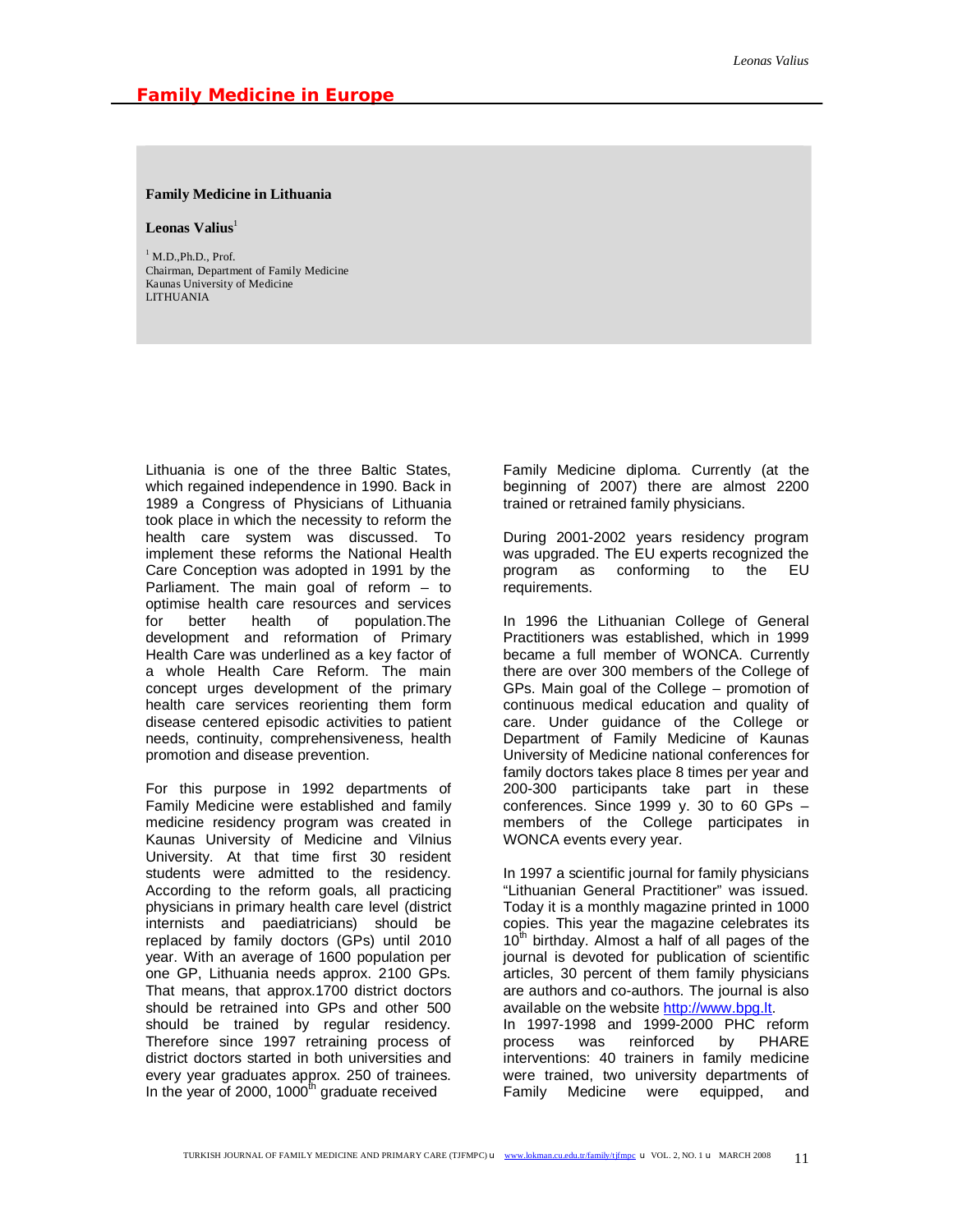establishment of 54 private GP clinics across Lithuania was supported.

#### **Family medicine today:**

Currently, more than 2200 family physicians have graduated and 100 more are studying in the residency. Primary health care services provided by family doctors gradually is increasing and currently covers approx. 75% of Lithuania population, of them 97 % rural population particularly. 200 public and 120 private GP clinics are in operation. Health care system financing principles are based on compulsory health insurance. PHC services are reimbursed by capitation fee of patient list, which average is about 25 Euro per capita per year.

Since 1998 existing partial gate – keeping role in 2002 was switched to complete gate-keeping. That means – all health problems (excluding critical emergency) must be seen and evaluated by GP. Since March 2003 some elements of "fee for service" are coming up: "fee for service" principle is used mostly for preventive/monitoring activities (early cancer detection, Pap smear, mammography, cardiovascular diseases risk evaluation, prostate cancer marker evaluation). It takes approx. 25-30 % of whole physician/nurse reimbursement part.

## *Problems:*

- 1. Not all GPs graduates are practicing family medicine (almost 25 % of them after graduating of retraining returned to district doctor practice or do not practicing family medicine at all).
- 2. PHC services provided by GPs remains oriented to problem solving rather to problem prevention;
- 3. GPs does not operates in full professional competence (range);
- 4. There is lack of stimulation to perform quality and/or comprehensive services by GPs;
- 5. Family physicians and other PHC service providers are overloaded by paper work – to 60 % of daily working time GPs spend on paper works.
- 6. Insufficient income does not allow to provide "patient friendly" services (short consultation time, long waiting list, beaurocratic referral system, lack of preventive activities), and keeps physicians on "looking for additional earning" regime;
- 7. MOH regulations as "primary health care provision round o'clock despite holiday days" does not match with

practical/financial potency of PHC settings;

8. Absence of e-health system negatively interacts on accessibility and continuity of care and in-time exchange of patient data between primary and consultant levels.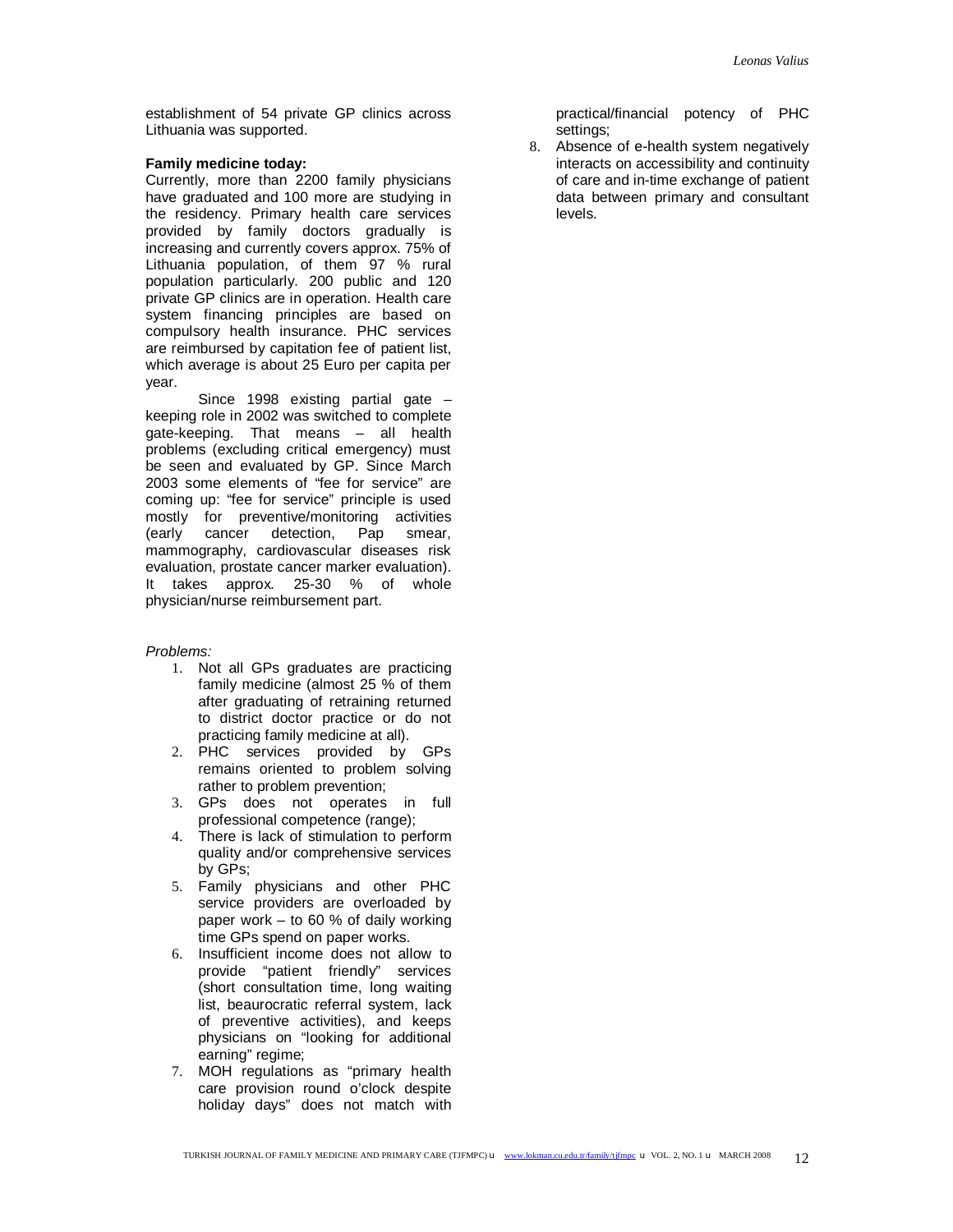#### **Initiatives for Establishment of Rural Health in Hungary**

#### **Simek Ágnes<sup>1</sup>**

 $<sup>1</sup>$  M.D., Prof.</sup> President Hungarian Academic Association of Rural Health H-8263 Badacsonytördemic, St. István str. 3.

#### **Abstract:**

There is a strong and well-managed primary health care in Hungary which fulfils quite well its gate-keeper function. But there is no rural health care. The disadvantages of the villagers are considered as a social problem.

Hungarian Academic Association of Rural Health (HAARH ) set its main target in 2oo3 to form and elaborate rural health care in Hungary.

The association has finished different studies on health and social status of rural population, on the health services in rural areas, on the mental status of rural family physicians, on patient-compliance and on cost-effective medication.

The members of HAARH made efforts on implementing Rural Health as an element of Medical Universities' curriculum, to disseminate the knowledge of Rural Health among non medical partners, to make Rural Health accepted as an independent discipline and to be studied in health care universities.

The studies are finished, their results are published, and the ongoing new surveys are on alcoholism and on hypertension.

The Association has its special conference in every year on different topics in connection with rural and remote health. The summery of them are sent to the chief officers of Health Care in the Ministry, in the Public Health Institute and in the Professional Chamber.

HAARH reaches the honour to be accepted as a special group of Professional College of Family Medicine and takes part in the preparation of elaborating professional guide-lines for GP's and represents special interests in preparation of different laws. Rural health is taught in the Medical Universities, and members of HAARH pays active role in the forming of curricula. A functioning and fruitful cooperation is under construction with the Hungarian NGO-s and with the national and international Rural Health Associations.

## **Introduction:**

There are relevant data of Hungarian Statistic Office: 8 % of Hungarian population is declared to live from agriculture, 60 % of Hungarian population is living in rural area, 42 % of urban population have "hobby garden" in rural area, Hungary is declared to be "industrial country".

Rural family physicians have their experiences:

#### **There are less cultural, social, educational opportunities in the villages.**

Villagers are poorer, less educated, worse informed in comparison with citizens.

There is worse accessibility, opportunity to get proper indicated services for the villagers.

In 1991, an association called **FAKOOSZ** was established which a Trade Union is for Rural Family Physicians. This organization - beside the others defends of interests in education as well.

Its scientific activities have been:

- Functioning as mentor, lecturer in the **Universities,** leading special colleges on rural health, taking part on creating educational curricula of Family Medicine Department.
- Giving **presentations** on rural health problems and surveys on local, national and international conferences.
- **Cooperating** with organizations on Rural Health in Hungary and abroad.

#### **Aims:**

In 2003, **Hungarian Academic Association of Rural Health** was founded to broaden the scientific activity of FAKOOSz independently, focusing only on the Rural Medicine and education.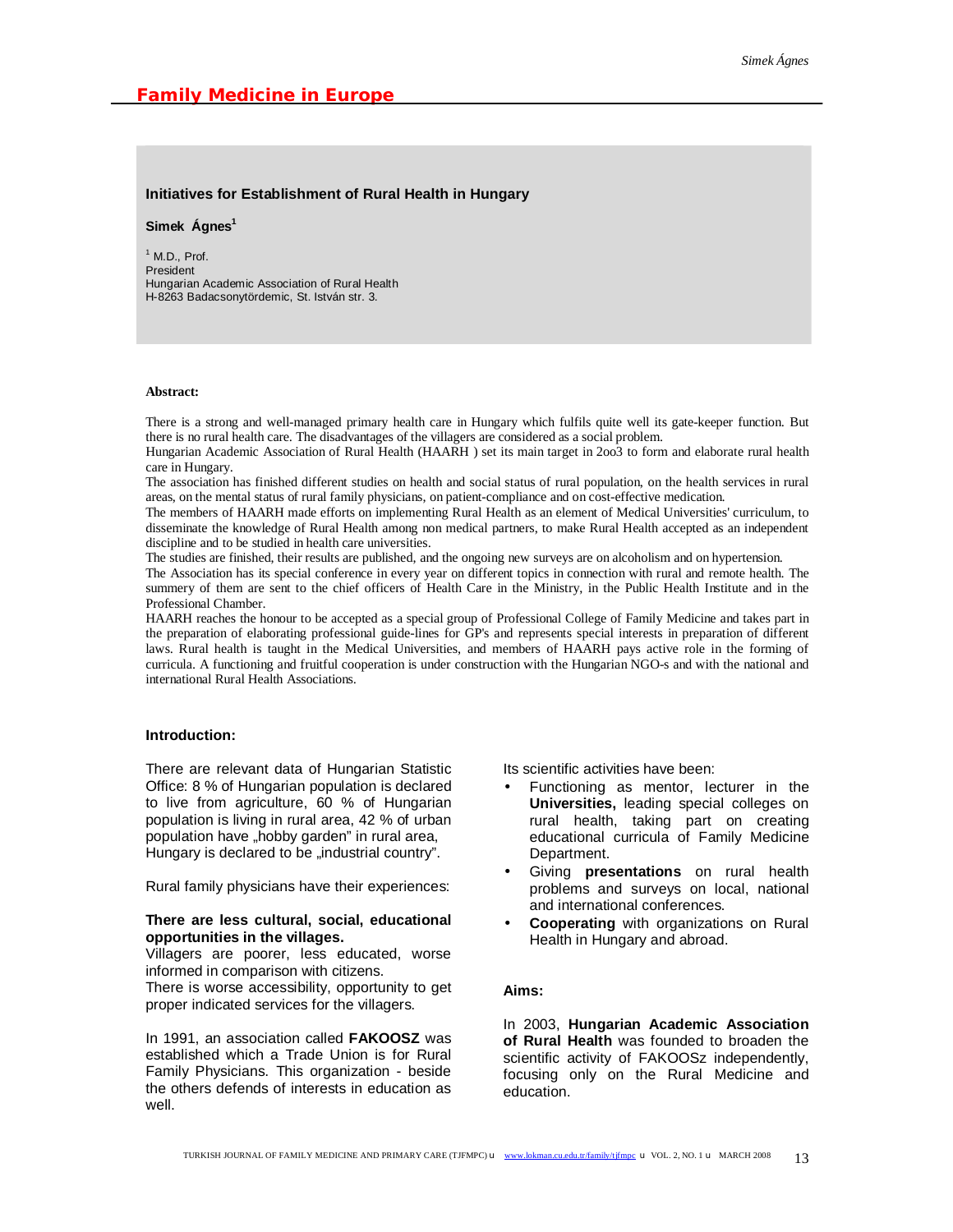Its main targets were:

In the field of health care

- To define health status of rural population
	- o Specificity of rural health care<br>
	o The differences between healt
		- The differences between health care in rural and urban areas
- To make steps for reaching equal services
- To guarantee equal chances
- To implement community health care in the field of education
- To continue scientific activity
- To take part in gradual, post gradual education, in CME
- To reach the acceptance of Rural Health as independent, complex science
- To continue cooperation with national and international organizations
- To synthesize different activities in Hungary in rural health

# **Method:**

What could the rural family physicians do working isolated all over the country?

The work-plan below was set up:

- o Relevant data collection
- o To define which are the severest problems
- o To set up priorities
- o To define what we ought to do?
	- o What we are able to do?
- o How we can manage it?
	- o Collaborators, supporters
	- o Financial background
	- o Methods
	- o Manpower participants
	- o Tools
- o Activities
- o Motivation
- o Education
- o Active work
- o Evaluation

It means different **audits** have to be delivered for health promotion for improving the service in rural area, for ensuring equal chances in the healing process of the villagers.

Introduction of quality **assurance** was considered one of the basic elements of providing the same services for the rural population. Individually, in small groups rural family physicians has been educated in this field and applied the knowledge in the everyday work.

In the education, managed by the Association new elements small group education, consensus-groups and the method of andragogy were adapted.

# **Results:**

The first large assessment made for gaining relevant data was the **"Health status of rural population by the patients' estimation".** 

The tested patients had to describe their health status, their everyday complains, to give data about their social background, their education, the accessibility and the consumption of health care.

There are only some basic elements from the long and detailed survey.



Graphic 1: How do you describe your health status?

**Village** ■ Town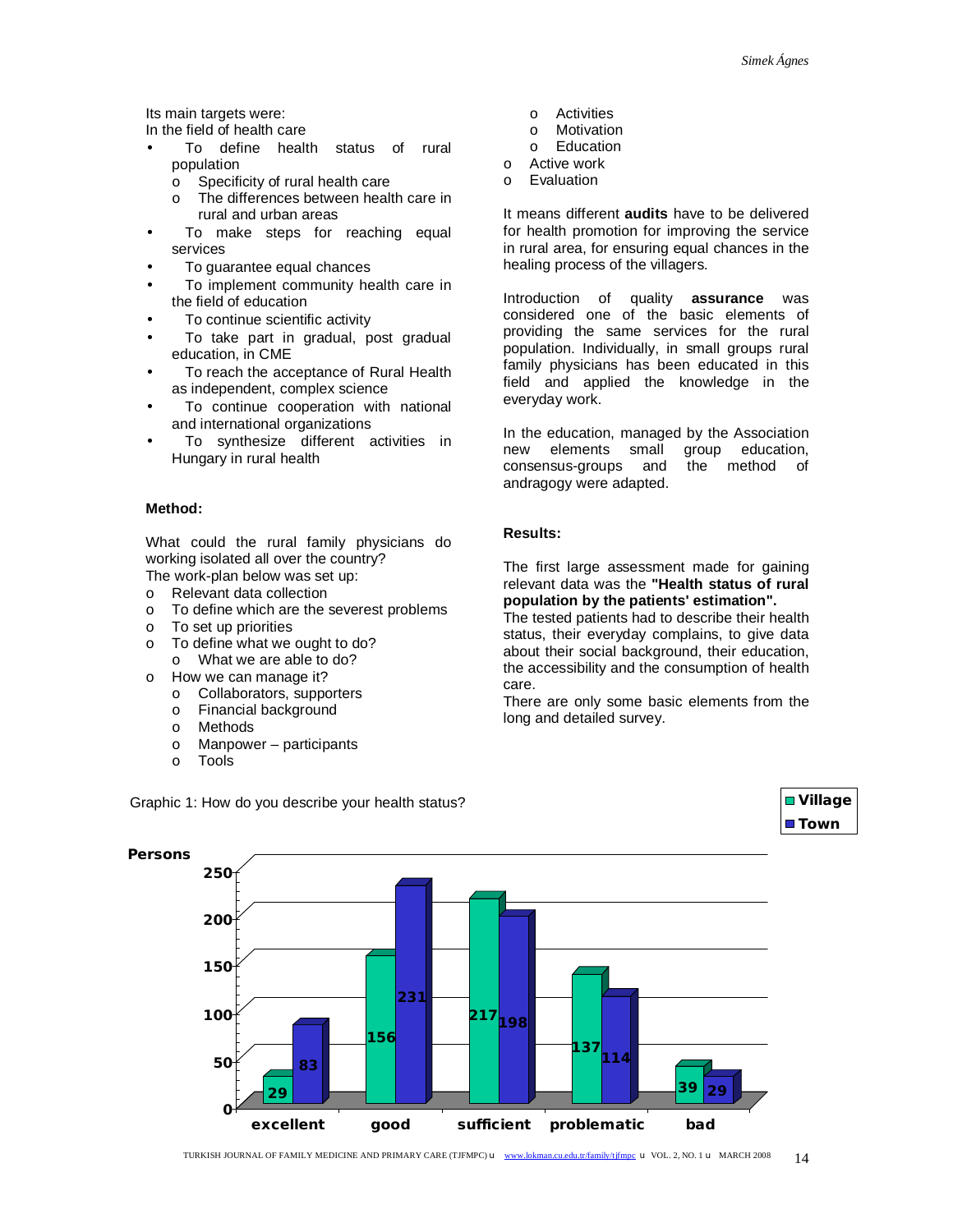*Simek Ágnes* 



**Persons**

The rural population consider their health status worse than that of the citizens, and they are really under medical supervision due to more chronic diseases.

## **Social background of rural population**

Also the daily experience that the social background of the villagers are worse than that in the urban area and the educational level of the rural population is lower than in the cities.



Graphics 3: Education

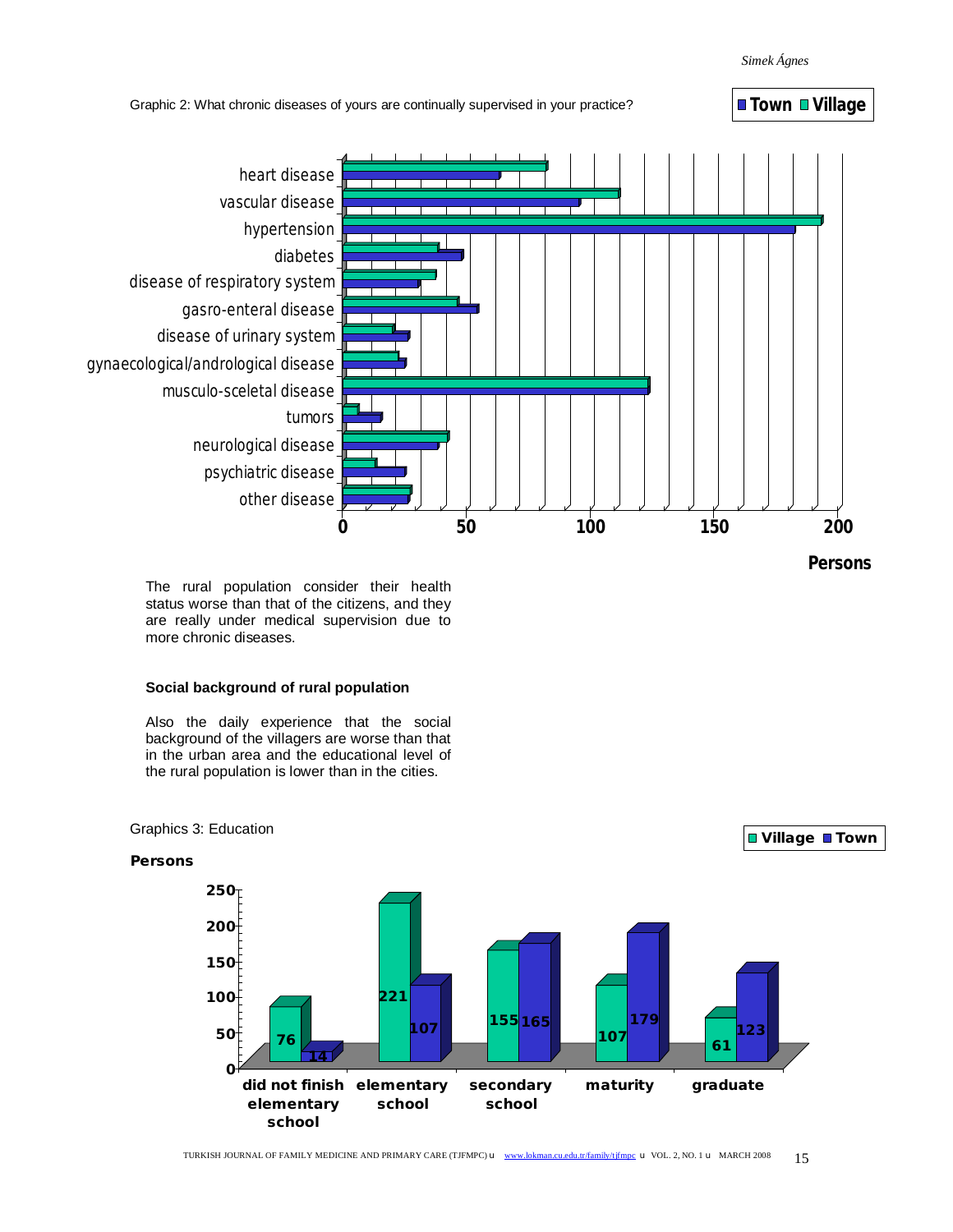

Graphics 6: Did you apply for … in 2000

# **Accessibility of health care for rural population**

The other crucial element of rural health service is accessibility.

Only two flashes from the numerous disadvantages of the rural population which are the result of bad roads, old cars, bad telephone communication and poverty.

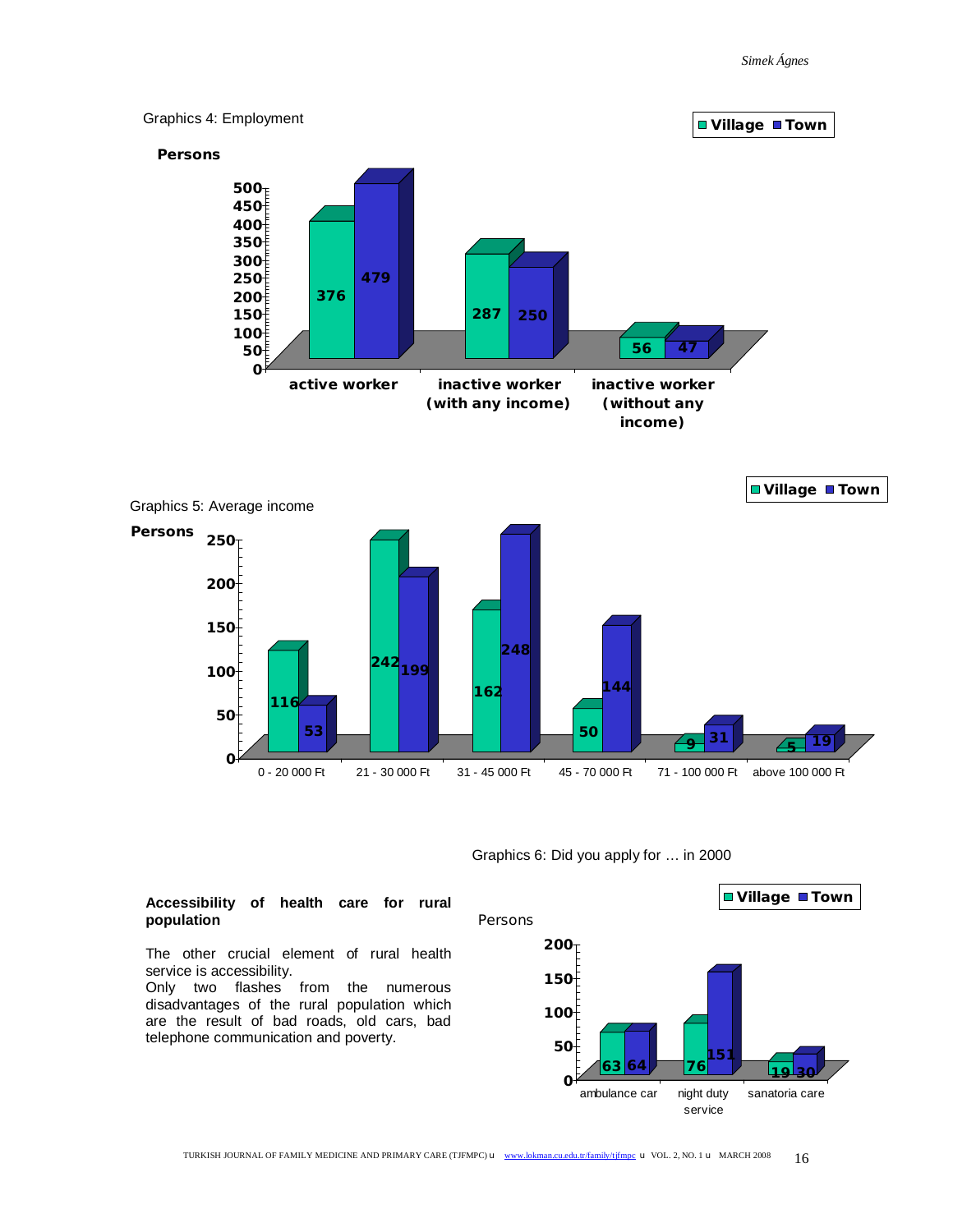

# **Cooperation**

The evaluation showed out that the compliance and the intention for cooperation with the primary health care staff is the same in the villages and in the cities.

Graphics 8: Who are the participants in the treatment of your disease(s)?



In an other survey the acceptance of the GP's treatment was detected.

Graphics 9: Do you follow only the prescription of the GP?



Graphics 10: Whom do you turn to if you have any health problem?

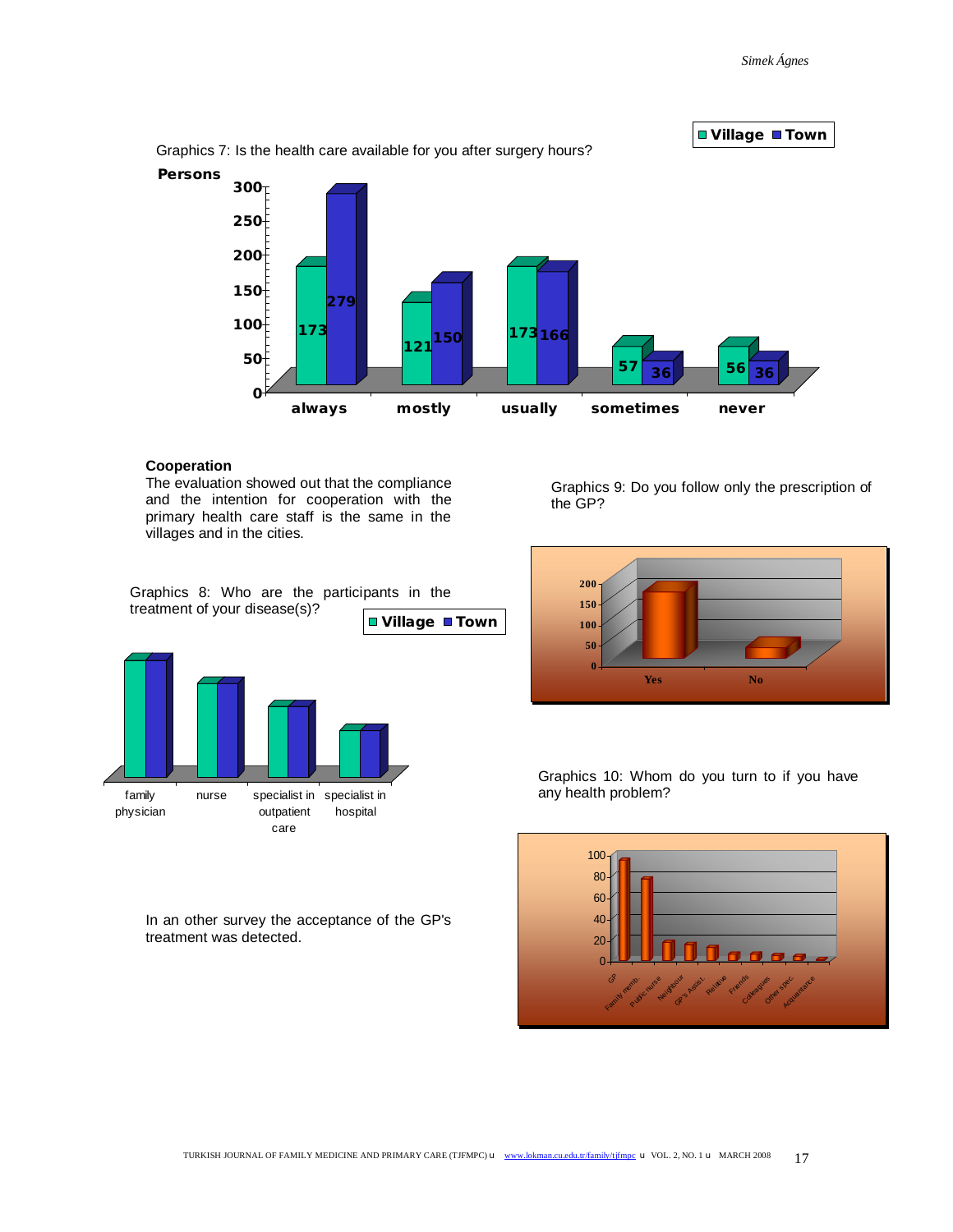In the previous study there were some questions on information.

**Is it important for you to call your attention**  population? Graphics 11: Is it important for you to call your attention to the most frequent illnesses of the

**1763 2554 <sup>173145</sup> 233481 <sup>0</sup> 500 1000 1500 2000 2500 3000 Persons** yes no I bear it **Village Town**

Graphics 12: What is the preferred form of the information for you?



After these two surveys the **priorities** were set up. The most important elements what must be improved in rural health care are:

- o Accessibility
- o Continual care
- o Education

**Accessibility** depends on the condition of roads, on the telephone-net, on the location of out-patient care institutes and hospitals. The government implemented wide-spread and

basic reforms in health-care this year which aimed to solve these problems.

5 years ago a new service was introduced in primary health care: Controlled Patient care, which provides the easiest, simplest, more complete way of medical care for the sick persons. The system requires the correct recording of screening and preventive activity of the medical practice and continual reporting of the care of **chronic diseases.**

The third and actually investigated element is **Continual Patient Education** 

Hungarian Academic Association of Rural Health elaborated last year an **educational program** for teaching the population the most important elements of health promotion.

**In nursery** we suggest to deal with the hygiene of the body, and the environment and make plenty of physical exercises in every time and every place.

**In elementary** school the pupils should have to get all knowledge about their body, about the physiological processes, about the healthy lifestyle and get some information on first aid. Beside that they should have been leaded on different excursions on the ground, on the waters, maybe in the air. They must learn the life-threatening situations and to be able to avoid them.

**In secondary school** beside the "official subjects" we consider a very important topic to deal with problem solving practices, to acquire ability of prevention of depression, to avoid abuses. Students could acquire the elements of home care, to recognise the most frequent symptoms of the most common diseases. They should continue to adopt the elements of healthy life-style: regular regimen, permanent moving exercises, and healthy diet.

Beside the above all of **adult population**  should have to know the element of selftreatment, the signs in different illnesses when to turn to doctor is inevitable. They have to take active part in continual care and hey should have information on different social services for sick persons.

For the population suffering from given diseases "**patients clubs**" must be organized for changing information and for continual education.

The result must be to reach the well educated patient, who considers his/her health as a value and who take part with high compliance in the common work.

We also have to endeavour to form for the cooperation between governmental and non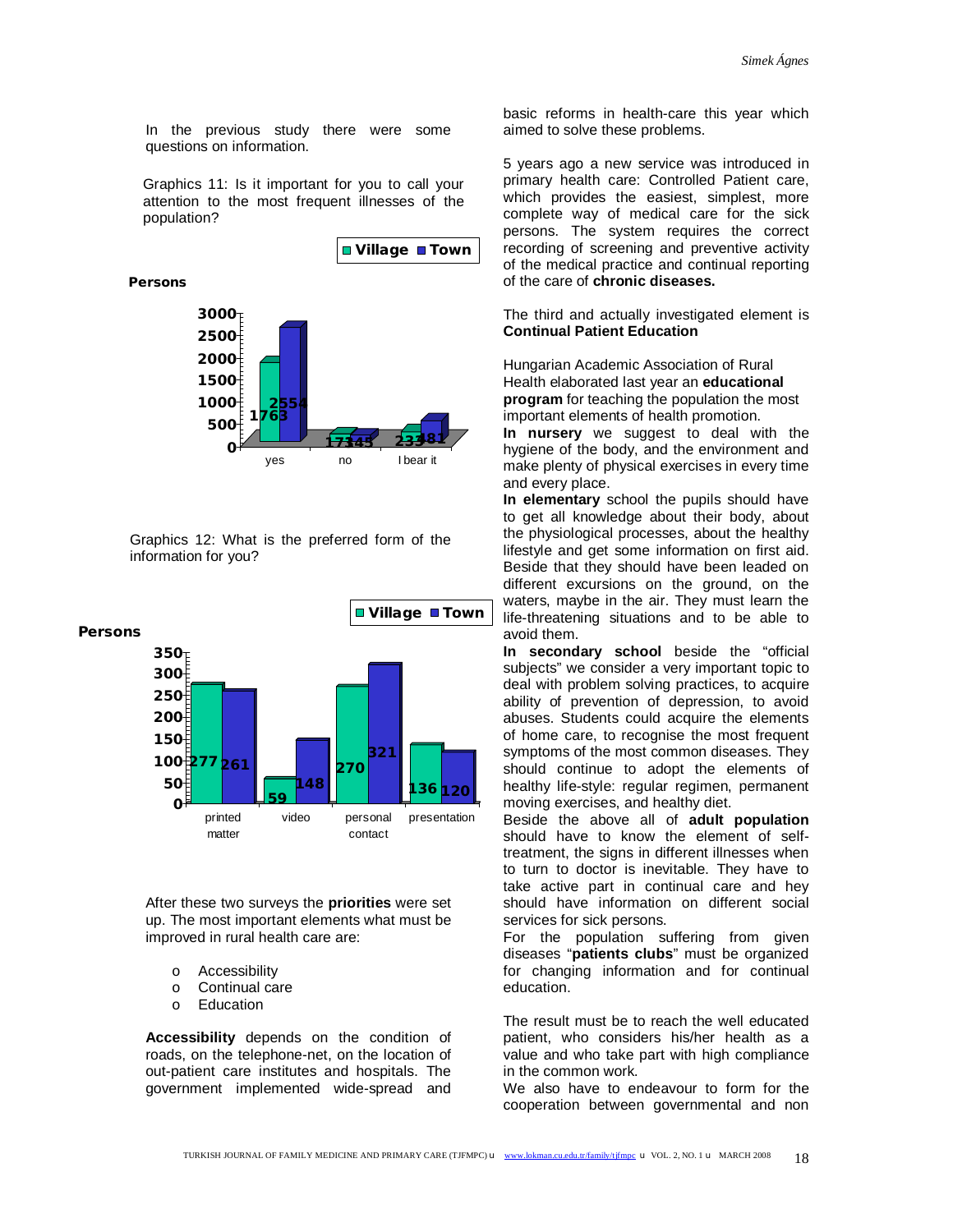governmental organizations, to make the basis of community health care for providing equity and equality to the rural population.

In this task Primary Health Care and also the Hungarian Academic Association of Rural Health has great responsibility, which we undertake and try to fulfil for our patients' right.

# **References**

- 1. Simek Á.: Consensus Konferencia az alapellátásban dolgozók psychés túlterheltségéről. A Kör 9./5: 15. (1999.)
- 2. Simek Á.: Faluegészségügy? Mezőgazdaságés Környezetegészségügy a kutatás és a beavatkozás lehetőségei. A Kör 10./9: 9. (2000.)
- 3. Simek Á.: A falusi egészségügyi ellátás helyzete Magyarországon. Medicus Universalis XXXIV./2: 85-87. (2001.)
- 4. Simek Ágnes. WONCA EURIPA. II. szekció (2000) (Wien) (AUT) *(*A falusi egészségügyi ellátás helyzete Magyarországon : az EURIPA felkérésére megírt beszámoló : elhangzott a WONCA EURIPA II. szekciójában, Bécs, 2000.. In: Medicus universalis. - 2001. 34. évf. 2. sz., p. 85-87.Gyárfás Iván: Health care challenges in rural areas of Hungary IAAMRH Journal Vol. 23 No.1 2004. pp. 17-21.
- 5. Ivan Ciznar et al.: Rural Health in Central and Eastern Europe: *A*n Issue for Contemporary Science and Research Presentation on "THE FUTURE FOR OUR CHILDREN" Central and Eastern European Chapter Meeting of the International Society of Environmental<br>Epidemiology September 4-6, 2003, September 4-6, 2003, Balatonföldvár, Hungary
- 6. Ministry of Agricaulture and Rural Development New Hungary Rural Developement Strategic Plan 2oo7. European Union document
- 7. Peter Gaál: Equity and health care reforms in Hungary: *C*omments on the government's reform proposal Health Services Management Training Centre Document for Ministry of Health Care 18. January 2oo7.
- 8. Szócska Miklós et al.: Managing healthcare reform in Hungary: challenges and opportunities BMJ 2005;331:231-233 (23 July).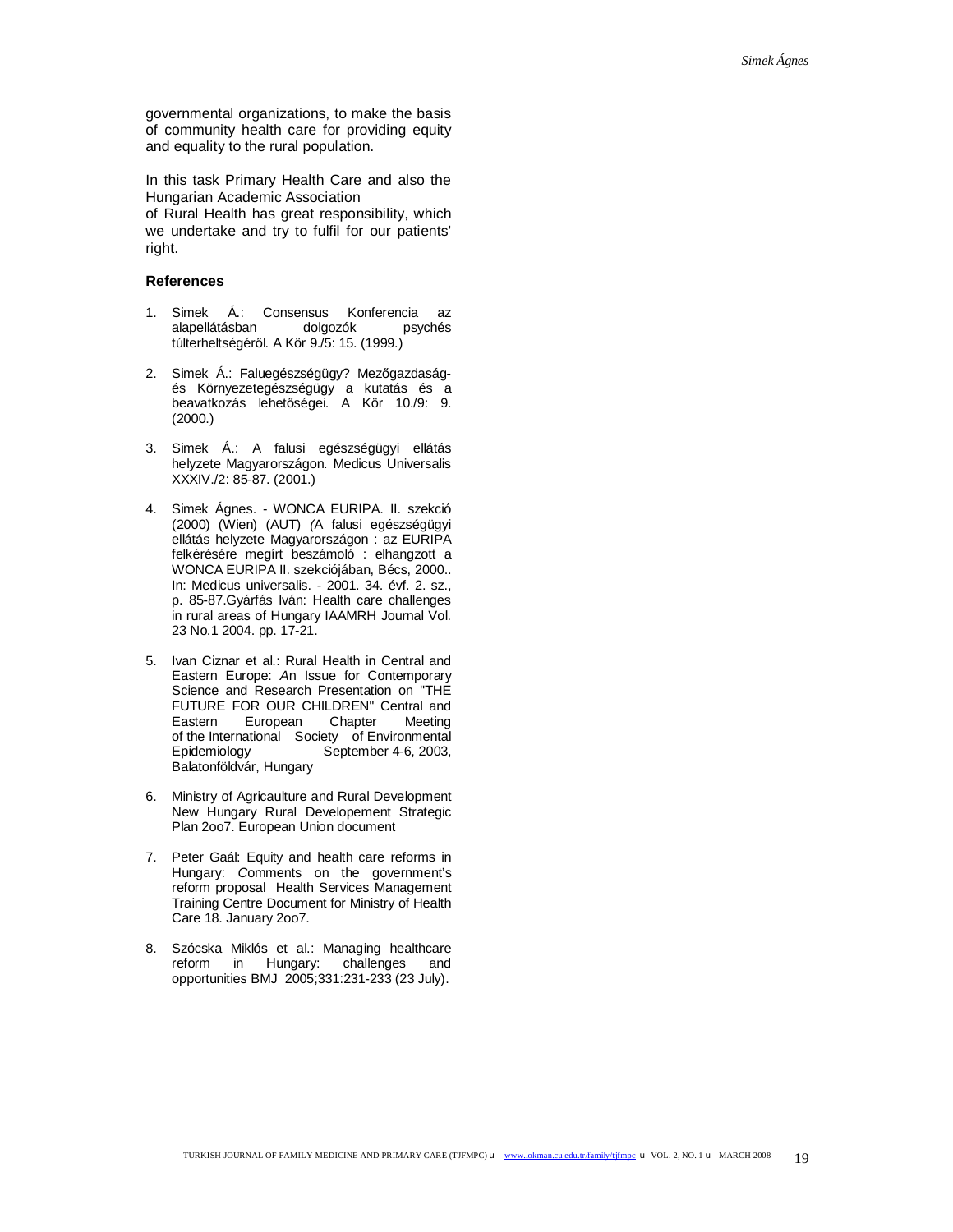#### **EURACT Educational Agenda: The Way to Implementation**

#### Francesco Carelli<sup>1</sup>

<sup>1</sup>EURACT Council , Director of Communications – University of Milan, Italy

The EURACT Educational Agenda is an official document, adopted in 2005 by the European teaching community, that translate the new definitions of the GP/FM profession into a list of competencies that should be achieved at the end of vocational training, and should be maintained during lifelong learning. It describes the competencies in 8 chapters, 25 competencies and 80 subcompetencies. It puts GP training and learning in the international trend of harmonizing the roles (like CANMEDS) or balancing against other specialties. But what can be done with this list? Practical implications will be discussed starting from different testimonies: translation exercises in Portugal and Italy, implementation efforts in Poland, framing of future education curriculum in UK, construction of an electronic check list system to guides progression and completeness of the learning process in Denmark and Belgium. The purpose is to give a clear view on the content of the agenda, the value and the usefulness of the competency framework for their personal and national purposes.

## Why an educational agenda?

It is designed to provide a framework to teach the core competencies for those involved in delivering general practice education and in developing programmes of teaching general practice. However not only can it be used by individual teachers and course organisers but also should be used to determine priorities in teaching and learning general practice and contribute to national policy development.

Calling this an "agenda" is deliberate. By this it is meant that it is both a dynamic review of where we are now in family medicine teaching and learning in Europe and it marks where work has still to be done - the other element in "agenda". It is hoped that it will lead

discussions, reflections and amendments, and will stimulate groups of experts to discuss some of the themes, and the production of further papers on the issues raised. After some years, this may lead to updated versions.

A background for recommendations to curriculum developers and researchers For the last 30 years family medicine has led the way in developing education methodology, educational processes and assessment. This has been in spite of working in education systems designed for the training of other disciplines and in institutions where family medicine is not practised. With the increasing pressure on the medical curriculum it is important that we address these issues. In a number of countries training programmes are being extended and the locus of training is changing towards general practice placements and away from hospital attachments although the situation is very variable.

The central focus is general practice vocational (specialty) training

If the new definition of the discipline sets out the core competencies that have to be acquired to be called a trained GP/FP, then the educational agenda must support and underpin the content of the GP/FM specialty training in Europe. The six core competencies for the discipline are the starting point and this document uses these as the framework for its six agenda-chapters. They can be seen as the hallmark of a GP/FM educational program, and should be at its centre. In each of the chapters we identify the specific educational objectives, and from these derive appropriate learning and assessment methods, and the specific options for the setting and the timeframe within the curriculum.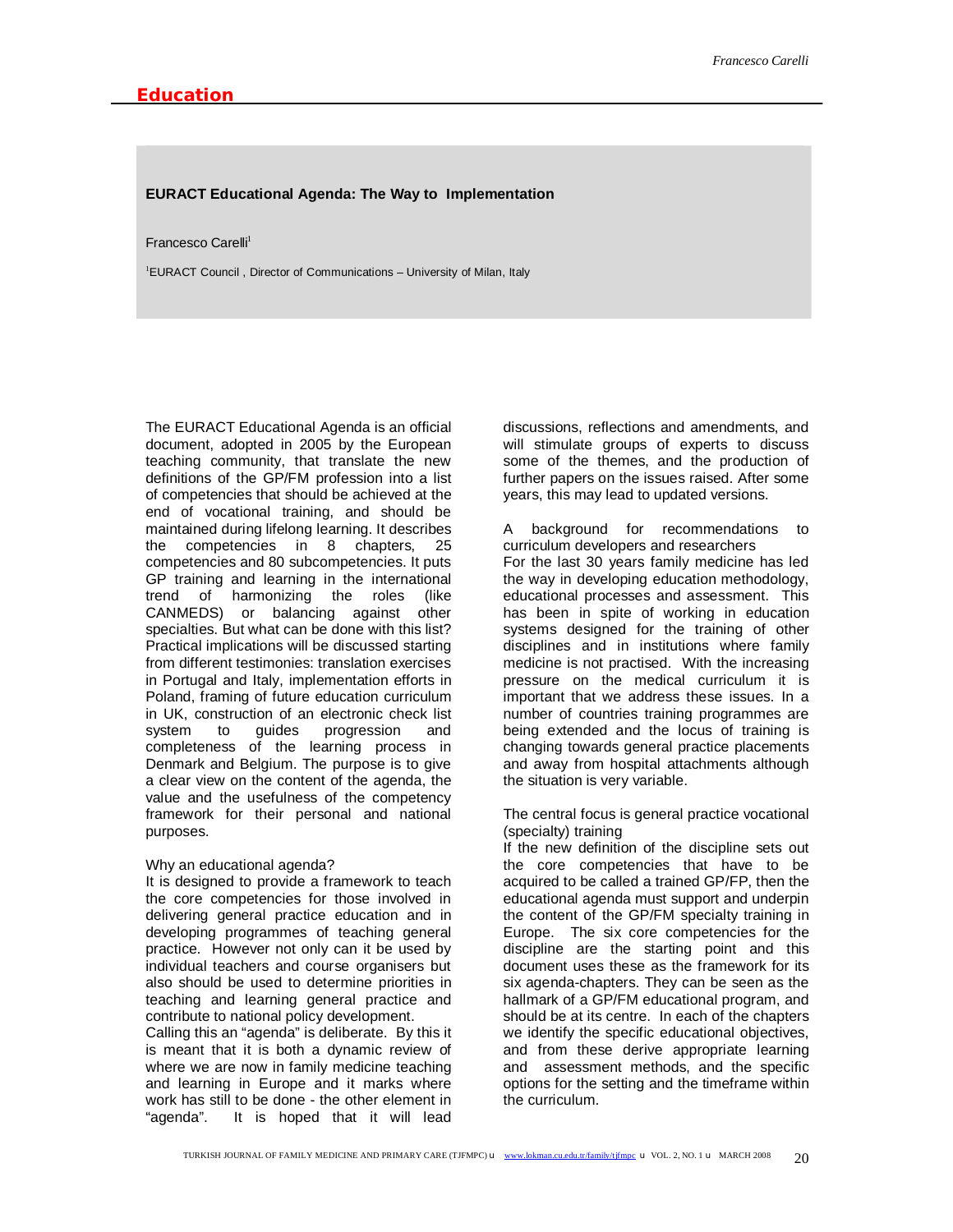From time- and discipline-based to competence-based learning

In this document we have decided to stay at a global conceptual level and have not outlined more detailed statements on such things as time and place. We want to promote a move from time- and discipline-based to competence- and outcome-based learning. We need to move away from the time- and institution-based thinking about the curriculum towards producing a relevant education programme both in and for general practice that is mainly competence driven.

Harmonization in Europe at the level of learning outcomes

With this educational agenda, we want to contribute to the harmonisation of the learning outcomes of the different educational programs all over Europe at this level. Perhaps it is sufficient to achieve an optimal "tuning up" of the national specialty training programs, by growing to more and more convergence and common understanding. EURACT hopes that this educational agenda, derived from the core competencies accepted by all European GP/FM academies during the WONCA Europe meeting in London 2002, completed with the learning options defined in this educational agenda and presented at the WONCA Europe meeting in Amsterdam 2004 can lead to an acceptable harmonization instrument for the content of the vocational training all over Europe.

#### Case Vignettes

 Case Vignettes were created and will be more created to see EEA in the practical life of Family Medicine, to stimulate thinking, reflexion, teaching and learning so to consider that and how all six core competencies are in many real daily situations in our offices and to reflect how they are different and at the same time so similar and how they can help family doctors to afford and resolve the cases in their daily work for patients.

#### References

1. Carelli F. et al. "EURACT Educational Agenda", pocket-book, Treviso 2006, Rimetta – Noventa di Piave – EURACT @ copyright

2. Starfield B. Primary care: balancing health needs, services and technology. Oxford University Press, 1998.

3. Framework for Professional and Administrative Development of General Practice / Family Medicine in Europe, WHO Europe, Copenhagen, 1998

4. The European Definition - WONCA – London 2002

5. Heyrman J & EURACT Council – EURACT Educational Agenda – Kos 2005 and Florence 2006

6. UEMO, Policy Paper on Specific Training in general practice /family medicine in Europe, Stockholm, 2003.

7. Spencer JA, Jordan RK. Learner centred approaches in medical education, BMJ 1999, 318; 1280-1283

8. Innes RB. Reconstructing undergraduate education. Using Learning Science to Design Effective Courses. Larence Erlbaum, New Jersey - London 2004

9. Harris IB. Educating Professionals, Responding to New Expectations for Competence and Accountability, in "New Expectations for Professional Competence" in Curry L, Wergin JF and ass., Jossey-Bass, 1993

10. Council Directive 93/16/EEC to facilitate the free movement of doctors and the mutual recognition of their diplomas, certificates and other evidence of formal qualifications. Official Journal of the European Community, 1993, 165: 7/7/93

11. Bologna Declaration, 19 June 1999

12. Tuning project: Tuning educational structures in Europe, a European Socrates project, under the lead of Julia Gonzales, Duesto Spain and Robert Wagenaar, Groningen Netherlands, 2003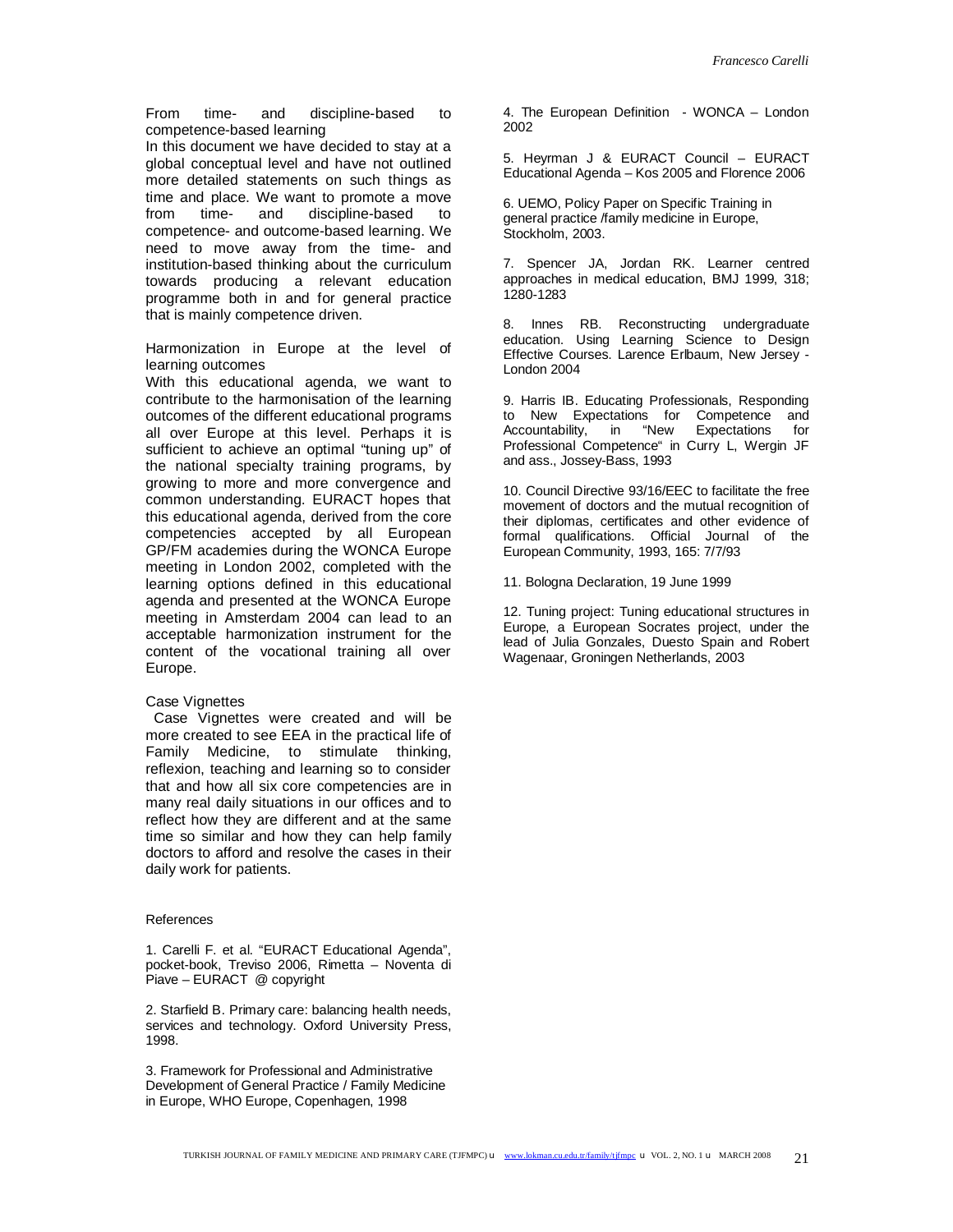## **Sport Program in Older Adults**

Prof. N.Füsun Toraman $1$ 

 $1$  Akdeniz University School of Physical Education and Sports-Antalya, Turkey

The effects of aging become noticeable usually around the age of 30 years, after the maturity is reached at age 20 to 25 years. The agerelated physical and physiological changes vary from one person to another and from one body system to another within the same person, and generally these changes cause decline of organ function.

One of the reason of these negative physiological and physical changes is physical inactivity. It is recommended being physically active living and doing exercise to delay aging effects, to prevent developing or worsening of chronic diseases, and to improve quality of life. Because of these properties, exercise can be accepted as a medicine. Exercise and medical prescriptions are quite similar. When prescribing exercise, its' action (aerobic, strength, flexibility), dose (function of intensity, and duration), therapeutic goal (frequency), and half-life (length of time for recovery from an exercise session) should be taken into consideration.

Aging is a period which is encountered diverse and multiple health problems and can be characterized by a decreased ability to adapt to and to recover from physiologic displacing stimuli. Therefore, before the planning of exercise, (a) subjective data (complaints, symptoms, recent experience related with exercise, demand, medicines used), and (b) objective data (information collected during physical examination and laboratory studies, e.g., aerobic, endurance, strength, flexibility, neuromuscular, and functional performance tests) are collected. Using information from the subjective and objective data-gathering steps, a list of specific problems is generated (c). Then overall management plan including exercise programming is formulated (d) and a schedule for follow-up reassessment is developed (e).

The main factor which is taken care when selecting and getting objective data is the safety, and the effect of the tests on the older adults. The older adults' exercise and test responses may be different even though they are the same age. Additionally, test response can be affected by individual's condition, loss of physical and physiological capacity, chronic disease, and sometimes it is very difficult which factor is responsible from this situation. Finally, latent or asymptomatic diseases can be triggered by the exercise tests. Therefore, medical control is necessary before the tests and exercise in older adults, submaximal tests are preferred, and usually medical supervision is required during the tests according to the medical recordings and the test results.

After discerning the older adult's problem (s), the following tests which are the most appropriate and the best characterized the exercise capacity can be selected: treadmill or cycling with modified Bruce, Naughton, Balke or Ware protocols to measure the a*erobic capacity*; 6-minute or 12 minute walk tests to measure *endurance*; dynamometer, isokinetic equipment, free weights and 1RM or 4-8RM to measure muscle strength; one-leg balance and tandem walk tests to measure neuromuscular condition, chair sit-and-reach, and back scratch tests by using tape measure or goniometer, and flexometer to measure flexibility, and functional performance tests such as chair stand, biceps curl, and up-andgo to measure ability doing physical activities of daily living.

The main purpose of the exercise in the older adults, is living healthy, and in good quality. The exercise program which will be formulated after getting subjective and objective data, and also listed the problems should include aerobic, strength, flexibility components, and the goals of the program should be to increase balance and coordination, improve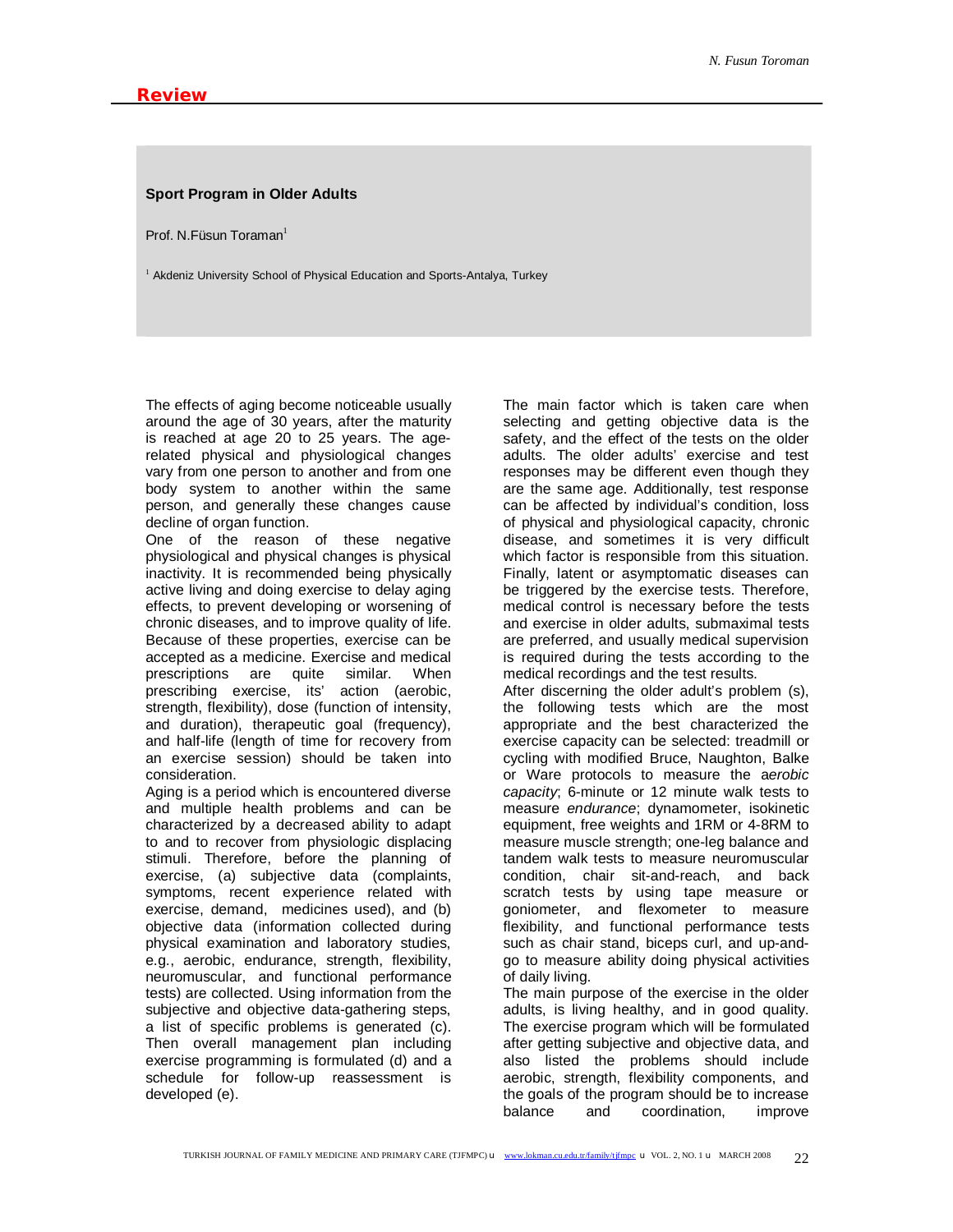independency on the daily living activity. The program should also be bare, sustainable, and acceptable by the client. Additionally, socioeconomic position and facilities of the older adult, nutritional status, clothes and shoes weared, environment conditions such as temperature, humidity, altitude, and ground should be taken into consideration. It is very important the compliance of the older adult and to continue the exercise program regularly. Thus the gain provided by the exercise can be conserved and is not lost. Therefore, the exercise experience of the older adult and his demands and requests are asked and the client should be informed about the content of the program and the importance of continuity.

Exercise training properties such as; type, intensity, frequency, and duration should be taken into consideration when giving the exercise prescription. Because there is decline in balance, cognition, organ function, muscle mass and strength, repairment process after<br>iniurv. working capacity, propriception, injury, working capacity, propriception, coordination, visual, and auditory function, and also most of the older adults have chronic diseases which affect exercise capacity.

Low intensity and short duration during initial phase of programming exercise should be necessary. Then, the intensity is increased according to the client's response. Adaptation period may be choosen as two or three weeks. Warm-up and cool-down periods should be as long as 10-15 minutes. Periodic evaluation and motivation of the older adult is important to compliance the program.

The muscles which will be strengthened are determined according to the muscle test results, and the most used muscles in the daily living activities are selected. Free weight, isokinetic equipment, and theraband may be used as a load. Initial intensity can be 13-14 Rating of Perceived Exertion (RPE) or 30-50% of 1RM or multiple RM (4-8 repetition), and is increased progressively. Progression is arranged through increasing repetition, number of sets, and/or intensity according to the client's response. Daily training session is 20- 60 minute, and frequency is 2-3 days in a week. When the training intensity is low, the rest period between the sets may be in short duration (70% 1RM intensity, 2-3 minute), however if the training intensity is high, the rest period between the sets should be longer (90% 1RM intensity, 4-5 minute).

Physical activities such as walking, cycling, and swimming which use large muscle groups are suitable as aerobic activities, and may be 3-5 days/weekly. Daily training session begins with 5-15 minute, and may be increased to 60 minutes, the training intensity should be low or

moderate. There are several methods of determining the training heart rate, such as RPE, maximum heart rate, maximum heart rate reserve, and metabolic equivalent (METs) or  $VO<sub>2</sub>$ . Initial training intensity may be low (10-11 of RPE, 35-54% of maximum heart rate, 20- 39% of maximum heart rate reserve, 2-3.9 of MET) or moderate (12-13 of RPE, 55-69% of maximum heart rate, 40-59% of maximum heart rate reserve, 3.2-4.7 of MET) according the client's situation, and is progressed gradually. Intensity or daily training duration (preferable) is increased in every week or in every two week.

The soft tissues which will be stretched are determined according to the flexibility test results. Static stretching may be done after all strength and aerobic activities, as well as after completing four to five repetitions per muscle group of a particular exercise. Holding time is 10-30s and the frequency is 3-5 days/weekly. Low intensity and long-duration stretching is extremely important in creating elastic changes in the muscular system. It is suggested that a longer-duration stretch (60s holding time) may be beneficial to overcome the collagen deposition and muscle stiffness associated with aging. A stretch should never be performed in a ballistic or "bouncing" motion. Additionally, older adult engaging in stretching should attempt to minimize potential muscular strain by keeping the back as straight as possible because of possible osteoporosis.

Simulated daily living activities such as balance on one leg, ascending and descending stairs, tandem/semi-tandem walking, sitting and standing, walking up and down and the techniques to prevent falling, improve neuromuscular coordination and decrease the risk of dependency. These type of activities are performed in 8-10 repetitions or given 1-3 minute for each of activity and the frequency is 3-5 days/weekly.

Security and preventing injury have the primary requirement in the training program of older adults. Reaching training intensity is not necessary, especially in aerobic training, in the frail older adults. It is advisable not doing cervical circumduction movements, isometric and static strengthening exercises.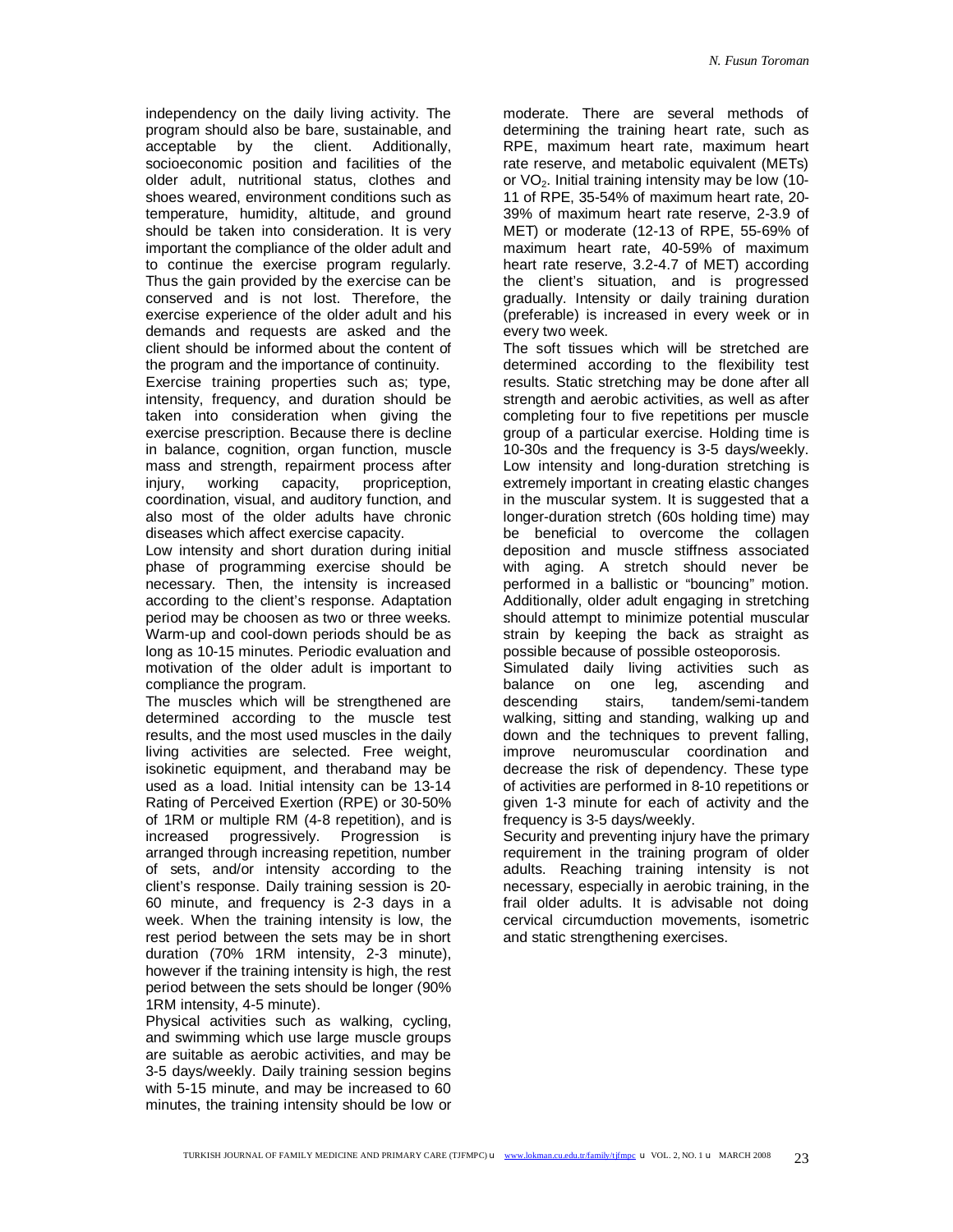## **References:**

ACSM's Guidelines for Exercise Testing and Prescription. (2000). Philadelphia, Lippincott Williams & Wilkins.

Alphin FB., Osbabr DC. (2005). Nutrition and pharmacology. In: Speer KP (Ed), Injury Prevention and Rehabilitation for Active Older Adults. Champaign: Human Kinetics.

Bayles C. (2003). Frailty. In: Durstine JL., Moore GE. (Ed), ACSM's Exercise Management for Persons with Chronic Diseases and Disabilities. Champaign: Human Kinetics.

Escamilla RF. (2005). Exercise testing and prescription. In: Speer KP (Ed), Injury Prevention and Rehabilitation for Active Older Adults. Champaign: Human Kinetics.

Figuers CC. (2005). Soft tissue care: flexibility, stretching, and massage. In: Speer KP (Ed). Injury Prevention and Rehabilitation for Active Older Adults. Champaign: Human Kinetics.

Nieman DC. (2003). Exercise Testing and Prescription. A Health Related Approach, Boston: Mc Graw Hill.

Skinner JS. (1993). Importance of aging for exercise testing and exercise prescription. In: Skinner JS (Ed). Exercise Testing and Exercise Prescription For Special Cases. Baltimore: Williams and Wilkins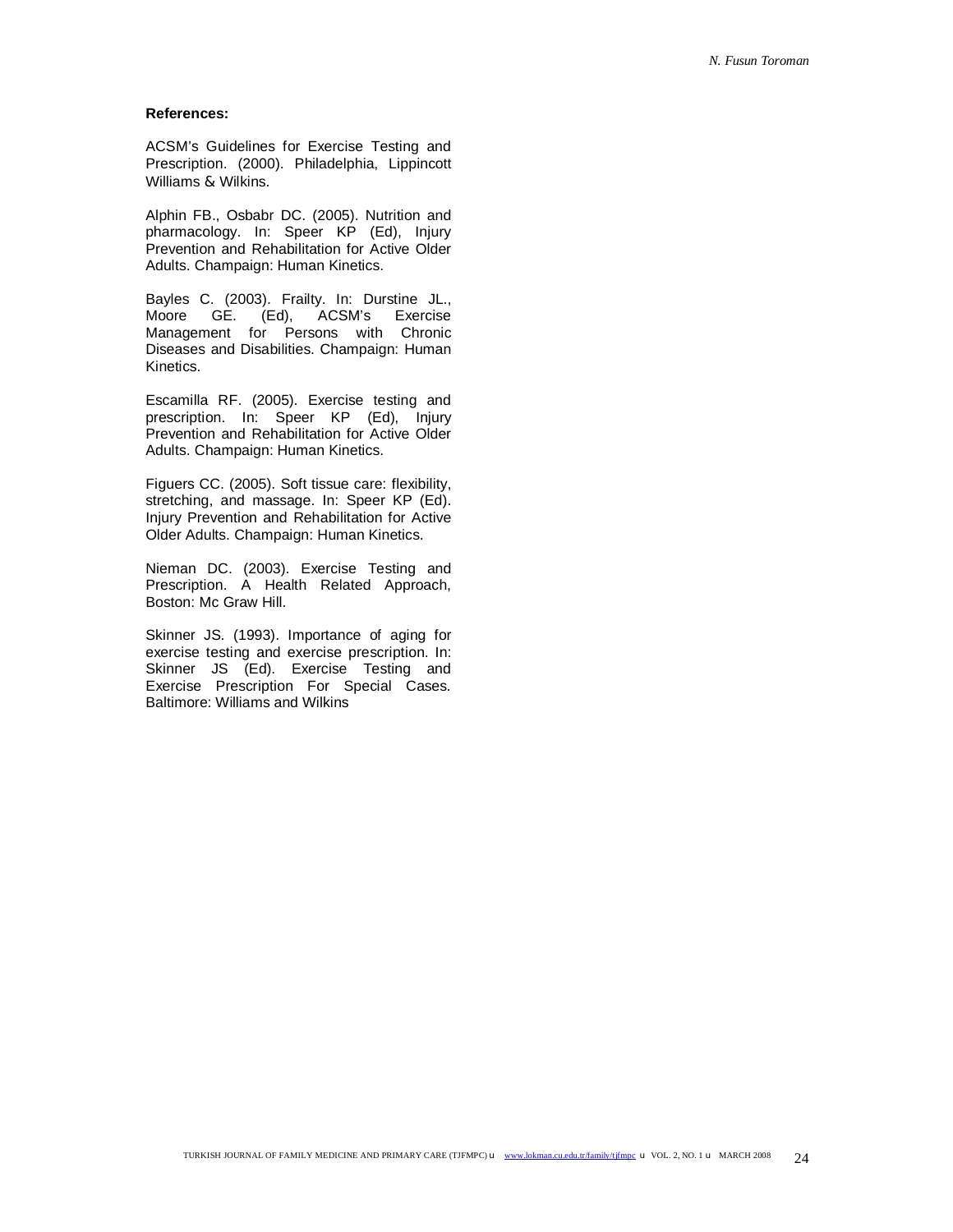## **Systemic Family Medicine in the World: Adapted From an Address to the 2nd European Conference on Systemic Family Medicine, Antalya, Turkey 25-29th April 2007**

John Launer $1$ 

<sup>1</sup>Senior Lecturer in General Practice and Primary Care, Tavistock Clinic, London Associate Director, London Department of Postgraduate Medical Education, University of London

S<br>
Fince the middle of the twentieth<br>
century, general practitioners (GPs) around the ince the middle of the twentieth world have staked a claim to being specialists in 'family' medicine. In spite of this, most GPs have continued to practice in a way that is still focused on the physical problems of individuals, and not on the way that illness can have an impact on the whole family. A number of influential movements have placed an emphasis on the importance of psychology in general practice. These include the Balint movement and patient-centred medicine. However, even these progressive movements within family medicine have tended to be centred on individual patients and not on the family or the other networks that affect individuals. GPs as a profession have been largely unaware of a field of psychological treatment that has developed over the last fifty years - one that places the family at the centre of its attention, and also works directly with families rather than individuals to bring about change. That field is systemic family therapy, a form of 'talking treatment' where people with psychological problems are always seen together with significant family members and even (on occasion) others who care for them including teachers or social workers.<sup>iii</sup>

Systemic family medicine (also known in the United States as family systems medicine) has arisen through a marriage of family medicine with family therapy. $\frac{N}{k}$  It has resulted from GPs and family therapists becoming interested in each others' ways of working, and of

understanding. It has developed through close professional relationships between some GPs and some family therapists. It has grown particularly through the presence of family therapists working alongside primary care, and through the training of GPs in family therapy skills and ideas. In some cases, this has led to GPs carrying out family therapy with their own patients, and within their own practices. More often, it has led to an entirely different way of practicing ordinary, everyday family medicine. Rather than 'doing therapy', systemic GPs have been practicing family medicine in a more therapeutic way. One way of describing this is that they have become systemic practitioners.

Systemic practitioners believe in the fundamental importance of the family, the team, the organisation, interactions, and contexts. We see these as central in the causation of many problems, in their continuation, and most importantly in finding ways of helping people. Systemic family medicine helps us to open up the lens, to look at the wider picture and to offer people the chance of better ways of understanding problems, talking about them, living with them, or changing them. It is about approaching all of our work in terms of interactions rather than simple linear explanations. We pay more attention to patterns of behaviour rather than apparent facts, conversations rather than diagnoses, and the evolution of new and more helpful narratives rather than simple 'solutions'.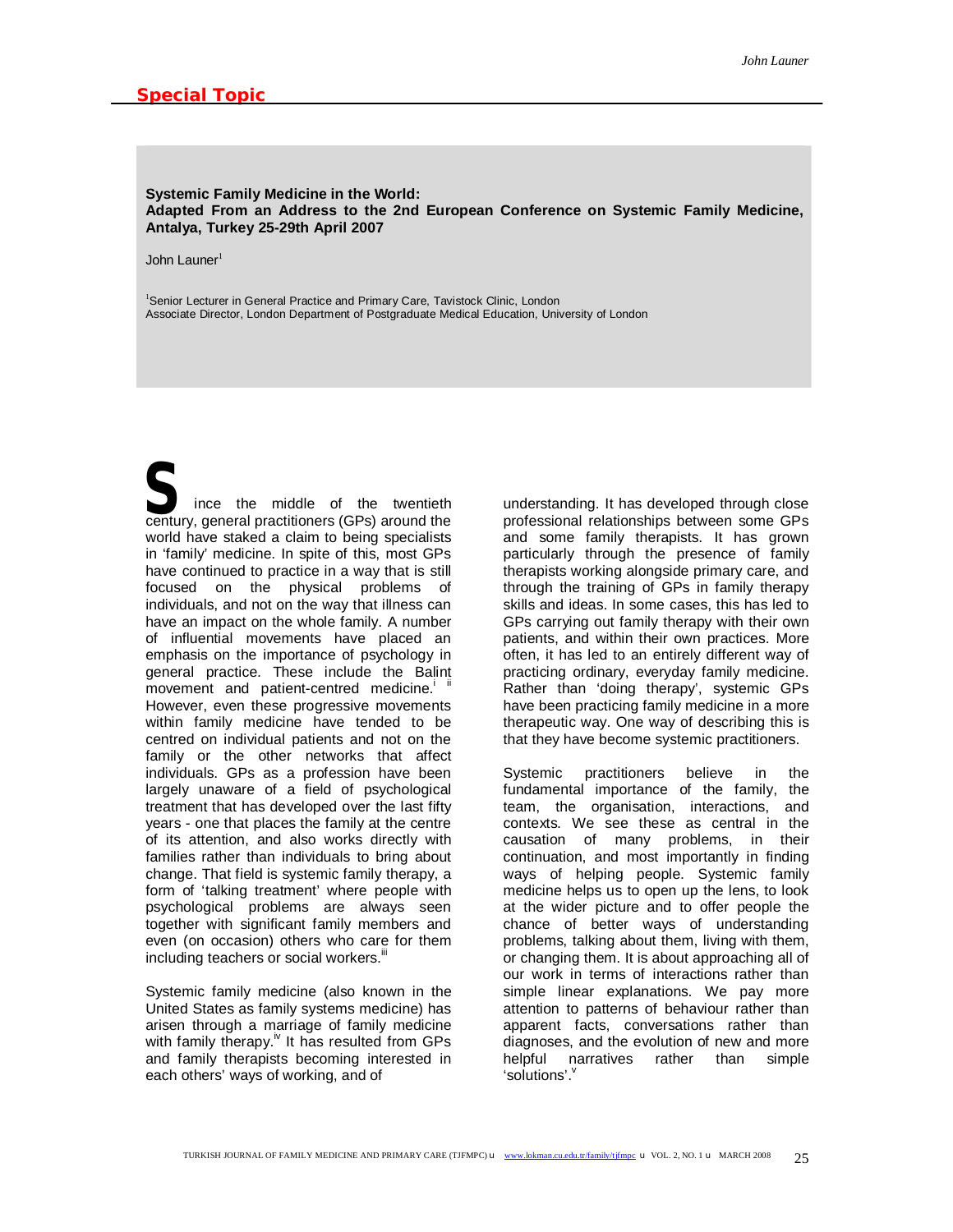As systemic practitioners, we use different techniques from most of our colleagues. We prefer to work with more than one person: a couple or family rather than an individual, and perhaps by having a co-worker like a psychologist or family therapist in the consulting room with us. We seek to empower rather than treat. What this means is that we question patients and their families about their experiences, trying to stimulate their own thinking about what they can do to help each other - rather than just offering lots of answers, explanations and advice about everything. We find that this kind of approach is especially helpful in relationship and family difficulties, mental health problems, 'grey area' conditions like chronic fatigue, unexplained symptoms, frequent consulters and patients who cause conflict. However, they also help in a huge range of other situations. These include ordinary, everyday consultations where people want to talk about their symptoms and fears, and also in cases of chronic illness and disability, in dealing with distress and conflict in the team and workplace, and in helping different professions to work better together.

Systemic family medicine has developed in different ways around the world. It has been an active force since the 1980s in the United States, mainly through the influence of the journal 'Families, Systems and Health', and also through the work of the Collaborative Health Coalition - an organisation that encourages family physicians and psychologists to work alongside each other. However, most doctors in the US are probably still not aware of systemic approaches to family medicine, and continue to practice in quite technocratic ways. By contrast, the country where systemic family medicine has become most dominant is probably Finland, where family therapy itself is very well established. Largely through the work of Professor Pekka Larivaara and his colleagues, Finland is now moving towards a system where teams of family physicians and family therapists will jointly look after different areas of the country. Similar ideas are beginning to have an impact in other Nordic countries including Norway and Denmark, where family physicians are learning to use some systemic skills and ideas. In Britain we have had trainings for GPs in systemic family medicine for over a decade, mainly based at the Tavistock Clinic in London, but only a minority of GPs have attended such training. However, we are now using systemic ideas and skills in order to encourage GPs and their teams to give and receive regular clinical

supervision, and in this way systemic ideas are starting to spread more widely.

The situation in Turkey is an interesting one because family medicine itself is at a relatively early stage of development as a distinct speciality, and you have the opportunity to integrate systemic ideas from the very<br>beginning. This may mean that family This may mean that family physicians in Turkey can emphasize the psychological side of illness, and the family dimension, as essential aspects of the speciality. Through collaboration with systemic family physicians elsewhere in Europe, it may also be possible to integrate this approach into undergraduate training medical training, and in the postgraduate training of all family doctors in Turkey.

<sup>ii</sup> Stewart M, Brown JB, Wayne Weston W, MacWhinney I, Freeman T. *Patient-Centred Medicine: Transforming the Clinical Method*. London: Sage, 1995.

iii Hoffman, L. *Foundations of Family Therapy: a conceptual framework for systems change*. New York: Basic Books, 1981.

iv McDaniel S, Campbell T and Seaburn D. *Family-Oriented Primary Care: a manual for medical providers.* New York: Springer-Verlag, 1989

v Launer J. *Narrative-Based Primary Care: a practical guide.* Oxford: Radcliffe, 2002.

 $\frac{1}{2}$ 

i Balint, M. *The Doctor, the Patient and his Illness.* London: Pitman, 1956.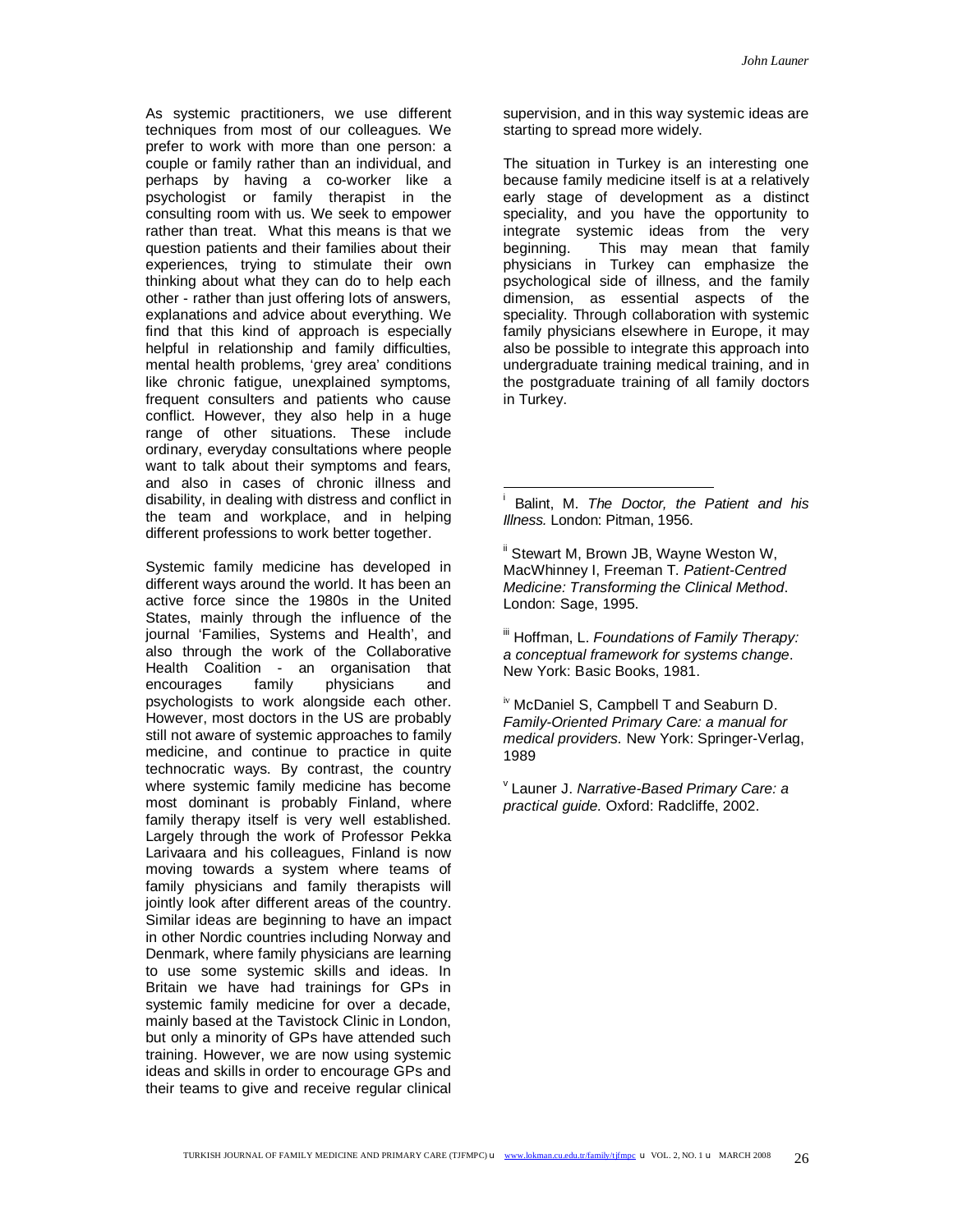## **General Practice and Medical Anthropology: Partners in the Study of the Doctor – Patient Relationship within the Mediterranean Setting**

Christos Lionis<sup>1</sup>, Gabriella E. Aspraki<sup>2</sup>

<sup>1</sup>Associate Professor of Social and Family Medicine, <sup>2</sup>Research Associate, Clinic of Social and Family Medicine, Medical School, University of Crete

#### **Abstract**

It is well documented that the doctor-patient relationship is one of the keys to successful patient treatment. The importance of this relationship appears to be more pronounced in General Practice due to the long term, personal relationship developed within the context of primary care. In the present paper we discuss a number of parameters, which are crucial to the doctor–patient relationship. A special emphasis is placed on the Southern European and Mediterranean settings.

**Keywords:** Doctor-patient, communication, Primary Care, Mediterranean

## **Introduction**

The doctor–patient encounter has attracted growing interest in the current literature. It is now well documented and widely accepted that one of the keys to successful treatment of the patient is a good working relationship with the doctor. i-ii In General Practice/Family Medicine (GP/FM), furthermore, where the relationship between doctor and patient is more personal and long lasting, effective communication seems to be vital in establishing rapport with the patient and enhancing the doctor's effectiveness; however, further study is needed in this direction. Despite the above, doctor– patient issues have received little attention in certain Southern European countries, including Greece.<sup>iii-iv</sup> This can be partly explained by the absence of relevant training courses in Medical Schools.

Corresponding Author:

Dr Christos Lionis, Associate Professor, University of Crete, School of Medicine, P.O.Box 2208, Heraklion, Crete, GR 71003 Greece Tel. No: 0030 2810 394621 e-mail: [lionis@galinos.med.uoc.gr](mailto:lionis@galinos.med.uoc.gr)

In Greece, specifically, the Medical Faculty of the University of Crete is the only academic institute in the country, which offers an undergraduate course to medical students and teaches them communication skills ([http://vml.med.uoc.gr-doctor-patient\)](http://vml.med.uoc.gr-doctor-patient).

Furthermore, as a result of close collaboration with the Institute of Social Sciences, University of Leiden, the Netherlands, this Medical School experiences the important contribution of Medical Anthropology in teaching medical students the concept of illness and health behavior and implementing certain theoretical models into research in the utilization of health care services. V-vi

In the present paper, we draw on the above experience to discuss the doctor-patient relationship with the aim to highlight some of its most important determinants. According to Silverman et al  $(2005)^{1}$ , the type of relationship established between a doctor and his/her patient seems to be a complex issue which involves a number of parameters, including: the type of partnership between doctor and patient, the type of skills acquired by the doctor, the type of patient, the type of setting where the medical encounter is performed and the medical interview. Teaching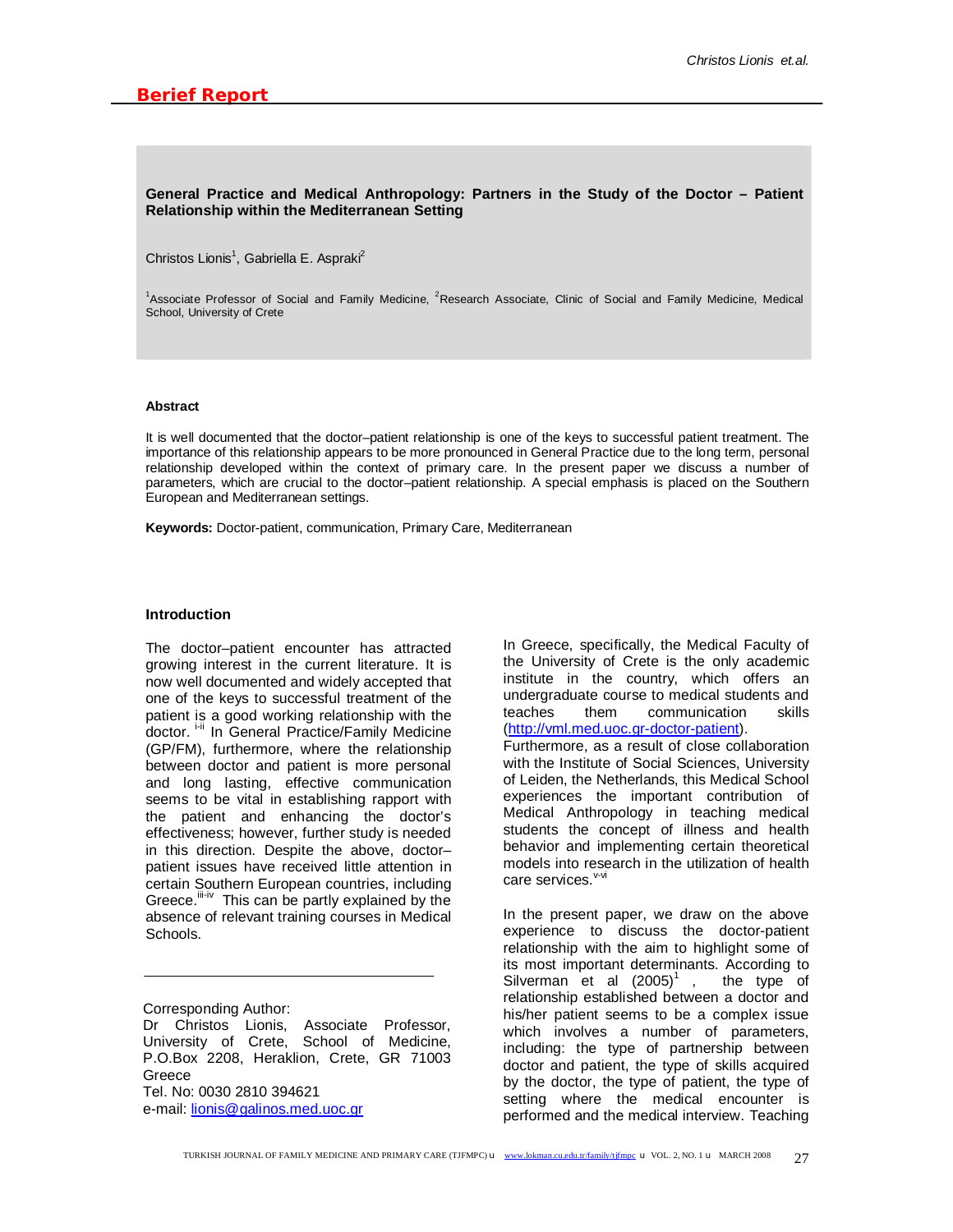the doctor-patient relationship issues to medical students within the Mediterranean setting is a difficult task, since contemporary evidence is lacking. Thus, a clear objective of this paper is to examine each of the above parameters in more detail drawing specifically from our experience of the Southern European and Mediterranean settings.

# **Towards an effective communication between patient and doctor**

*Type or partnership* 

The type of partnership between doctor and patient has undergone major changes through time.<sup>5-vii</sup> From a type of paternalistic relationship, which was exercised by the doctor towards the patient and the decisions were solely the responsibility of the former, we have moved towards relationships of mutuality and processes of joined decision making. Vili-ix Patient rights have come to the centre of attention of institutions and bodies involved in health care, and various models of involvement of the patients in the management of their health have been implemented across the globe, such as the Patient and Public Involvement Forum in the U.K. ([http://www.cppih.org\)](http://www.cppih.org).

Furthermore, as the principle of autonomy and involvement assumes central role in health care the role of family and caregivers in the therapeutic process is enhanced. The doctor not only needs to enter into a collaborative partnership with the individual patient, but also to take into account the familial and social background of the patient. In general practice and primary care, whose object is to a large degree the management and treatment of chronic conditions, the role of the family and caregivers is prominent. The discussion on the burden of the family in cases of chronicity provides further confirmation of the family's .<br>role.<sup>x</sup> In addition, the role of family and caregivers is particularly enhanced in cases of patients whose ability to communicate is limited. It follows from the above that the shared decision model of partnership often involves not only the patient as an individual, but a nexus of relationships (family and caregivers). The practice of family consultation may be more complicated as it involves multiple networks of relationships, and is therefore more time consuming, but it is rewarding in that it provides a holistic perspective. GP/FM in Europe is still focused on an individualistic type of partnership, although the new European definition of

GP/FM makes a strong reference to the concepts of family and community ([http://www.woncaeurope.org\)](http://www.woncaeurope.org).

In the Southern European setting the transition to an autonomous patient role has not been made and the paternalistic model still seems to hold strong.<sup>xi</sup> In rural Crete, despite the severe burden they experience, informal caregivers of patients with major mental disorders did not seek care from their primary care doctor.<sup>1</sup> More research is needed in order for the existing situation to be depicted, future tendencies to be deciphered and policies to be designed.

## *Type of acquired doctor's skills (the doctor's side in the communication process)*

Communication with the patient is a demanding situation, which requires a range of skills from the doctor. In order for the encounter to be successful, the doctor must be empathetic towards the patient and alert to both verbal and non-verbal messages in the communication process. Communication skills, however, do not constitute a natural gift endowed the doctor, but are acquired through education<sup>1</sup> and, hence, communication is included in the curricula of numerous medical schools. Furthermore, the type of communication and the expectations held from their encounter, by both patient and doctor, are culture specific. As Harrison<sup>xii</sup> has shown, patients in the Emirates evaluate their communication with the doctor differently from patients elsewhere. In Greece, patients tend to express their gratitude to the doctor through the offer of homemade tidbits or products such as house wine. $11$  It is therefore very important that the doctor is aware of the cultural characteristics of the patients. This needs an active effort on the part of the doctor to get familiar with the patients' culture. In rural Crete, the constitution of a list of disease names in local dialect facilitated both research and clinical practice.<sup>xiii</sup>

In all situations of communication with the patient Silverman et al., identify the skills required as follows: content skills, process skills and perceptual skills. $1$  As the authors explain, the doctor must know both what to say, and how to say it to the patient. Equally important, the doctor must be alert to the feelings and thoughts generated by the situation both within himself and within the patient. Those feelings and thoughts must be taken into account and addressed by the doctor when consulting with the patient. The above form is indissoluble and equally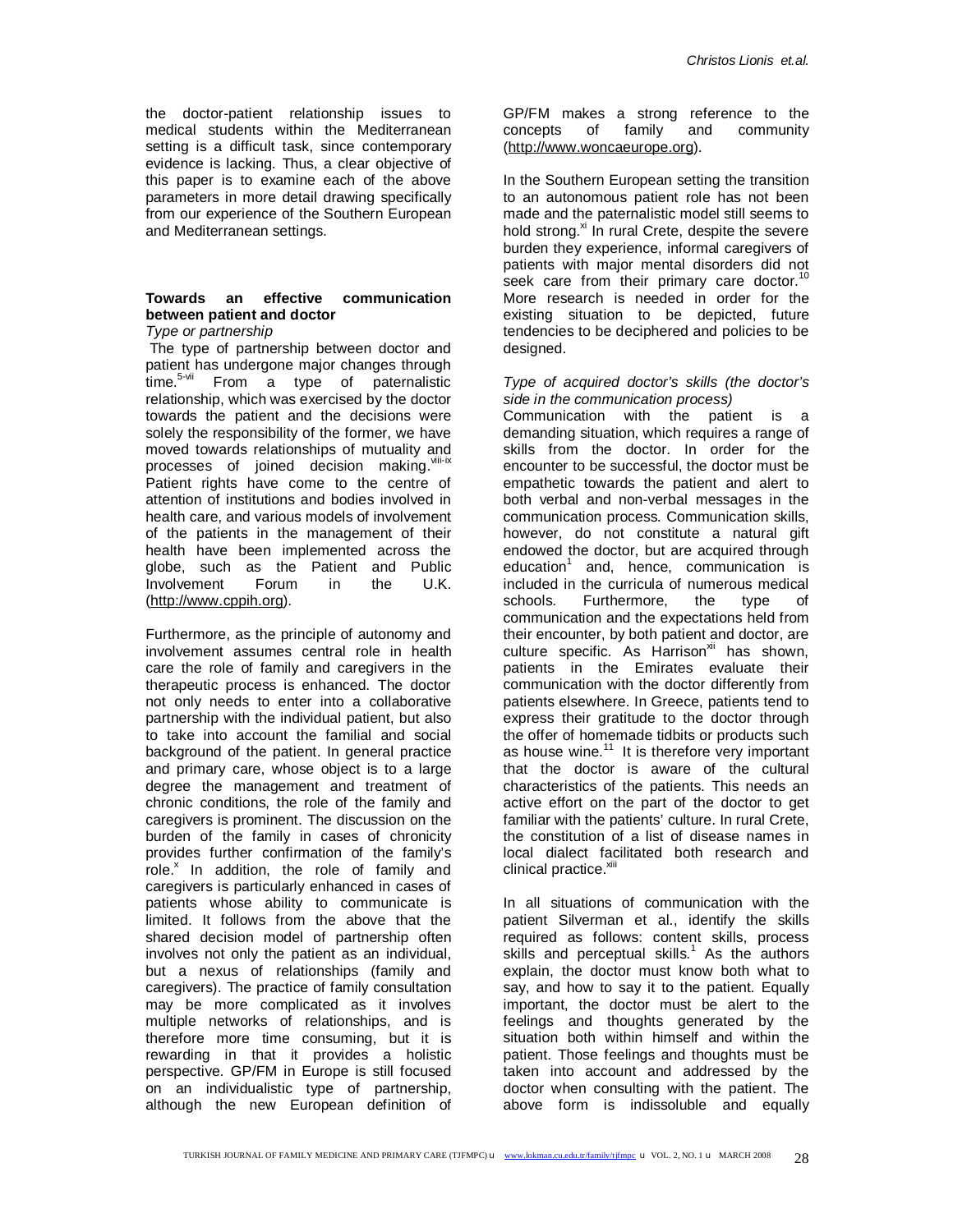important aspects of the doctor-patient encounter.

Non verbal communication also seems to have an important role in the doctor-patient relationship, especially within the Mediterranean setting, as a consensus report in Reggio Emilia, Italy underlined.<sup>3</sup> Further research is needed to explore this important issue especially during the patient's first encounter with his/her general practitioner.

# *Type of patient (the patient's side in the doctor – patient relationship)*

In a type of partnership where responsibility is shared between doctor and patient, the role of patient in the relationship is accentuated. The doctor should acquire and make best use of all information on the patient's background. Different cultural and social characteristics greatly determine the way in which the patient relates to the doctor, accepts treatment and complies or not with the doctor's instructions.

Suchman<sup>xiv</sup> introduced a model, which proposes five stages of illness and medical care: the symptom experience, the assumption of the sick role, the medical care contact, the dependent patient role and recovery/rehabilitation. By making general practitioners aware of the above five stages, medical anthropology provides a satisfactory explanatory theory of patient behavior and thus helps doctors better understand their patients' behavior. With such knowledge a course of action which might appear unreasonable to the doctor, such as non-compliance or seeking medical advise at a late stage when medical services are no longer capable of stopping the natural course of the disease, might make sense and be dealt with. Furthermore, knowledge of patient behavior can help eliminate feelings of anger or frustration in the doctor.

A last issue to be mentioned is that the patient comes to the doctor with specific beliefs and concerns on his/her condition, with feelings of hope, fear or despair and carrying particular expectations from the doctor. All the above often constitute a mute background to the doctor–patient relationship, which can prove either facilitating or hindering to the encounter. The doctor must be aware of the existence of hidden agendas in the encounter with the patient and aim towards bringing hidden worries, fear, doubts to the fore. It is only then that tensions generated by such feelings can be resolved and the relationship with the patient can be productive. This part of the

doctor-patient encounter is not only important for the establishment of a good and effective relationship, but provides a major contribution in the success of health promotion programs in primary care and especially in the ones which focus on behavior modification. GP/FMs should be aware of the principles of the Theory of Planned Behavior<sup>xv</sup> and be well trained in translating it into research and clinical practice. There is little experience from the translation of this theory into practice. Attempts have been undertaken at the Department of Social Medicine, School of Medicine, University of Crete to explore the possibility of the implementation of this theory into intervention programs which aimed at reducing the use of over-the-counter medicines.

# *Type of setting*

The doctor's office and its capacity in both technologies and staff critically influence the doctor–patient encounter. Both the waiting area and the doctor's office must offer a calm and reassuring environment for the patient. It is important that the patient is welcomed by the appropriate personnel and informed on issues such as, processes that must be followed, waiting time, possible delay and reasons of delay. The office itself must be provided with all the appropriate technological and medical equipment, which will enable the doctor to provide the proper treatment. The appropriate setting in terms both of human and of technological capacities, can induce a feeling of trust in the patient, and can greatly reduce anxiety and uncertainty. Despite the discussion of the setting in modern industrialized societies and among certain European and Australian colleagues, $x^M$  the issue is still not sufficiently resolved in Southern Europe, where a conventional arrangement of the doctor's office, reflecting the paternalistic type of relationship is still predominant. Advances in electronic technology make possible the communication between patient and doctor without face-toface consultation. The introduction of telemedicine has an impact on the new skills and training programs needed for the improvement of doctor-patient communication in such a setting. $x^{\text{wii}}$ 

## *The medical interview*

The medical interview is the time *par excellence* where the communication between doctor and patient is performed and worked out. Taking the patient's history and performing a medical interview are among the skills acquired through the years of medical education. However, a problem which has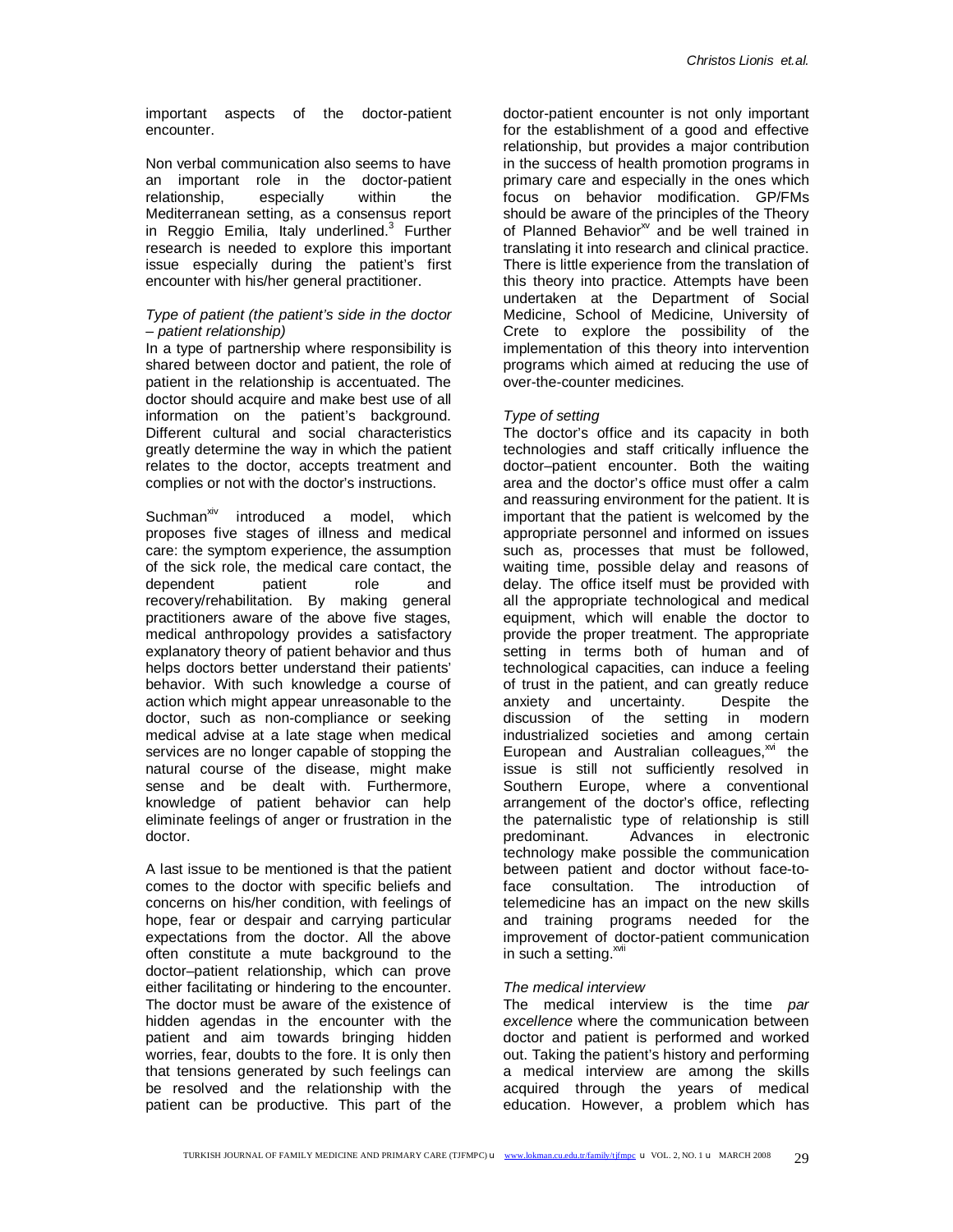been identified is the rigid adherence of many doctors on what is meant to be a rough guide for the acquisition of a patient's medical history. The enhanced Calgary-Cambridge guide $^1$  addresses the shortcomings of a typified medical interview and provides clues towards an interview which will be flexible and allow the patient to provide richer information on his/her condition and background. The Calgary-Cambridge guide provides detailed and useful guidelines for every phase of the medical interview: initiating the session, gathering information, physical examination, explanation and planning and closing the session. The anticipated result is one where both the patient leaves the doctor's office reassured, with a clear plan to follow, and the doctor is in hold of all the useful information needed for a successful rapport with the patient and treatment plan. The translation of this model within the Mediterranean and southern European settings and discussion of its key elements remains to be studied.

## **Conclusion**

-

In conclusion, it is a fact that the patientcentered, or relationship-centered approach to the medical work, requires more time than the traditional paternalistic approach which seems to be preferred by many Southern European practitioners. However, the benefits from the former model are undoubtedly worth the time investment. The factors, which have an impact on the quality of the consultation are wide ranging. Establishing a good, working relationship with the patient is a complex issue, yet vital for the successful outcome. Further research is needed in order to determine and quantify, where possible, the different factors affecting consultation. A discussion of physician's skills with emphasis on verbal and non verbal communication, awareness of the patient's background, the symptom experience and sick role, remain to be explored within the Southern European and Mediterranean setting. Towards the above direction, a collaborative study among Southern European countries could usefully highlight particular key issues for an effective partnership between doctor and patient. Previous country-to-country collaborations should be led towards this goal.<sup>xviii</sup>

## $\overline{a}$ **References:**

<sup>i</sup> Silverman J, Kurtz S, Draper J. Skills for communicating with patients. Oxford: Radcliff Publishing, 2005.

Stewart MA. Effective physician–patient communication and health outcomes: a review. Can Med Assoc J 1995;152:1423-1433.

iii Lionis C, Grassi E, Bellos G, Chiari C. Doctorpatient communication in Mediterranean countries: the Reggio Emilia consensus. Eur J Gen Pract 1996;2:36-37.

iv Compare with, Teutsch C. Patient–doctor communication. Med Clin North Am 2003;87:1115-1145.

 $\textdegree$  Slikkerveer LJ. Plural medical systems in the horn of Africa: the legacy of 'Sheikh' Hippocrates. London: Kegan Paul International, 1990.

vi Chatziarsenis M, Makri E, Sapouna -Chatziarseni W, Fioretos M, Faresjo T, Trell E, Lionis C. Care preferences in a Cretan community with integrated hospital/general practice services. Int J Health Care Qual Assur 2001;14:189-192.

vii Balint J, Shelton W. Regaining the initiative: forging a new model of the patient – physician relationship. JAMA 1996;275:887-891.

viii Charles C, Gafni A, Whelan T. Shared decision-making in the medical encounter: what does it mean? (Or it takes at least two to tango). Soc Sci Med 1997;44:681-692.

ix Kravitz RL, Melnikow J. Engaging patients in medical decision making. BMJ 2001;323:584- 585.

<sup>x</sup> Sapouna V. Burden (consequences) for family members and other individuals who care for patients with mental disorders in Crete. Unpublished M.Ph. thesis: University of Crete, 2005.

xi Liangas G, Lionis C. General practice in Greece: A student's and a supervisor's perspective. Aust J Rural Health 2004;12:112- 114.

xii Harrison A. Patients' evaluation of their consultations with primary health clinic doctors in the United Arab Emirates. Fam Pract 1996;13:59*-*66.

xiii Lionis C, van Beelen N, Slikkerveer JL. Making doctor-patients communication more effective: disease names (terms) in the local dialect of a primary health care area in rural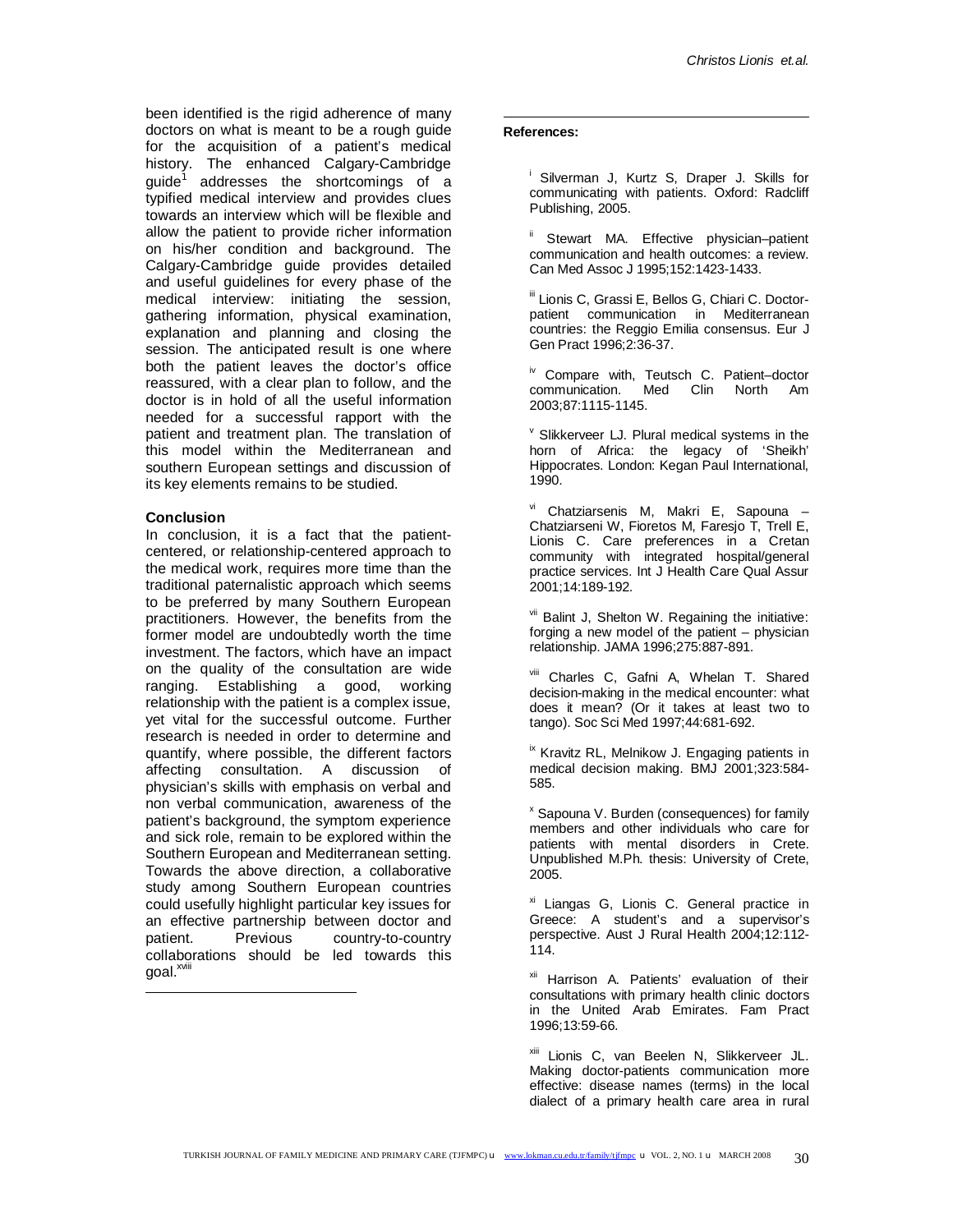Grete, Greece. Patient Educ Couns 1998;34(Suppl.1):S77.

 $\overline{a}$ 

xiv Suchman EA. Stages of illness and medical care. J Health Hum Behav 1965;6:114-128. <sup>xv</sup> Ajzen I. The theory of planned behavior. Organizational Behavior and Human Decision Processes 1991;50:179-211.

xviA Quality Framework for Australian General Practice. Accessed October 16, 2007 at [www.racgp.org.au/Content/NavigationMenu/Ad](http://www.racgp.org.au/Content/NavigationMenu/Ad) vocacy/AqualityframeworkforAustralianGeneral Practice/

xvii Liu X, Sawada Y, Takizawa T, Sato H, Sato M, Sakamoto H, et al. Doctor-patient communication: a comparison between telemedicine consultation and face-to-face consultation. Int Med 2007;227-232.

xviii Lionis C, Dagdeviren N, Merkouris B-P, Caylan A, Symeonidis A, Topsever P, et al. Greek – Turkish collaboration in general practice/family medicine: an example of country-to-country collaboration. Eur J Gen Pract 2005;11:131-132.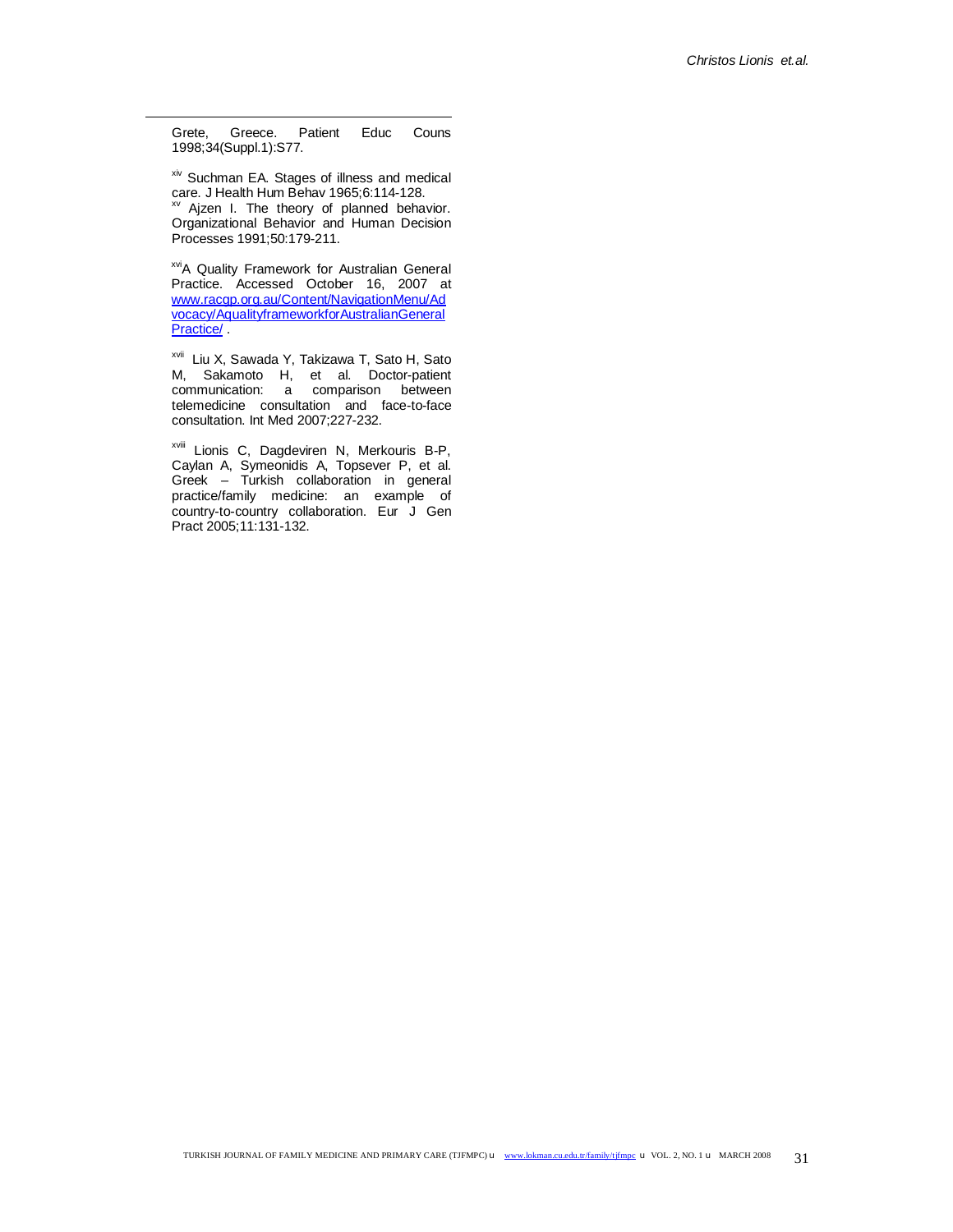## **EURACT's DEFINITIONS OF GENERAL PRACTICE/FAMILY MEDICINE – Similarities to and differences from systemic family medicine?**

#### Pekka Larivaara<sup>1</sup>

<sup>1</sup> Professor in Systemic Family Medicine, Department of Public Health Science and General Practice Oulu University, Finland

#### **Abstract :**

In 2002 EURACT (European Academy of Teachers in General Practice) published a statement which defines the discipline of general practice/family medicine and describes its core competences. EURACT's definition includes eleven characteristics of the discipline, which are clustered into six core competences of the general practitioner/family doctor. The Euract Educational Agenda of General Practice/Family Medicine was published three years later and it wishes to contribute to the harmonization of the learning outcomes of different medical education training programmes all over Europe at this level. This article introduces these Euract's definitions and some main points of the educational agenda. It also looks for similarities and differences between the Euract's definitions and the basic premises of systemic family medicine.

#### **Introduction**

European general practice has a long history but not until in 1974 the first statement "The General Practitioner in Europe" was produced by Leeuwenhorst group (1). At that stage general practice/family medicine was in its infancy as a discipline, particularly with regard to its teaching and research base. Almost 30 years later the world has moved on and nowhere this change has been more apparent than in the provision of health care. General practice/family medicine is now well established in all health care systems in Europe and is recognised by health service providers as being of ever increasing importance.

# **Corresponding Author:**

Pekka Larivaara, M.D., Ph.D. Professor in Systemic Family Medicine University of Oulu, Department of Public Health Science and General **Practice** P.O.Box 5000 90014 Oulu University e-mail: [pekka.larivaara@oulu.fi](mailto:pekka.larivaara@oulu.fi)

Since the work of the Leeuwenhorst group several definitions of general practice/family medicine have been written and they are mainly focused on general practitioners' professional activities, not on the characteristics of the discipline.

Euract (European Academy of Teachers in General Practice) published the newest definitions of European general practice/family medicine in 2002 (2). This work came about as a result of revising previous definitions, as it had been felt that they had come updated and needed revising for the 21st century. By writing the new definitions Euract would like to produce a consensus document on definition and competencies. The statement was produced as an aid to individual teachers, students and practitioners. It defines both the discipline of general practice/family medicine and the professional tasks. The group of authorities in Europe felt that general practice must be identified as an academic discipline. It is not the sum of other specialities added together, but it is a specific discipline with its own education, research and practice.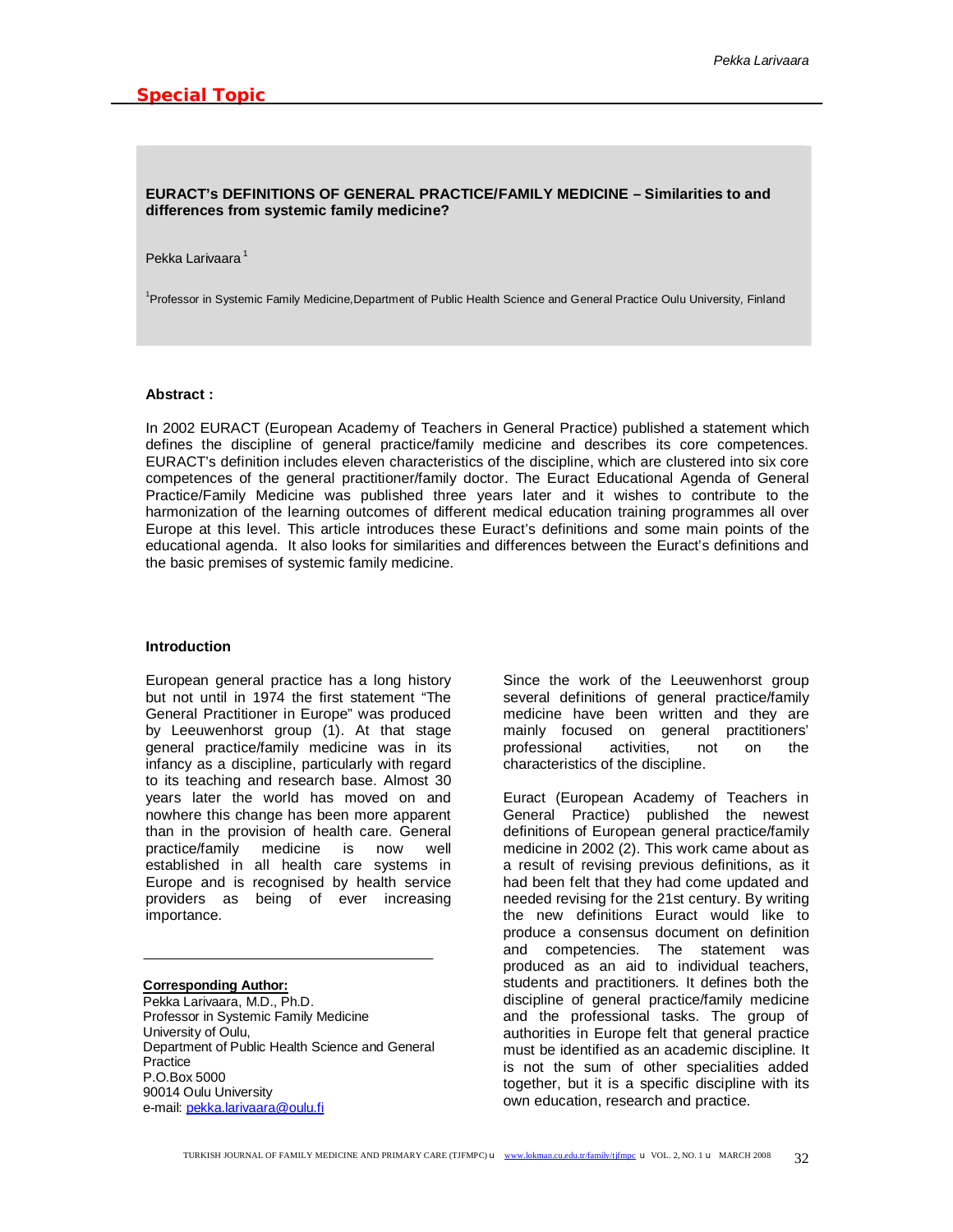# **Discipline and specialty of general practice/family medicine defined by Euract**

Euract wants to make sure that there is a need to define both the discipline of general practice/family medicine and the role of the specialist family doctor. The former is required to define the academic foundation and the framework on which the discipline is built, and thus to inform the development of education, research, and quality improvement. The latter is needed to translate this academic definition into the reality of the specialist family doctor, working with patients in health care systems throughout Europe.

The characteristics of the discipline of general practice/family medicine are that it:

- Is normally the point of first medical contact with the health care system, providing open and unlimited access to its users, dealing with all health problems regardless of the age, sex, or any other characteristic of the person concerned.
- Makes efficient use of health care resources by coordinating care, working with other professionals in the primary care setting and by managing the interface with other specialities, taking an advocacy role for the patient when needed.
- Develops a person-centred approach, and oriented to the individual and his/her family, and their community.
- Has a unique consultation process, which establishes a relationship over time, through effective communication between doctor and patient.
- Is responsible for the provision on longitudinal continuity of care as determined by the needs of the patient.
- Has a specific decision making process determined by the prevalence and incidence of illness in the community.
- Manages simultaneously both acute and chronic health problems of individual patients.
- Manages illness which presents in an undifferentiated way at an early stage in its development, which may require urgent intervention.
- Promotes health and well –being both by appropriate and effective intervention.
- Has a specific responsibility for the health of the community.

• Deals with health problems in their physical, psychological, social, cultural and existential dimension.

General practitioners/family doctors are specialist physicians trained in the principles of the discipline. They are personal doctors, primarily responsible for the provision of the comprehensive and continuing care to every individual seeking medical care irrespective of age, sex and illness. They care for individuals in the context of their family, their community, and their culture, always respecting the autonomy of their patient. So, they integrate physical, psychological, social, cultural and existential factors. The specialist family doctors must take the responsibility for developing and maintaining their skills, personal balance and values as a basis for effective and safe patient care.

## **Core competences of general practice/family medicine defined by Euract**

The definition of the discipline of general practice/family medicine and of the specialist family doctor must lead directly the core competences of the general practitioner/family doctor. The eleven characteristics of the discipline relate to eleven abilities that every specialist family doctor should master. Because of their interrelationship, Euract clusters them into six independent categories of core competences. The main aspects of each cluster are:

- Primary care management: the ability to manage primary contact with patients; to co-ordinate care with other professionals.
- Person-centred care: the ability to create well –functioning doctor-patient relationship.
- Specific problem solving skills: the ability to relate specific decision making processes to the prevalence and incidence of illness in the community; to make effective and efficient use of diagnostic and therapeutic interventions.
- Comprehensive approach: to manage simultaneously both acute and chronic problems in the individual, to promote health and well being.
- Community orientation: the ability to reconcile the health needs of individual patients and the health needs of the community in which they live in balance with available resources.
- Holistic approach: the ability to use a bio-psycho-social model taking into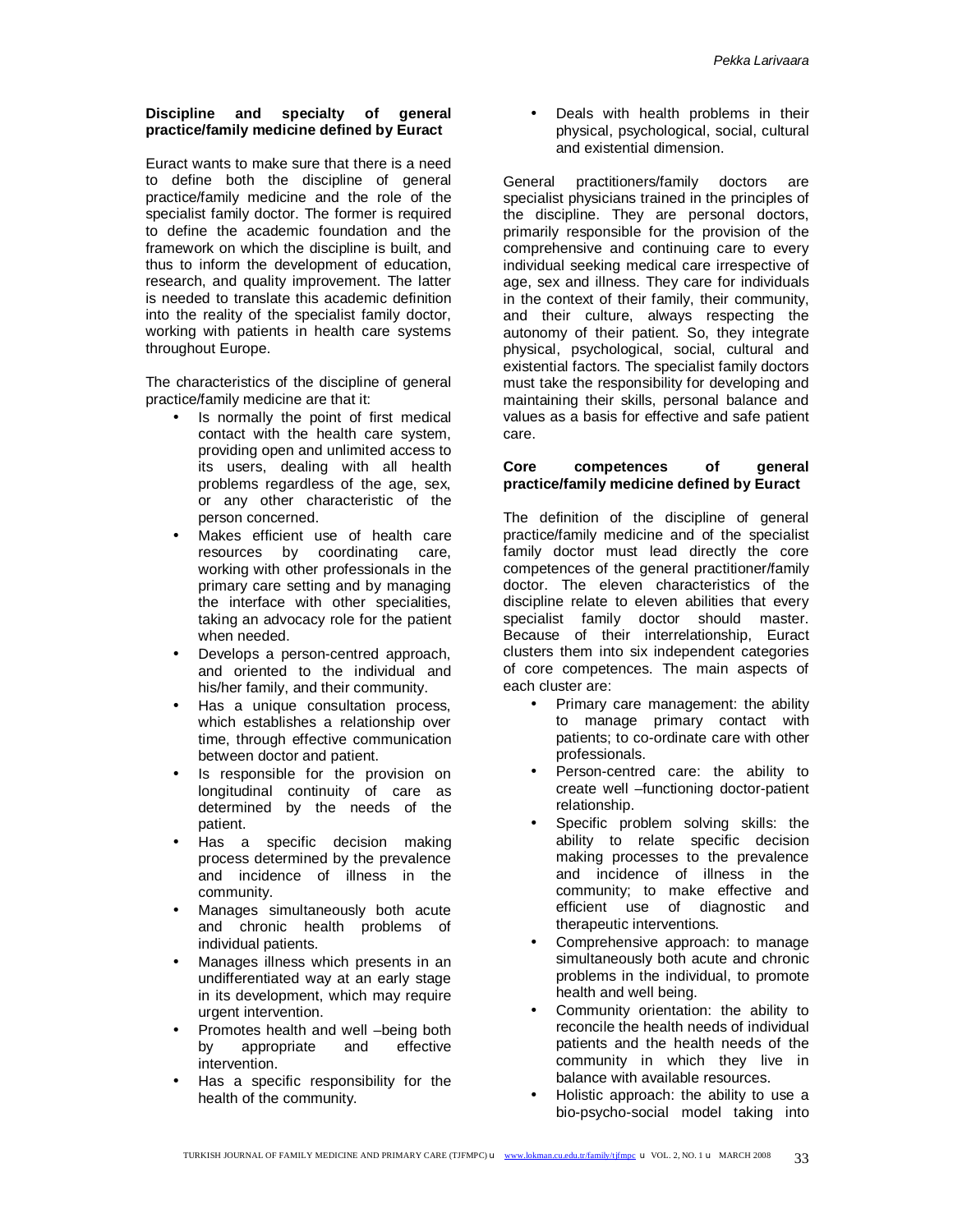account cultural and existential dimensions.

## **Euract Educational Agenda**

The educational agenda was published in 2005 (3). It is a large and ambitious statement which includes 48 pages. The agenda aims to offer an educational framework for teachers and learners. It gives a guide for basic medical education, but its central focus is in specialist training. In the agenda the authorities emphasize that general practice/family medicine is best learnt in practice and recommends early clinical exposure of medical learners already at the beginning of medical school. Learning process in general practice/family medicine is a lifelong issue. The family doctors have to accept the complexity of the real practice which is holistic in out look, dealing with illness and disease in the context of the patient, their family and the whole community. In the agenda a biopsychosocial model is introduced (4). It means a paradigm shift in modern medicine and it dissolves the body-mind split. The clarification of the biopsychosocial model can be occurred in different kinds of learning contexts: reading articles, listening lectures, conversation in small groups, doing role plays, exploring the family doctor's own personality and having supervision. Constructivism is also introduced as an educational model that puts "the learning process of the student/trainee as the central point. Teaching and learning should be very much based on case studies, narratives, patient stories, and the global context that can be taught and learnt in the practice context.

The agenda focuses mainly on the concepts of the contacts of the physician with patients, comprehensiveness, coordinated care, costeffectiveness and patient advocacy. The most effective teaching tool is often role modelling. According to the agenda the teachers have to understand that there is a parallelism between the doctor-patient relationship and the teacherlearner relationship. The teachers/tutors should act as facilitators, stimulating self-directed learning, critical thinking, and reflection to enhance personal and professional growth. Tutoring should be solution-focused rather that problem-focused, with elements of a systembased approach to at least include the person, the family and the community dimension. The education should emphasize the student/trainee as a person, developing personal strengths. The doctor's own values, attitudes, and feelings are important determinants on how he/she practices

medicine. So, education should aim at understanding and learning to use one's own attitudes, strengths and weaknesses, values and beliefs in a partnership relation with the individual patient and his or her family. This requires a reflective approach and to develop an insight and an awareness of self.

Instruments like genograms, family tree; ecomapping are specific and good methods for teaching and clinical work. During specialist training the family doctor has first to have personal experience of being "in a patient role" in which the teacher draws a family tree of ecomap for him or her. After that experience the doctor could be an expert for using these tools in the practice. Video patient-case recording are also good tools for reflective teaching and learning.

In the agenda the authorities also emphasize that the family doctors have to understand the structure of the whole health care system and have to understand the interrelationship between health and social care. So, he or she has to have an ability to work as a member or as a leader in interprofessional teams. For adopting these skills the doctor has to learn basic theories of effective team work.

The practice should be as much as possible based on scientific evidence that is relevant for and in general practice. Combining and balancing the experience based and evidence based approaches in the development of practice guidelines provide an authority-based approach which completes the support from scientific community. The specialist training programme should have a constructivist curriculum with enough learner exposure. There is a need for tacit learning from books and written documents, but the real cases are not in the books.

## **Some basic premises of systemic family medicine**

Systemic family medicine is a new field of medicine and its theoretical basis is on family therapy approach and it was begun to teach general practitioners/family doctors first in the US and Canada and later in several places in Europe (5, 6, 7). In systemic family medicine a family is defined as any group of people related either biologically, emotionally or legally. The physician mobilizes the patient's natural support system to enhance health and well-being. The basic premises of systemic family medicine are: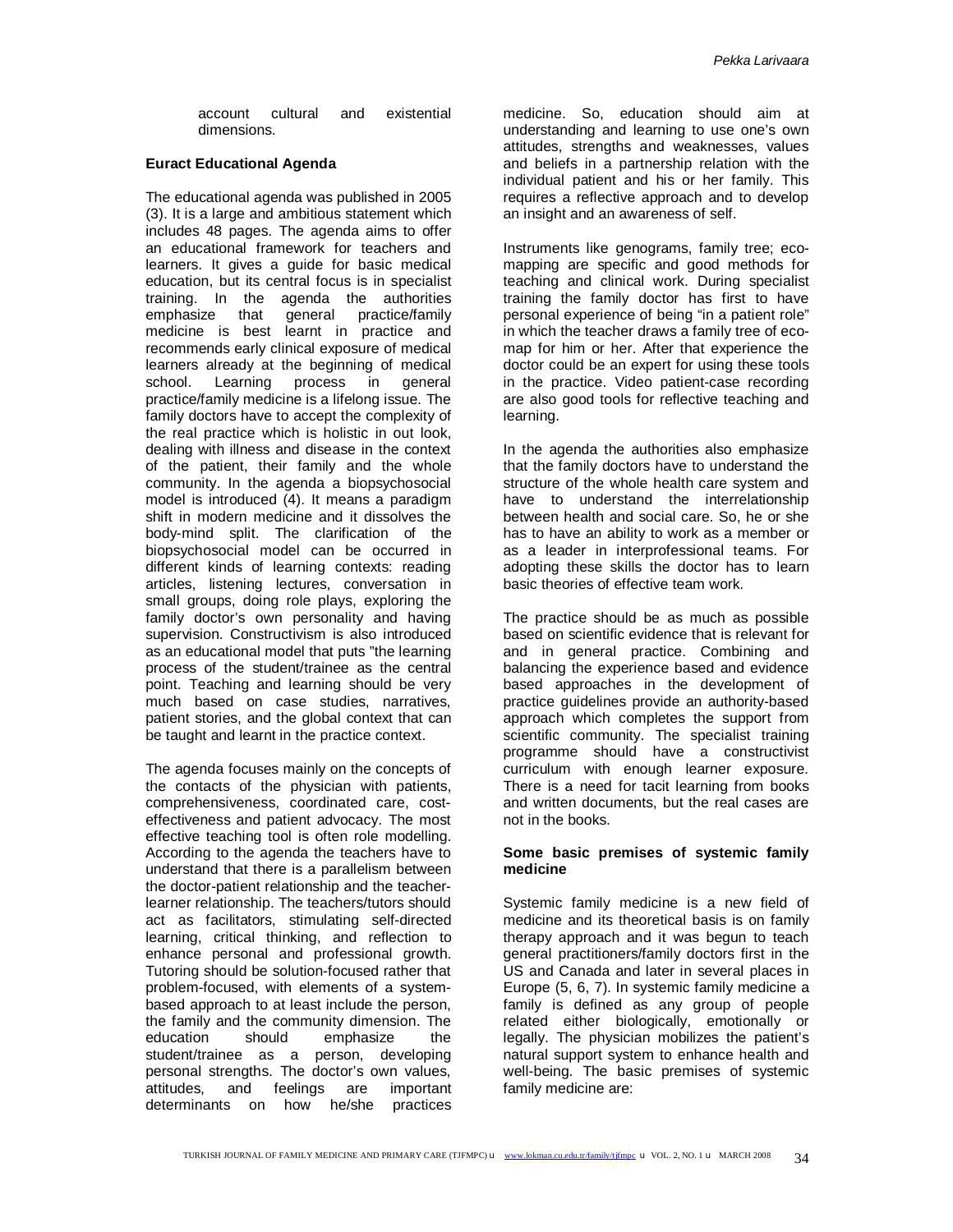- Family-oriented health care is based on a biopsychosocial systems approach.
- The primary focus of health care is the patient in the context of the family.
- The patient, family and clinician are partners in health care.
- The family-oriented clinician reflects on how he or she is part of the treatment system.

In systemic family medicine the family is seen the primary source of health beliefs and behaviours. Stress of the family developmental transitions may become manifest in physical, psychological or psychosocial symptoms. Sometimes these symptoms can serve an adaptive function within the family and may be maintained by family patterns. Families are a valuable resource and source of support for the management of illness. In systemic family medicine the practitioners try to "destroy" the illusion of the dyad (doctor-patient relationship) in medical care. The main focus is the patient

in the context of the family. So, instead of the traditional dyad approach systemic practitioners propose a "triangular perspective". This triangle involves the clinician, patient and family working together in a medical-care partnership.

In systemic family medicine a genogram is an essential tool to recall about information about family. Family is seen as a system: human body is more that organ systems operating to one another. The systemic-oriented doctor is interested in family structure: hierarchy, boundaries of subsystems and family members' role selection. Many families have alliances and coalitions. The doctor is also interested in what kind of processes are going on in the family. Do the family members have enough individual autonomy? Triangulation is an important concept, too. E.g. a child is drawn to his/her parents' conflicts. The systemicoriented practitioner is also interested in family's developmental stage and family life cycle and intergenerational coalitions.

**Table 1:** Differences seen in the practice of general practitioner and systemic practitioner

- Bases his/her work mainly on professional practices, not on any special theory
- Asks often linear questions
- Primary focus is the patient, person-centred care
- Focus mainly on biomedical symptoms and diseases, is interested in diagnoses and seeks methods to treat (care for) the patient
- Offers often prescriptions
- Works mainly alone with one patient as an expert
- Almost never works with a family therapist
- Works mainly in his/her office
- Uses seldom the genogram as a tool
- Has mainly collected his/her theoretical speciality training hours from short 1-2 days seminar fragments which deal with common diseases and thinks that several years work in primary care setting makes you competent.
- Gives often answers and advice to the patient's questions
- Sees himself/herself in an interprofessional team as a leader and other professionals as assistants
- With somatizing patients pays often first attention to the patient's somatic symptoms and if doesn't find any disease, starts to seek psychological reasons

#### **General practitioner CENER Systemic practitioner Systemic practitioner**

- Theoretical basis is on systems theory and on family therapeutic theories
- Asks often circular questions
- Primary focus is the patient in the context of the family (therapeutic triangle)
- Focus on several levels in the biopsychosocial model, is also interested in family characteristics, structure, process and life style
- Offers often descriptions
- Works often with a co-worker and several family members and tries to get shared expertise
- Works in a difficult case situation with a family therapist
- Does also home visits
- Uses often the genogram as a very important tool
- Has participated in a longer (e.g. 1-2 years) process like training programme in systemic family medicine and thinks that such a training change their working style completely
- Uses often reflective working style, sometimes reflecting team
- Includes in interprofessional team work families and bases his work on social constuctionism (helps the team and family members to create new meanings and realities
- With somatizing patients explores from the beginning of their collaboration both somatic, psychological, family and other social issues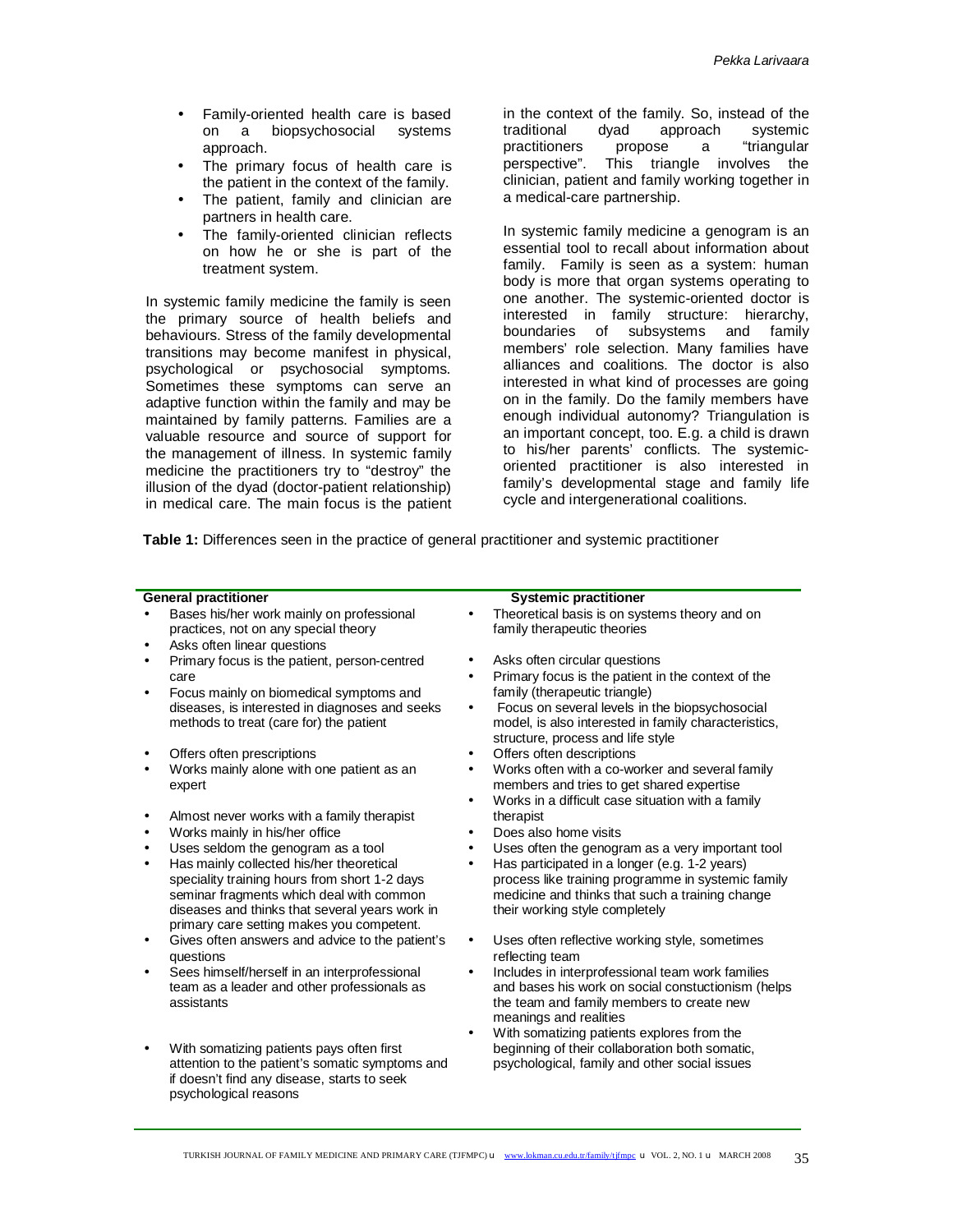# **Similarities and differences between Eurac's definitions and the principles of systemic family medicine**

It seems to me that these both disciplines have become closer to each others in theory during the last two decades. As I see it they both:

- Emphasize a holistic approach: Caring for the whole person in the context of person's values, his family beliefs, the family system, and the
- •
- culture and the socio-ecological situation in the larger community.
- Consider systems theory and the biopsychosocial model as the basis<br>for general practitioners/family for general practitioners/family doctor's work.
- Introduce the idea that a human being is more that its parts.
- Respect the autonomy of their patients.
- Consider interprofessional teamwork as an effective tool in primary care setting.
- Consider doctors' own values, attitudes, and feelings important determinants on how practice medicine.
- Introduce the idea of the need of paradigm shift in modern medicine which dissolves the body-mind split.

However, in spite of these similarities in theory many differences can still be seen in practice. The differences are presented in table 1.

# **Conclusion**

In conclusion I would like to point out that during the last ten years the Euract's authorities have done very valuable and appreciated work in preparing the new definitions of general practice/family medicine and in writing the Educational Agenda. Now challenge has been given to the training

institutions and units in different countries all over Europe. In the University of Oulu in Finland the first 2-year training programme for specializing family doctors has been planned and it will start in the spring of 2008. The programme is mainly based on the Euract's definitions and Educational Agenda. It also includes some ideas from systemic family medicine. From now on we recommend that all would-be specialists in general practice/family medicine would go through this programme.

# **References**

- 1. The General Practitioner in Europe: A statement by the working party appointed by the European Conference on the Teaching of General Practice. Leeuwenhorst, Netherlands 1974.
- 2. Euract. The European definition of General Practice, London 2002.
- 3. Heyrman J (ed.) Euract Educational Agenda. European Academy of Teachers in General Practice, Leuven 2005.
- 4. Engel GL. The need for a new medical model: a challenge for biomedicine. Science 1977;196:129-136.
- 5. McDaniel SH, Campbell TL, Hepworth J, Lorenz. Family-Oriented Primary Care. Second Edition. New York: Springer, 2005.
- 6. Launer J, Lindsey C. Training for systemic general practice: a new approach from the Tavistoc Clinic. British Journal of General Practice 1997; 47: 453-456.
- **7.** Larivaara P, Väisänen E, Väisänen L, Kiuttu J. Training general practitioners in family systems medicine. Nordic Journal of Psychiatry 1995; 49: 191-197.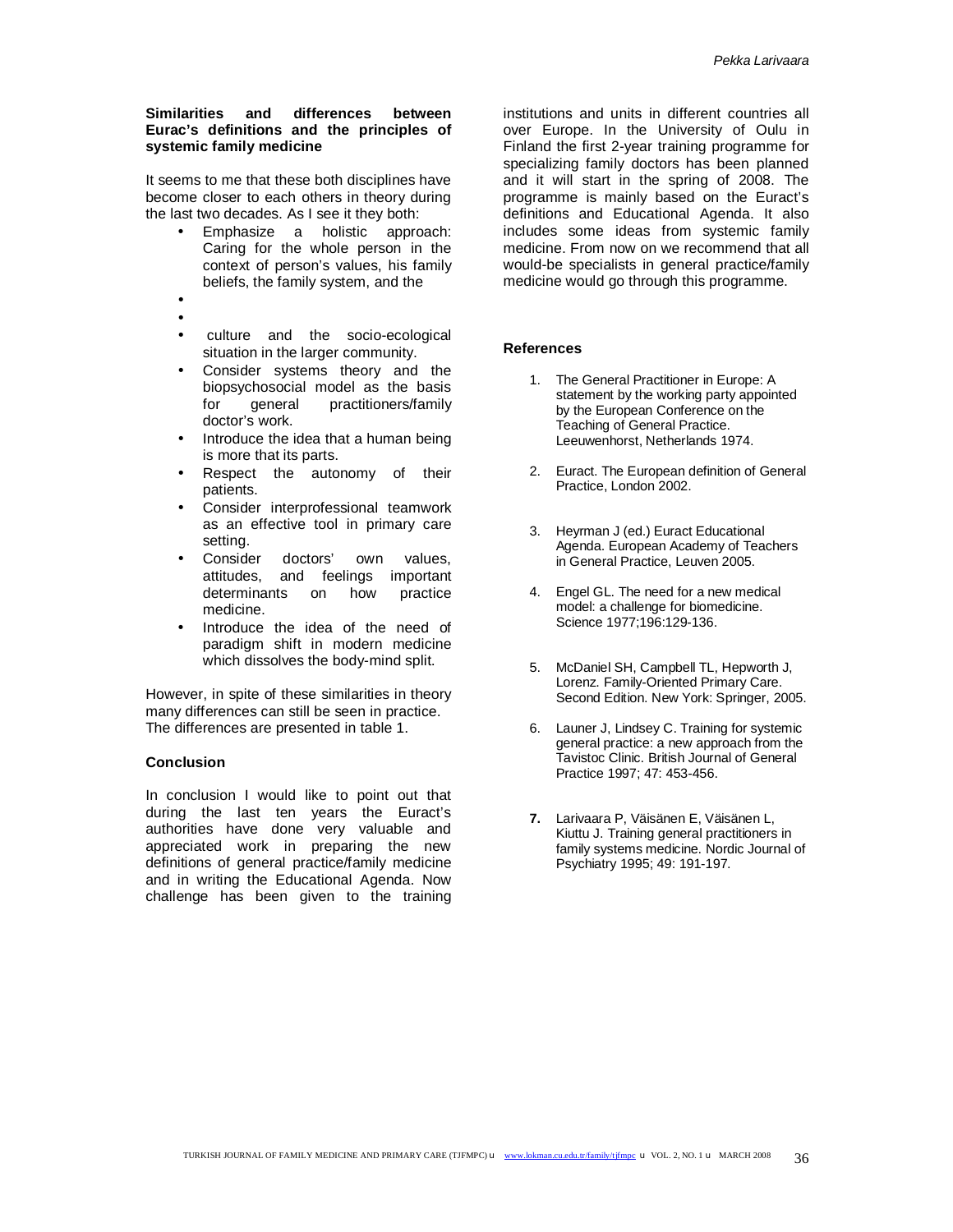#### **Family Orientated care in Family Medicine Education-The Isreali Experience**

#### Shmuel Reis $<sup>1</sup>$ </sup>

<sup>1</sup>MD, MHPE.Departments of Medical Education and Family Medicine. The R& B Rappaport Faculty of Medicine the Technion-Israel Institute of Technology, Israel

The Family History has been recently rediscovered, thanks to the breakthroughs in Genetics, with scores of papers, a US National family History day and a unique website, where one can compose your genogram and use it to get advice on familial predispositions(1,2 ) . In Family Medicine (FM) the importance of the Family is reflected in the discipline's name. A debate on the actual implementation of a family orientation can be seen in the title: The family in family practice- is it a reality? (3 ) , to which Medalie et al (3) answer positively by finding that 10% of visits in FM are devoted to family issues, in 32% other family members are present and in 18% another member problems are discussed . In this sample genograms are found on 11% of charts. In the present paper the focus is on educating for such a family orientation within the FM residency program.

#### **Family medicine training in Israel**

After a seven year Medical School (inc. a year of internship) the newly registered physicians that choose to specialize in Family Medicine (FM) go into four year training. They spend a year and nine months in FM settings, nine in a tutors practice under close supervision and a final year in their own practice with mentoring. In between they will rotate for two years and

**Corresponding Author:**  Shmuel Reis MD, MHPE Departments of Medical Education and Family Medicine The R& B Rappaport Faculty of Medicine The Technion- Israel Institute of Technology POB 9649 Bat-Galim, Haifa,31096, Israel Tel: 972-4-8295402 ; Fax: 972-4-8295249 e-mail: [reis@tx.technion.ac.il](mailto:reis@tx.technion.ac.il)

three months in hospital and outpatient settings (a year in internal medicine, six months in Pediatrics, three months in Psychiatry and six months electives). During the four years they will meet once a week for a day release course where large and mostly small group instruction occurs. The residents take an MCQ knowledge test half way through the four years and a final oral examination. Within the final, a family presentation session (one out of four testing portions, 40 minutes out of 3 hours and 20 minutes testing time and 25% of the final score) is allocated to evaluating the family orientation of the examinee.

#### **Family orientation education in one FM Israeli Department**

The Rappaport Medical School of the Technion University in Haifa, Israel is one of the four medical schools in Israel. 12 departments of FM are affiliated to these four institutions and in this section the training in the Haifa one (Chair: Dr Khaled Karkabi) is described. All departments teach according to a common syllabus, but translate it into a local interpretation of the particular instruction activities.200-300 residents are in training in any point in time. 50-60 train in the Haifa Department. They are divided into four groups by their seniority. The Family is a central domain of the day release course and the instruction includes the following (All small group obligatory modules):

- 1. A first year introductory session.( 2 hours)
- 2. A second year personal family presentation (12 two hours meetings)
- 3. A third year family issues module (12 two hours meetings)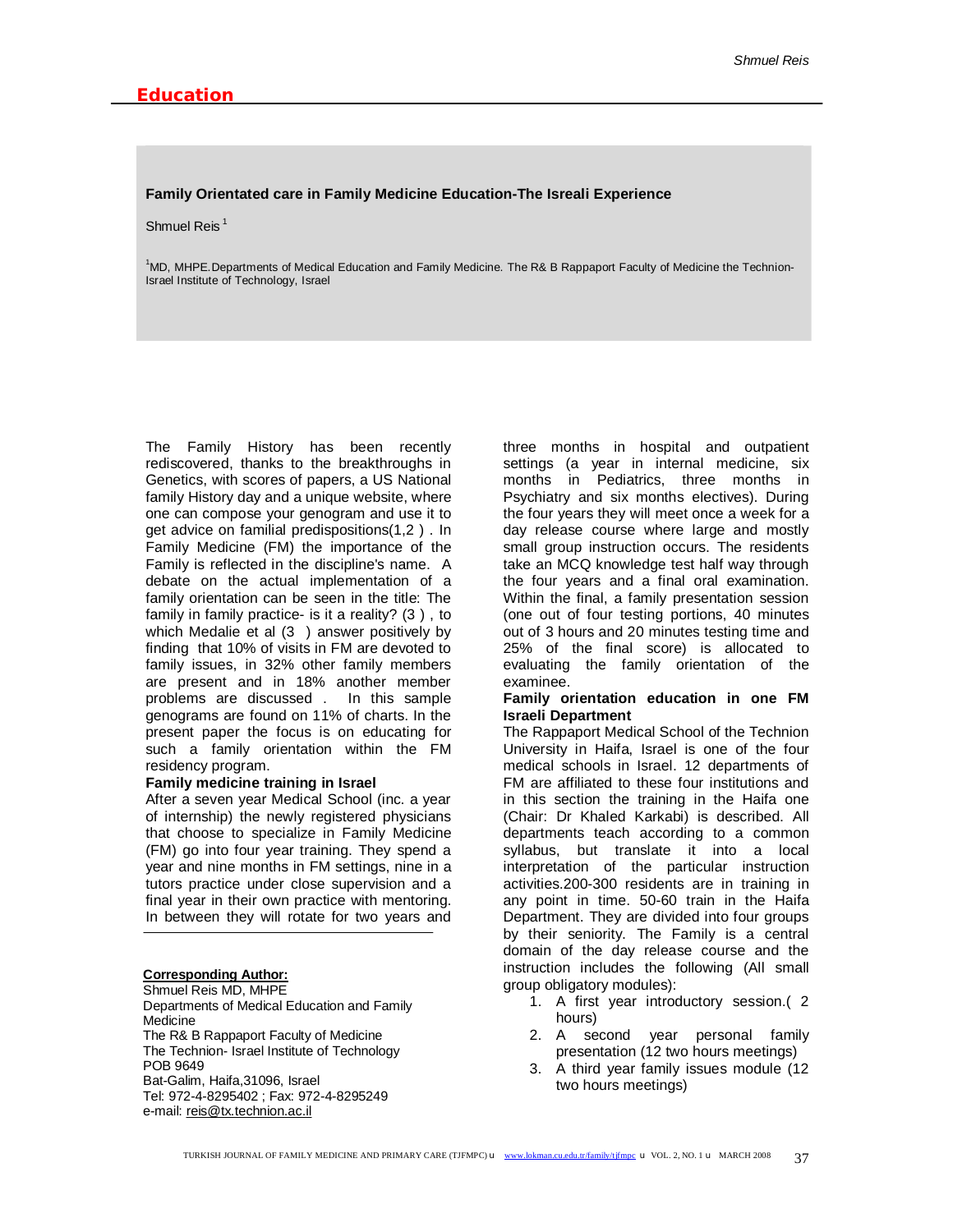|    |         | <b>Table 1: Intended learning Outcomes</b>                                                                                                          |
|----|---------|-----------------------------------------------------------------------------------------------------------------------------------------------------|
|    |         | Knowledge(cognitive)                                                                                                                                |
| 1. |         | The trainee will possess sociological knowledge of definition, different present compositions                                                       |
|    |         | and the ethnic, religious and social multiple faces of the family in Israel                                                                         |
| 2. |         | the trainee will know the normative and non normative development of families (the family life                                                      |
|    | cycle)  |                                                                                                                                                     |
| 3. |         | The trainee will learn about crisis and its influence on individuals and families.                                                                  |
| 4. |         | The trainee will be able to describe and analyze the role of the family in its members health, and                                                  |
|    |         | the impact of disease on the family.                                                                                                                |
| 5. |         | The trainee will be able to use basic techniques of family description and analysis.                                                                |
| 6. |         | The trainee will know the different approaches to understanding, evaluating and intervening in                                                      |
|    |         | families.                                                                                                                                           |
|    |         | <b>Attitudes (affective)</b>                                                                                                                        |
|    | $1_{-}$ | The trainee will be aware of the triangle Doctor-patient-family in the Patient-Doctor<br>encounter and clinical care.                               |
|    | 2.      | The trainee will demonstrate his commitment to" family -thinking" in his care of patients                                                           |
|    | 3.      | The trainee will engage empathically and with deep listening in his communication with                                                              |
|    |         | patients and families, including discussion of emotions.                                                                                            |
|    | 4.      | the family physician is going through the same steps of information gathering, diagnosis,                                                           |
|    |         | plan of intervention (therapy), intervention execution and finally follow-up and assessment                                                         |
|    |         | of effect as with any clinical problem. The difference is in addressing the clinical problem(s)                                                     |
|    |         | within a contextual view. For each portion of the clinical method the family orientation adds                                                       |
|    |         | the respective aspects.                                                                                                                             |
|    |         | 5. The trainee will be aware of his own family history and his place in his own family life cycle<br>and its' influence on his doctoring            |
|    | 6.      | the trainee will demonstrate comfort in working with individuals and families in different                                                          |
|    |         | stages of the life cycle and in different crisis situations                                                                                         |
|    |         | <b>Skills (psychomotor)</b>                                                                                                                         |
|    |         | 1. The trainee will relate to and engage the patient's family in the diagnostic and<br>therapeutic plan.                                            |
|    |         | The trainee will demonstrate capacity to collect, describe, analyze and integrate family<br>2.<br>data in the encounter with patients and families. |
|    |         | 3. The trainee will maintain communication with the necessary number of family members                                                              |
|    |         | in order to enlarge understanding, diagnosis and treatment, when appropriate.(hold                                                                  |
|    |         | family conferences when appropriate)                                                                                                                |
|    |         | 4. The trainee will, elicit the concerns and feelings of all the family members when                                                                |
|    |         | appropriate and necessary.                                                                                                                          |
|    |         | The trainee will be able to identify a family dysfunction that impacts on the care of the<br>5.                                                     |
|    |         | patient and will skillfully refer when necessary.                                                                                                   |
|    |         | The trainee will use ways to intervene in crisis situations as well as mobilize support<br>6.                                                       |
|    |         | systems<br>The trainee will be able to undertake multiple roles in family care from case manager to                                                 |
|    |         | team member to just "on need to know" participant.                                                                                                  |
|    |         |                                                                                                                                                     |

- 4. A fourth year tools in Family orientation course.( 12 two hours meetings)
- 5. Live and video enhanced personal mentoring (range 6-30 hours).

The intended Learning Outcomes for the "family "course are spelled out in the three customary categories of Knowledge, skills and attitudes (4, see table 1)

The recommended teaching methods are small group discussions, supervised reading, extended workshops, role play, supervised experiences and house calls.

The teaching team includes a Family Physician and a behavioral sciences person, who have knowledge and interest in the family – centered approach in Primary Care. (Such as a Family

Therapist, Social Worker or Health Psychologist).

Features of the above-mentioned curriculum that we feel strongly about (yet, have not empirically demonstrated) are:

-Working on your own family stuff (second year) centers on assessing learners' family patterns using their genogram. The extreme variations of ethnic and family patterns in Israel (in every group Jews and Arabs are represented as well as immigrants from the former Soviet Union) are the backbone of a diversity that serves as a strength and developmental enhancer. Participants also engage with the question why did I become a physician? (Family influences?)And what do I bring to the clinical encounter from my family?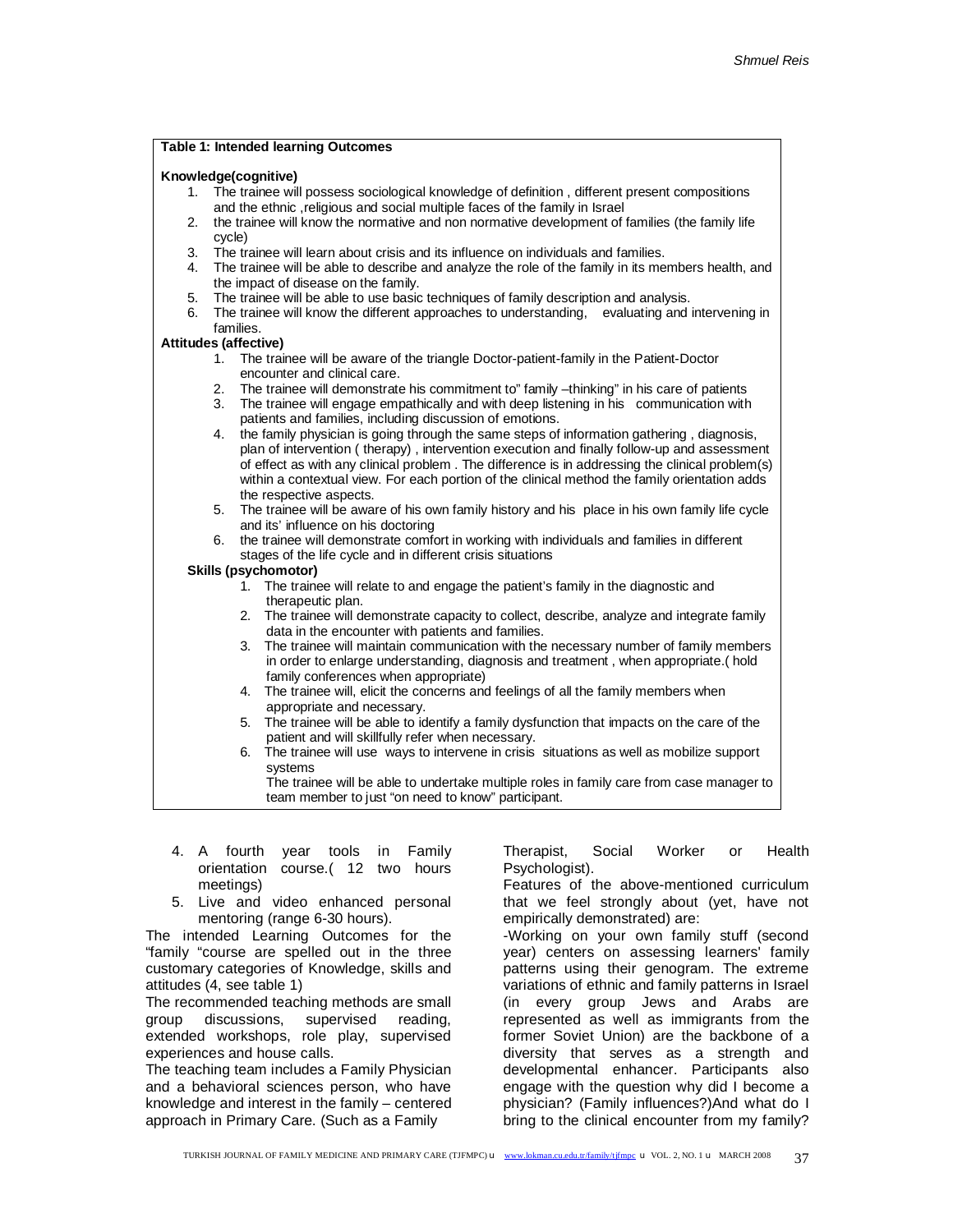The semester long sharing fosters group bonding and a cross-cultural sensitivity that is quite unique.

## **Table 2: Family examination score sheet**

- 1. The patient and family narrative (data collection)
- 2. Genogram ,psychofigure, life events
- 3. Stage in life cycle, family system, cultural influences, support system(s), psychosocial influences condition. (data analysis)
- 4. Diagnosis, problem list (working hypothesis)<br>5. Treatment plan and prognosis
- Treatment plan and prognosis
- 6. Intervention ( D&B III)
- 7. Evaluation of intervention<br>8. Theoretical background
- Theoretical background
- 9. Collaboration ( team work, supervision, consultation, community resources)
- 10. Overall evaluation and self-awareness

10 points for each entry- tot: 100 points.

-A gradual introduction of constructs and tools that is elaborated upon as the group progresses from triangulation (5) to area of questioning that promote family-oriented approach in Primary Care (6)

-Combined with the third and fourth year modules the curriculum spans a spectrum of diversity and family narratives that enhances awareness and reflection. These senior years are also characterized by emphasis on longitudinal care of families.

## **The final family examination**

The author was instrumental in drafting this syllabus, is actively teaching and chaired the re-formulation of the final examination family portion (7).This rendition is intended to normalize family orientation and facilitate its integration into the daily FM work. The family orientation is emulated on the usual clinical method of data gathering (history), examination, diagnosis, plan, intervention and evaluation /follow-up. Thus, part of information gathering will be asking about data that enable the construction of a genogram, part of diagnosis is a family diagnosis and interventions are in the sphere of facilitating family change. This is naturally manifest in the examinations' score sheet (table 2). This approach was broken in through focused workshops that span the entire examiners body and are implemented in the last 4 years already.

#### **Assessment**

Nevertheless, fundamental questions are left relatively unanswered, including:

What do the trainees transfer from the classroom to patient care in the real world? Does family teaching make a difference?

When posed with Launer's questions (Where are you on the individual-family axis? Are you using genograms? How do you do with more than one patient in your room? Would you like to expand the family dimension in your work? How? (8)) graduates of the residency program voice a perspective of difficulty in implementations (sparse use of genograms as a marker) and a gradual attrition of skills.

#### **Conclusion**

A feature of a living profession is its ability to reinvent itself and redefine its' own role according to changes in the environment. The domain of the family in FM seems to be an arena where the vitality of FM is enacted. As this paper demonstrates while a strong educational agenda exists and is taught its implementation, retention and impact remain to be documented. Thus, in Israel and elsewhere an emphasis on documentation, evaluation and constant adaption is called for. The unique opportunity of the growing interest in the family history and genograms should be seized for enhancing the cause of a family-orientation in Medicine at large.

#### **References:**

- 1. Guttmacher AE. The family history more important than ever .NEJM 2004;351:2333-6.
- 2. <http://www.hhs.gov/familyhistory/> accessed 28.10.07
- 3. Medalie JH , Zyzanski SJ,Langa D, Stange KC.The family in family practice: is it a reality?. J Fam Prac 1998;46:390-396
- 4. The Family Medicine residency syllabus –a logbook for FM residents. (2003). Heb.
- 5. Shapiro J. Using Triangulation Concepts to Understand the Doctor-Patient-Family Relationship Fam Sys &Health 2001;19:203-210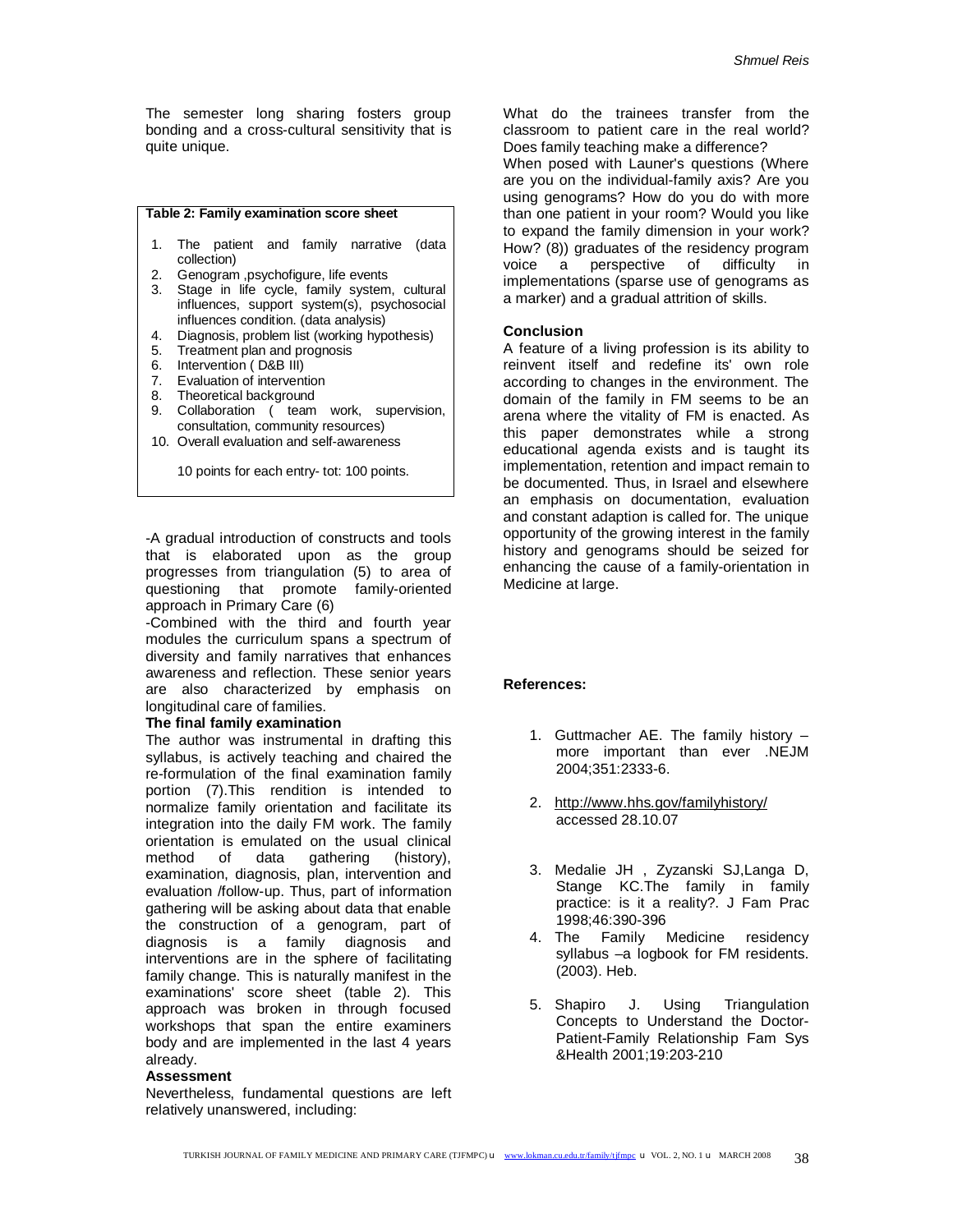- 6. Cole-Kelly K., Seaburn D. Five Areas of Questioning to Promote a Family-Oriented Approach in Primary Care. Fam Sys &Health 1999;17:341-348
- 7. [http://ima.org.il/trainees/web/category.](http://ima.org.il/trainees/web/category) asp?catid=128. Heb. Accessed 28.10.07
- 8. Launer J. Narrative based primary care,2002, Radcliffe (p.65)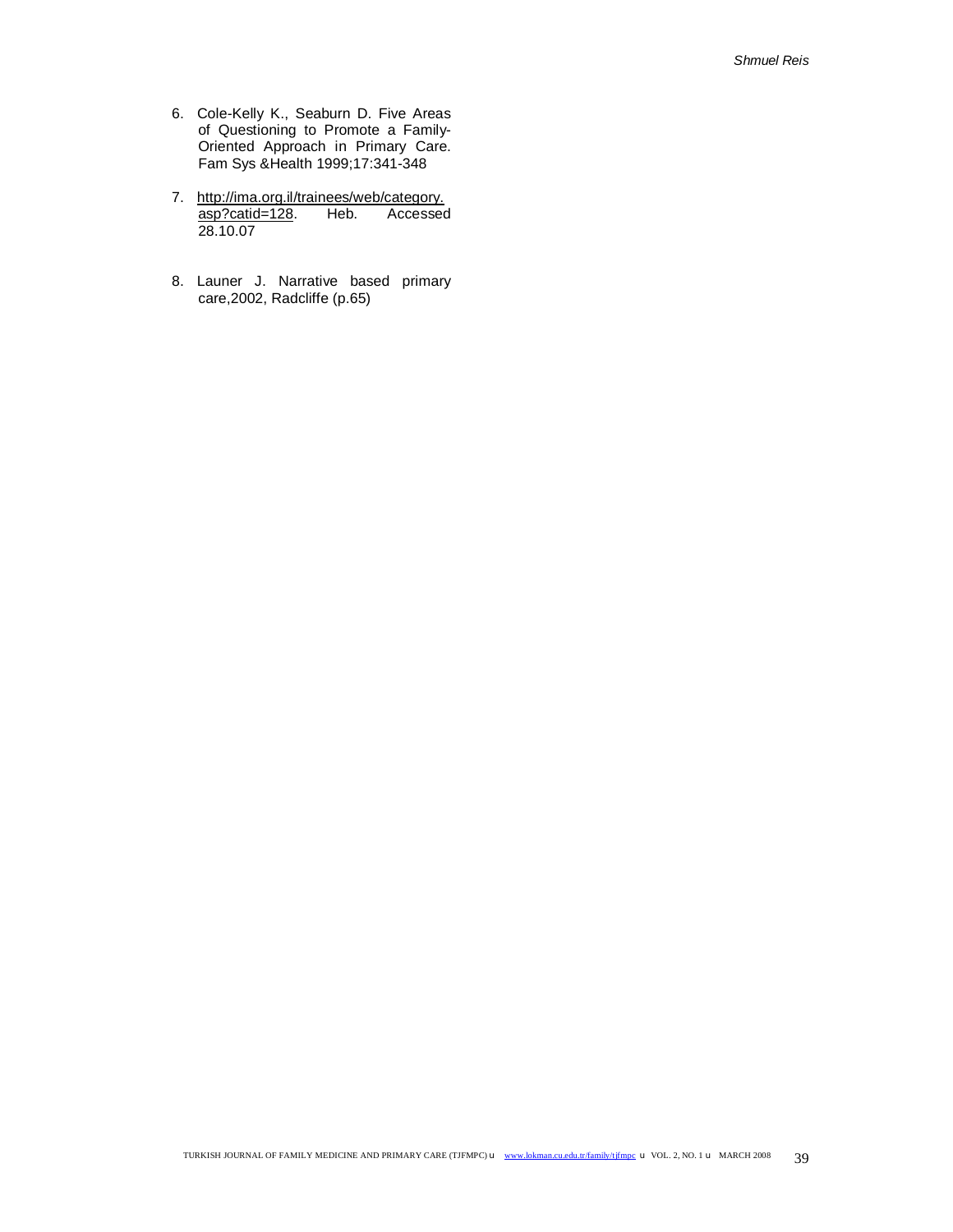#### **Evidence based Guidelines in COPD Management and Current Treatment Options**

Thys van der Molen<sup>1</sup>, Janwillem Kocks<sup>1</sup>

 $1$  Department of General Practice and Primary Care, University Medical Center Groningen, Groningen, The Netherlands

Chronic Obstructive Pulmonary Disease (COPD) is a condition of increasing public health significance. According to WHO estimates, COPD will rank  $5<sup>th</sup>$  on the global burden of disease in terms of disability adjusted life years (DALY's) by the year 2020 (1). COPD is an insidiously developing disease, in which clinical symptoms are presumed to be preceded by an asymptomatic decline in lung function. This may lead to an iceberg phenomenon in which a considerable proportion of COPD patients remains undiagnosed until advanced stage of disease. Most published data on the epidemiology and treatment of COPD deal with populations with severe to very severe disease, focussing on secondary levels of care, representing the surfacing part of the iceberg of COPD patients. However, in primary care practices we will encounter merely patients with more mild disease as measured by spirometry. The GOLD (Global Initiative for Chronic Obstructive Lung Disease) initiative has developed a classification of the disease based on the impairment in level of lung function. GOLD I meaning mild disease (FEV<sub>1</sub> > 80% predicted) GOLD II meaning moderate disease (FEV<sub>1</sub> > 50% but < 80%) GOLD III meaning severe

## **Corresponding Author:**

Prof. T. van der Molen Antonius Deusing laan 1 9713 AV Groningen Netherlands

disease (FEV<sub>1</sub> > 30% but < 50%) and GOLD IV very severe disease (FEV<sub>1</sub> < 30%). Based on the airflow limitation the GOLD committee recommends to treat patients in GOLD I and II with bronchodilators such as short or long acting beta agonists and/or the anticholinergics ipratropium bromide or tiotropiumbromide. ([www.GOLDCOPD.com\)](http://www.GOLDCOPD.com)(1). In addition to those patients with more severe disease (GOLD III and IV) especially when they suffer from frequent exacerbations should also be treated with high dose inhaled corticosteroids. The GOLD-committee recognizes that defining the severity of COPD by the level of airflow limitation alone does not cover the full spectrum of COPD. Other variables of relevance to the classification of COPD include measurements of symptoms, health status, smoking history, body mass index, physical condition, airway inflammation, findings on pulmonary CT-scans, and the frequency of exacerbations.

Health status has become a central feature of studies in COPD in recent years because the treatments for the condition are largely symptomatic, and clinical trials are now required to incorporate a symptomatic measure. The importance of the evaluation of health status in COPD has been demonstrated by a primary care study that shows the poor correlation between health status and  $FEV<sub>1</sub>$ . (Figure 1)

Poor scores on health status, are strongly associated with mortality, hospital readmission and increased healthcare resource consumption.(2-5) For primary care, health status might even be more important as an alternative or secondary determinant of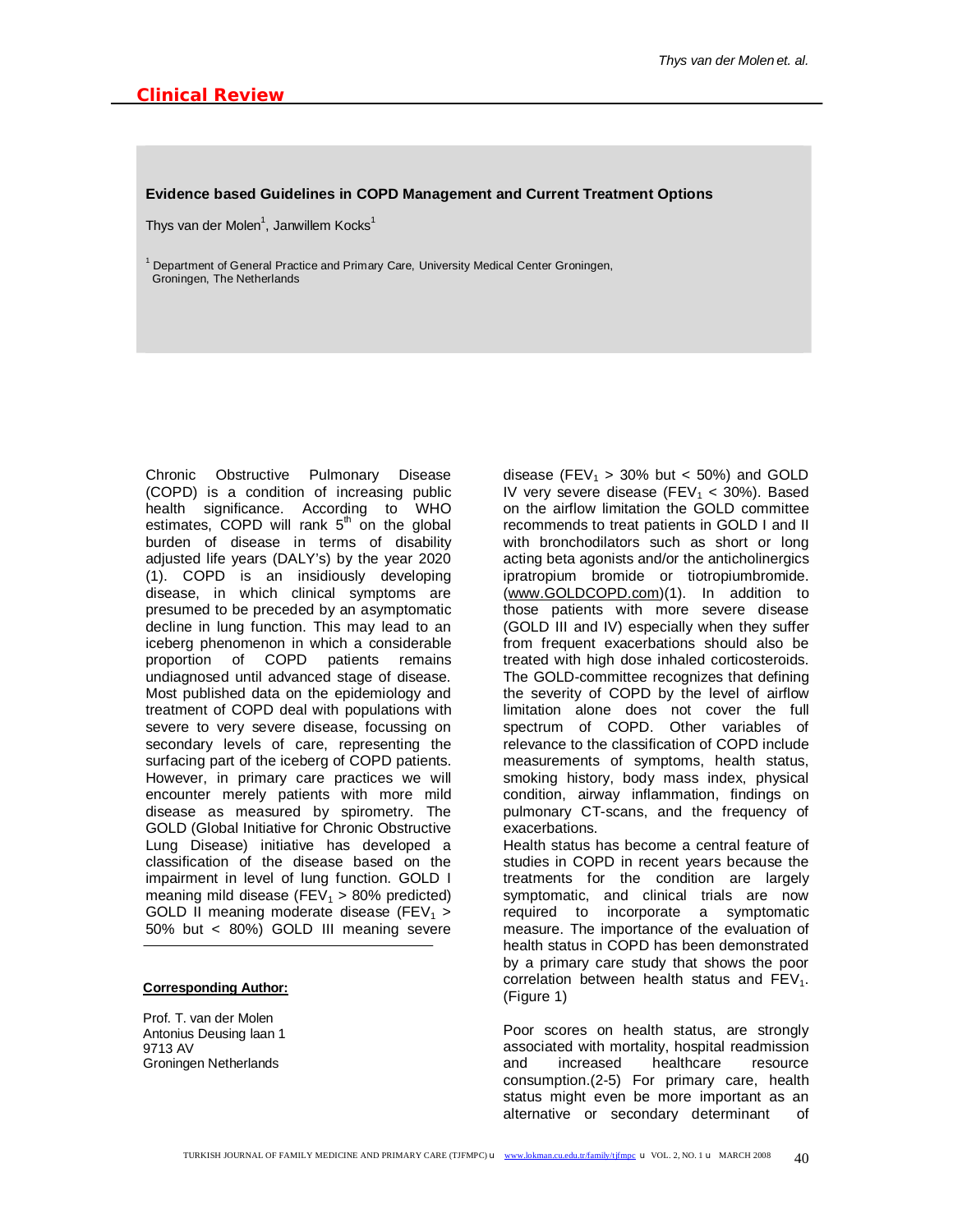*Thys van der Molen et. al.* 

severity, since the evidence for treatment of patients with mild and moderate disease (GOLD I and GOLD II) is scarce. Therefore the treatment of patients with mild disease largely depends on the clinical impact of the disease on the patients which is reflected by the health status. This has led to the need for a short and validated method to measure health status in order to assess clinical control in daily clinical practice. The Clinical COPD Questionnaire (CCQ) has been developed to address this need(6;7). (figure2)

**Figure 1:** Relation between health status as measured by the Clinical COPD Questionnaire ((CCQ) range between 0 (best)-6(worst)) and



 $FEV<sub>1</sub>$  in patients with COPD (Tiffenau < 70%). Each dot(n=203) represents one patient.

With measuring health status on top of spirometry, primary care has an extra tool to support the clinical decisions that have to be made to give the best available treatment to the patients. Primary care physicians have to be aware that despite the lack of evidence in patients with mild disease these patients have the right of an optimal treatment. A decision making tree such as proposed in figure 3 may help the primary care physician to evaluate his clinical decision or may support the nurse or nurse practitioner in proposing COPD management plan based on both the GOLD severity but also the needs of the patient as expressed by health status. The most important advantage of such a decision tree is that the treatment plan of each patient is strongly individualised, based on both the lung function impairment and the patient health status. Moreover, the health status as measured with the CCQ is divided in its three

important clinical domains, symptoms, mental health and functional status. Although the overall score of the CCQ reflects the general impact of the disease on patient's health status, the individual domains gives us additional information that is very useful in our clinical decision making. Patients with COPD who report a high score on the symptom domain (cough, sputum, dyspnea in rest and during exercise) as compared to the other domains, very often have these symptoms due to their current smoking behaviour. Therefore smoking cessation is the first option next to pharmaceutical treatment. Patients who report a high score on the mental health domain (fear for exacerbation and feeling depressed) probably deserve extra attention for the treatment of a depression or anxiety disorder. Last but not least patients who report a bad functional status (exercise and daily functioning limitation) should be encouraged to do at least some exercise or be referred for pulmonary rehabilitation. All these suggestions are of course next to the pharmaceutical treatment as recommended by the GOLD guidelines.

Conclusion: With incorporating both lung function measurement and health status in the diagnosis and evaluation of COPD in primary care we are able to individualise the treatment of COPD and make a more appropriate management plan. This method may result in better outcomes for the patient with COPD without burdening the health care system or the individual primary care physician.

## **References:**

(1) GOLD guidelines, update 2006. <http://www.goldcopd.com> . 2006. Ref Type: Electronic Citation

(2) Domingo-Salvany A, Lamarca R, Ferrer M, Garcia-Aymerich J, Alonso J, Felez M et al. Healthrelated quality of life and mortality in male patients with chronic obstructive pulmonary disease. Am J Respir Crit Care Med 2002; 166(5):680-685.

(3) Fan VS, Curtis JR, Tu SP, McDonell MB, Fihn SD. Using quality of life to predict hospitalization and mortality in patients with obstructive lung diseases. Chest 2002; 122(2):429-436.

(4) Osman IM, Godden DJ, Friend JA, Legge JS, Douglas JG. Quality of life and hospital readmission in patients with chronic obstructive pulmonary disease. Thorax 1997; 52(1):67-71.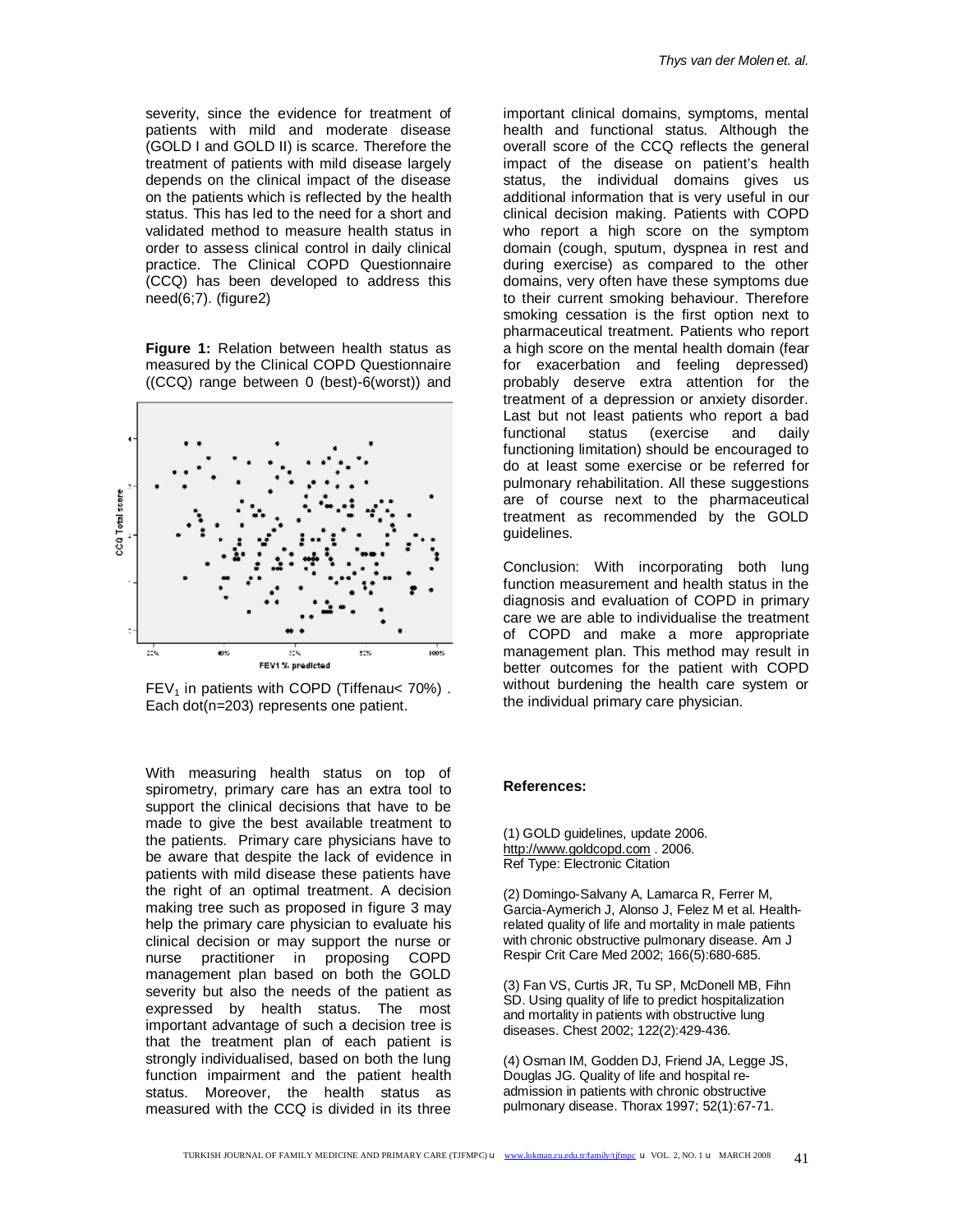(5) Kocks JWH, Uil SM, Berg van der JWK, Molen van der T. Relation between Health Status and Pulmonary General Practice Healthcare Costs in Patients with COPD. Proc Am Thorac Soc 2005; 2:A647.

(6) Kocks JW, Tuinenga MG, Uil SM, van den Berg JW, Stahl E, van der Molen T. Health status measurement in COPD: the minimal clinically

important difference of the clinical COPD questionnaire. Respir Res 2006; 7:62.

(7) Molen van der T, Willemse BW, Schokker S, Ten Hacken NH, Postma DS, Juniper EF. Development, validity and responsiveness of the Clinical COPD Questionnaire. Health Qual Life Outcomes 2003; 1(1):13.

**Figure 2:** The English version of the Clinical COPD Questionnaire (CCQ) Translations available on [www.ccq.nl.](http://www.ccq.nl)

|                                                                                                                           |                          |                                         |                         | Patient number:<br>Llate:   |                  |                            |                                          |  |
|---------------------------------------------------------------------------------------------------------------------------|--------------------------|-----------------------------------------|-------------------------|-----------------------------|------------------|----------------------------|------------------------------------------|--|
|                                                                                                                           |                          |                                         |                         | CLINICAL COPD QUESTIONNAIRE |                  |                            |                                          |  |
| Please circle the number of the response that best describes how you have been feeling during the past week.              |                          | (Chily one response for each question). |                         |                             |                  |                            |                                          |  |
| On average, during the past-<br>week, how often did you feel:                                                             | nove.                    | handl».<br>ever                         | a Esw<br>times.         | several<br>Emes             | LIGHT<br>times   | a great<br>many<br>tin es- | almost<br>all the<br>time.               |  |
| 1. Shop of breath at rest?                                                                                                | û                        |                                         | $\mathfrak{L}$          | t.                          | 4                | 5.                         | ú.                                       |  |
| 2. She rior breath doing physical<br>activities?                                                                          | û                        | Т                                       | 2                       | 3                           | 4                | 5                          | ŕ.                                       |  |
| 3. <b>Conserned</b> about getting a<br>cold in your breathing getting.<br>wu.sc.f                                         | ¢,                       | T                                       | 2                       | 3.                          | $\cdot$          | 3                          | ñ                                        |  |
| 4. Depressed (down) because of<br>your breathing problems?                                                                | đ                        | 1                                       | z                       | 3                           | $\cdot$ 1        | Š.                         | 6                                        |  |
| In general, during the past week,<br>how much of the time:                                                                |                          |                                         |                         |                             |                  |                            |                                          |  |
| 5. Did you cough?                                                                                                         | 0                        | т                                       | $\mathfrak{L}$          | ĩ,                          | 4                | 5.                         | f.                                       |  |
| 6. Did you produce philegan?                                                                                              | ü                        | 1                                       | 3                       | 5                           | 4                | 3                          | Ú.                                       |  |
| On average, during the past.<br>week, how limited were you.<br>in these activities because of<br>vour breathing problems: | 10È<br>limited<br>at all | very.<br>Cightly.<br>li mited.          | al to brite.<br>limited | moderately.<br>litri ed.    | very<br>limitesi | extremely<br>imited        | rotolly<br>imited Apr<br>unable to<br>de |  |
| 7. Strenuous physical activities<br>(such as elimbing stairs,<br>humying, doing sports??                                  | û                        |                                         | $\mathfrak{A}$          | t,                          | 4                | 5                          | ń.                                       |  |
| 8. Vloderate physical activities<br>(such as walking, housework,<br>corrying things)?                                     | ł.                       | 1                                       | 2                       | 3.                          | $\cdot$ 1        | 5                          | 6                                        |  |
| 9. Daily activities at home<br>(such as dressing, washing<br>yourself)?                                                   | Đ.                       |                                         | 2                       | ŝ.                          | 4                | $\ddot{\phantom{a}}$       | f.                                       |  |
| 10. Social activities.<br>(such as talking, being with<br>children, visiting friends?<br>relatives)?                      | ¢,                       | T                                       | 2                       | 3                           | $\cdot$          | 5                          | ñ                                        |  |

 $^{\prime\prime}$  The CCQ is requrigited. It may not be altered, sold (paper or electronic), translated or adapted for another medium without the permission of T. can der Molen, Dept. Of General Practice, University Medical Center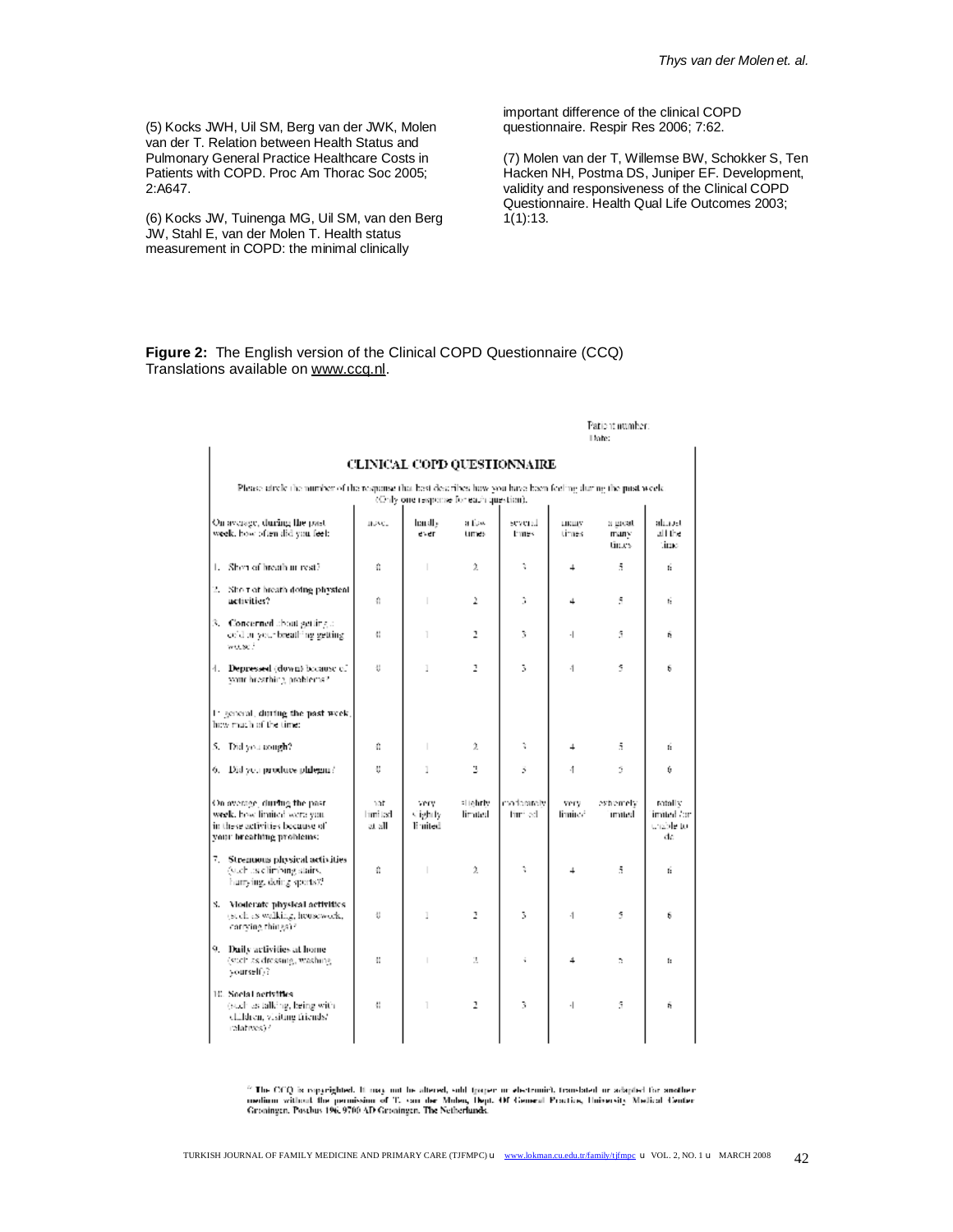**Figure 3:** Decision tree for patients with COPD in primary care based on both health status outcome as measured by CCQ (range 0 (best)-6 (worst)) and GOLD stage.

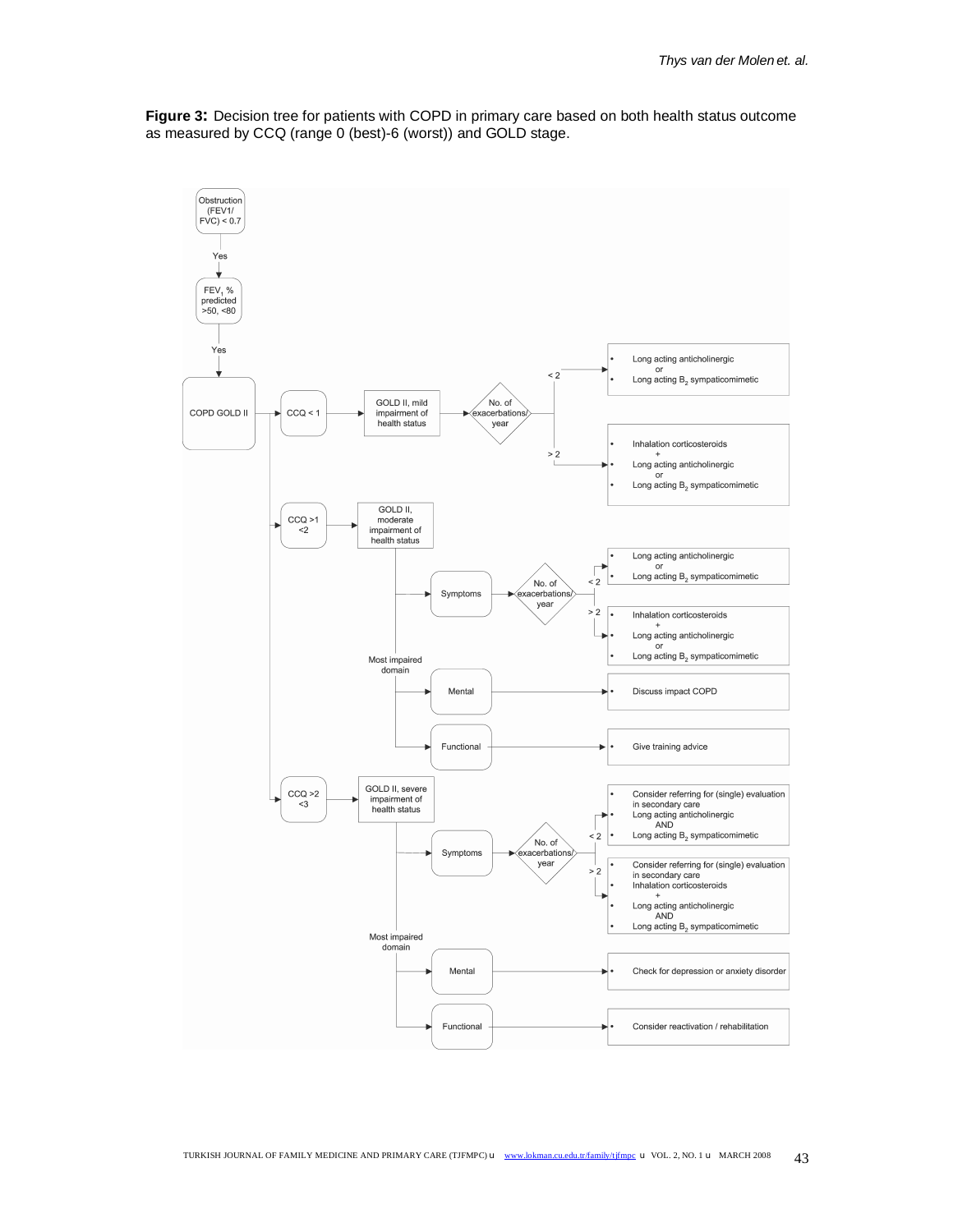# **The integration of PHC with behavioural sciences: talking treatments by GP's for emotional symptoms as alternative for pills**

E.M. van Weel-Baumgarten<sup>1</sup>

<sup>1</sup>Department of General Practice, UMC St Radboud University Nijmegen, The Netherlands

# **Background**

In primary care many patients present with emotional symptoms<sup>i,fi,iii.</sup> Sometimes patients have a depressive or anxiety disorder but more often the symptoms do not fulfil the criteria of a full-blown mental illness. Psychological distress is frequently presented through physical symptoms and persisting medically unexplained symptoms (MUS) are very common in general practice<sup>iv</sup>. In most cases watchful waiting is justified for some time, but if symptoms persist and the patient turns to the general practitioner (GP) for help, the question arises which of the available treatment options is best for that specific patient.

Medication could be an option. However, in General Practice the effectiveness, for instance of antidepressants for depression, is less than often believed, and for 'depressive symptoms' and in MUS and the milder end of the spectrum there is no indication to prescribe them at all<sup> $v$ </sup>.

Even if there is an indication, for instance a depression, many patients don't want medication. They often experience too many side effects, the medication has interactions with other medications or the patient has other diseases with contraindications for antidepressants. For these patients the various psychological treatments are an alternative as they can be as effective as medication.

But for many of these treatments a referral is needed. Furthermore, therapists are not always available or accessible for patients.

It would therefore be welcome if more GP's themselves could deliver effective 'talking treatments' for frequently presented symptoms and syndromes.

# *Brief Psychological treatments*

In this context one of the options for patients presenting with more chronic MUS is reattribution, a Cognitive Behavioural (CB) technique that can be used by GP's effectively as a first step of treatment<sup>vi,vii</sup>[ref]. Another brief psychological treatment for GP's is Problem Solving Treatment (PST), also derived from CBT, which is effective for a variety of emotional pr psychosocial problems in primary care vill, ix, x, It can be used as treatment for depression, but also as part of programmes for management of chronic illness<sup>xi,xii,xii,xiv</sup> and as a preventive strategy<sup>xv</sup>. It can be delivered GP's, if they are motivated for psychological treatment and trained properly [ref].

*Reattribution for MUS*

The first step in MUS is to ensure the patient, who is worried and experiences symptoms he or she does not understand, feels understood. This can be achieved by taking a full history and carrying out a focussed physical examination. If nothing abnormal is found, the physician reassures the patient. Frequently, in addition to going through all normal test results, it is also necessary to explain how problems or unfavourable conditions in one s' life can lead to physical symptoms.

For more chronically somatising patients this explanation is not enough. In those cases the first step of the reattribution technique also contains negotiating and some further testing before moving on to the next step: changing/broadening the agenda. In this step a link is made between physical and psychological/emotional symptoms. To be able to do this effectively it is better not to talk about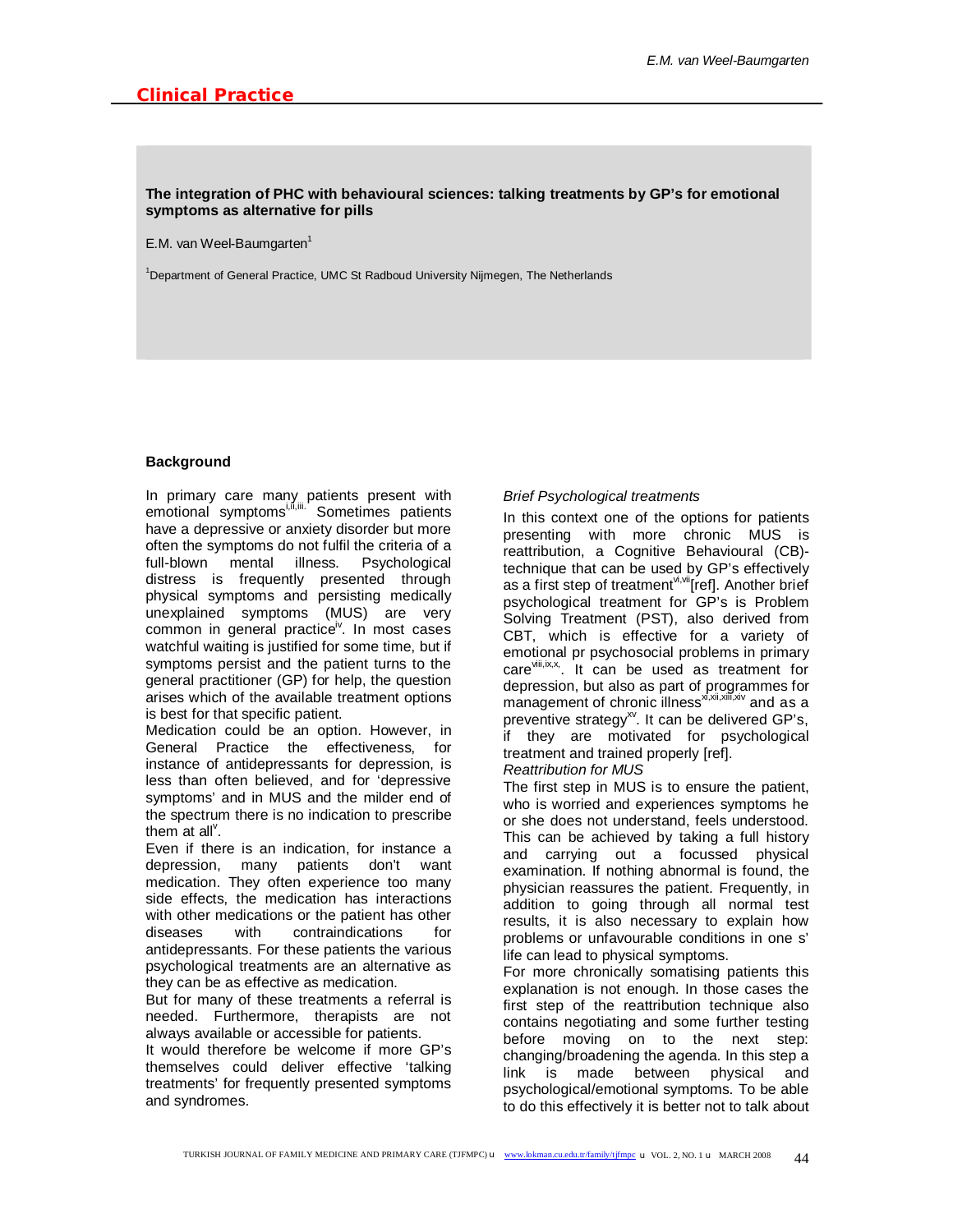(emotional) problems but about 'circumstances', or 'life-style matters' or 'what is going on in your life'. For patients who cannot see a link themselves it might help to try and find a link together. The patient is invited to keep a journal which should include data of 'when the symptoms are present' and 'what the patient was doing/thinking' as well as 'how he or she reacted to the symptoms' and is invited for a follow-up visit bringing the journal. GP and patient look at the journal together in order to find patterns and make the links needed to change the agenda together. If the patient accepts a link the GP explains how stress and tension lead to physical symptoms again. If this explanation is not reassuring enough it is important to then discuss how to move from there and negotiate further (psychological) treatment. The results of research about the effectiveness of reattribution alone are modest, but as first step to help patients accept further treatment it offers patient and GP support.

In MUS patients with practical every-day life problems PST could be one of the options for further treatment.

## **Problem Solving Treatment**

This treatment is certainly an option in patients with mild to moderate depression.

The technique is used to (further) increase the patient's understanding of the link between their current symptoms and their everyday problems as an expected part of everyday living, and to show that effective resolution of such problems will help to improve how they are feeling. It is a brief psychological treatment consisting of  $4 - 6$  sessions of about 30 minutes each over a period of approximately 9 weeks total. For patients with a mild to moderate depressive disorder the treatment is as effective as antidepressants (and therefore a good alternative), and more effective than care as usual  $<sup>7</sup>$ . There is also evidence that</sup> PST is effective as part of various (self) management programmes for chronic illness for instance Diabetes and Rheumatoid arthritis, as prevention and for various other indications 8-13 .

During every PST-session and at home between sessions a specific problem-solving procedure is used in an attempt to solve .<br>problems in a structured way<sup>xvi</sup>.

The patient learns seven steps of problem solving, initially working together with the GP on one of his or her current problems, but gradually taking over control and doing the same thing on his own. The patient regains control and having a more positive experience

regarding his or her own ability to solve problems is empowering.

There are 7 stages in problem solving treatment, with 7 clear steps for the patient

# **Problem Solving Treatment**

- 1. Explanation and rationale
- 2. Problem definition
- 3. Establishing achievable goals
- 4. Generating solutions
- 5. Evaluation and choice of solution
- 6. Implementation
- 7. Evaluation

In stage one the therapist, in this case the general practitioner, makes an inventory of current symptoms and problems, makes sure the patient understands and accepts a link between the symptoms and these problems in every day life, and explains the treatment. When the patient is motivated for this treatment the steps the patient takes for every problem he or she wants to work on are: 1.making a clear problem definition of one specific and current problem, 2. setting achievable goals, 3. brainstorming about possible solutions, 4. weighing the pros and cons of every possible solution 5. to choose the best option to solve that problem with the least negative effects and 6. to make an implementation plan to ensure the chosen solution will be carried out. In the seventh step the results are evaluated, and the impact of the success on the patient's symptoms is discussed. At the end of 4-6 sessions many patients are able to cope better with their every-day problems and the treatment is ended.

## *The workshop and conclusions*

During the workshop at the 4th National Family Medicine Days and 2nd European Systemic Family Conference participants practised part of the reattribution technique and 3 steps of problem solving treatment using a patient vignette.

This practice session was followed by a discussion between participants from various countries. Cultural differences were mentioned in patient expectations and attitudes towards psychological treatments and medications, but also in the possibility to take more than a few minutes and enough time to use these structured talking treatments with patients. Nevertheless participants agreed that these